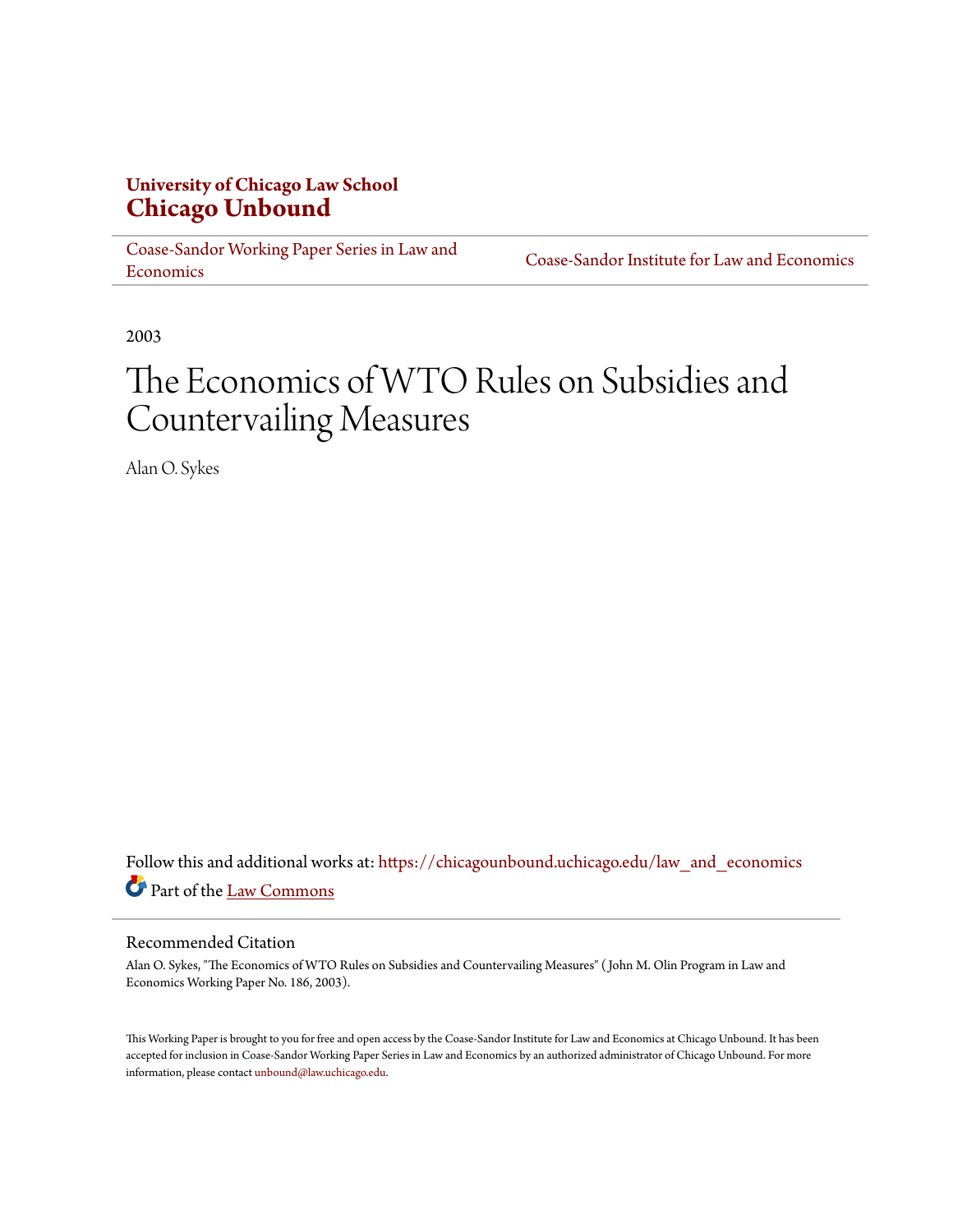# CHICAGO

### **JOHN M. OLIN LAW & ECONOMICS WORKING PAPER NO. 186 (2D SERIES)**



# The Economics of WTO Rules on Subsidies and Countervailing Measures

*Alan O. Sykes*

# **THE LAW SCHOOL THE UNIVERSITY OF CHICAGO**

May 2003

This paper can be downloaded without charge at: The Chicago Working Paper Series Index: [http://www.law.uchicago.edu/Lawecon/index.html](http://www.law.uchicago.edu/Publications/Working/index.html) and at the Social Science Research Network Electronic Paper Collection: [http://ssrn.com/abstract\\_id=](http://papers.ssrn.com/sol3/search.taf)415789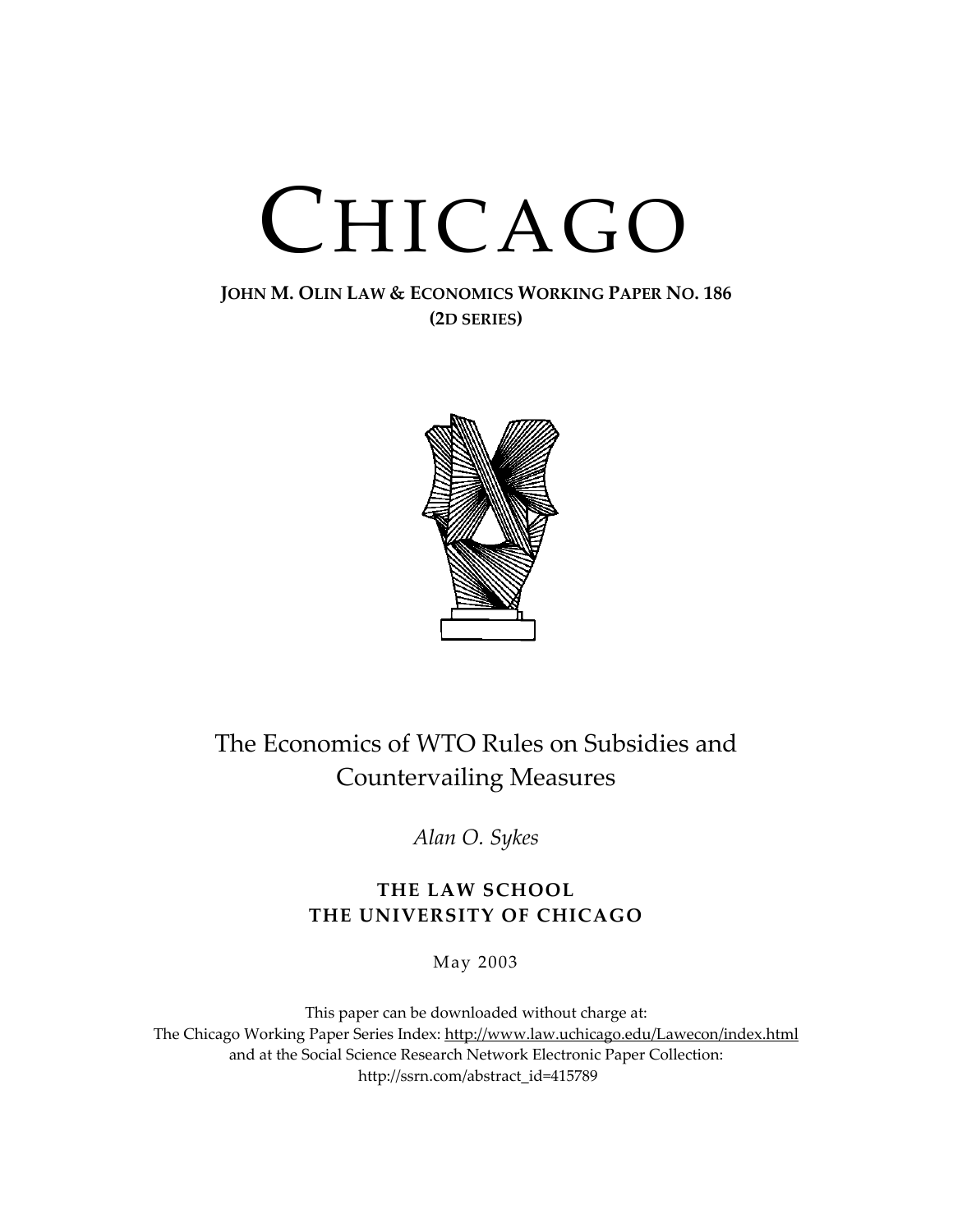#### **THE ECONOMICS OF WTO RULES ON SUBSIDIES AND COUNTERVAILING MEASURES**

#### **Alan O. Sykes**[\\*](#page-2-0)

#### **I. INTRODUCTION**

Subsidies present thorny problems for the international trading system. The legitimate activities of governments inevitably affect the economic position of firms within their jurisdictions, yet the perception sometimes arises that government programs confer an unacceptable advantage on those firms. The controversial task of determining which sorts of government activities create unacceptable advantages, and what to do about them, has occupied an important place on the agenda of the WTO/GATT system since its inception.

The Uruguay Round of GATT negotiations produced an important new WTO Agreement on Subsidies and Countervailing Measures ("SCM"). It also established separate rules for agricultural subsidies in the WTO Agreement on Agriculture, and took some minimal steps toward addressing subsidies issues in services industries within the General Agreement on Trade in Services ("GATS"). Because the rules on subsidies within GATS are so undeveloped, $1$  I will concentrate here on trade in goods, with primary emphasis on the SCM agreement and only a few words to say about agriculture.

In brief, I suggest that *some* of the WTO disciplines on subsidies are useful and sensible from an economic perspective, particularly (a) the nonviolation nullification and impairment doctrine that protects the market access expectations associated with particular trade commitments from frustration due to the introduction of unexpected subsidy programs; and (b) the general prohibition on export subsidies (outside of agriculture). *The treatment of domestic subsidies under WTO law is far more problematic*, in substantial measure because of the conceptual and practical difficulties in determining what constitutes an undesirable "subsidy." Further, *the opportunity for importing nations to employ countervailing duties in the WTO system is likely a source of more harm than good.* From the standpoint of welfare economics, a strong argument can be made that the WTO system should give up on its efforts to discipline domestic subsidies through general rules, and concentrate on the few sectors (such as agriculture) where a consensus arises that pressures for competitive subsidization are a source of economic waste. Likewise, global welfare would likely increase if general authority for the use of countervailing duties were eliminated.

<span id="page-2-0"></span> <sup>\*</sup> Frank & Bernice Greenberg Professor of Law, University of Chicago. I am grateful for thoughtful comments to participants in the Law and Economics Workshop at Northwestern University. I thank Jessica Romero for able research assistance.

<span id="page-2-1"></span><sup>1</sup>For a discussion of how subsidies issues might eventually be addressed within GATS, s*ee* Gilles Gauthier, Erin O'Brien & Susan Spencer, D*eja Vu, or New Beginning for Safeguards and Subsidies Rules in Services Trade?,* in GATS 2000: NEW DIRECTIONS IN SERVICES TRADE LIBERALIZATION 165 (Pierre Sauve and Robert Stern eds. 2000).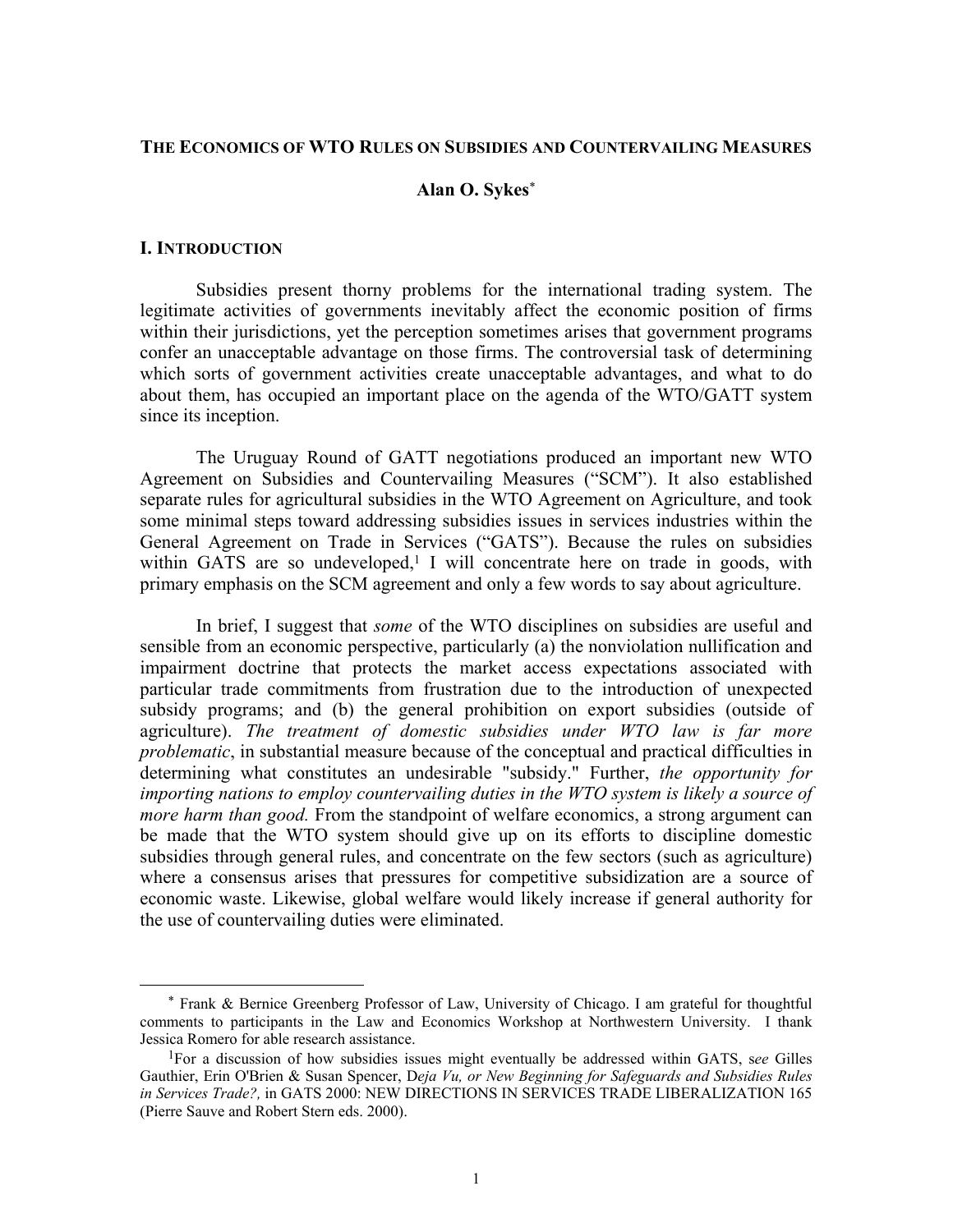Part I of this chapter provides an introduction to the economic issues that bear on the regulation of subsidies and countervailing measures. Part II then provides some legal background, beginning with the treatment of subsidies and countervailing measures in the GATT system prior to the Uruguay Round, and proceeding to consider the important developments in the law of the WTO. Part III is an economic discussion of what has been accomplished within the WTO/GATT system and what has not, while Part IV provides a brief conclusion.

#### **II. ECONOMIC BACKGROUND**

Subsidies are of concern to the members of the WTO/GATT system for three reasons. First, subsidies can undermine market access commitments by importing nations. Promises to reduce or eliminate the use of traditional instruments of protection like tariffs and quotas can prove worthless if other instruments of import protection are substituted for them, and new subsidy programs are one such instrument.

Second, and related, subsidies can divert customers from one exporting nation to another. The benefits to exporters of market access commitments secured through international negotiations are threatened just as much by subsidies to competing exporters in third countries as by subsidies to import-competing industries in the nations that make commitments.

Finally, and somewhat more amorphously, subsidies are said by many observers to "tilt the playing field" in a way that is unfair or otherwise objectionable, quite independently of whether they frustrate the market access expectations associated with WTO/GATT commitments on particular products or services. It is well known among economists, for example, that subsidies can distort resource allocation by diverting resources from higher valued to lower valued uses. Put slightly differently, they can distort comparative advantage and produce a less efficient global division of labor, leading to lower economic welfare. In the view of some observers, additional disciplines are required to thwart the use of subsidies that result in unfair or economically inefficient distortions of international trade.

Elements of all three concerns are reflected in the WTO/GATT legal system. Before discussing the law, however, it is useful to set forth some economic background.

#### *A. What is a "Subsidy?"*

Although the term "subsidy" is quite familiar in economics, it is rarely defined precisely. Often it is used synonymously with a government transfer of money to an entity in the private sector. On other occasions, the term "subsidy" may refer to the provision of a good or service at a price below what a private entity would otherwise have to pay for it. On still other occasions, it may refer to various government policies that may favorably affect the competitive position of private entities, such as procurement policies or programs to educate workers. Yet, it is by no means clear that all such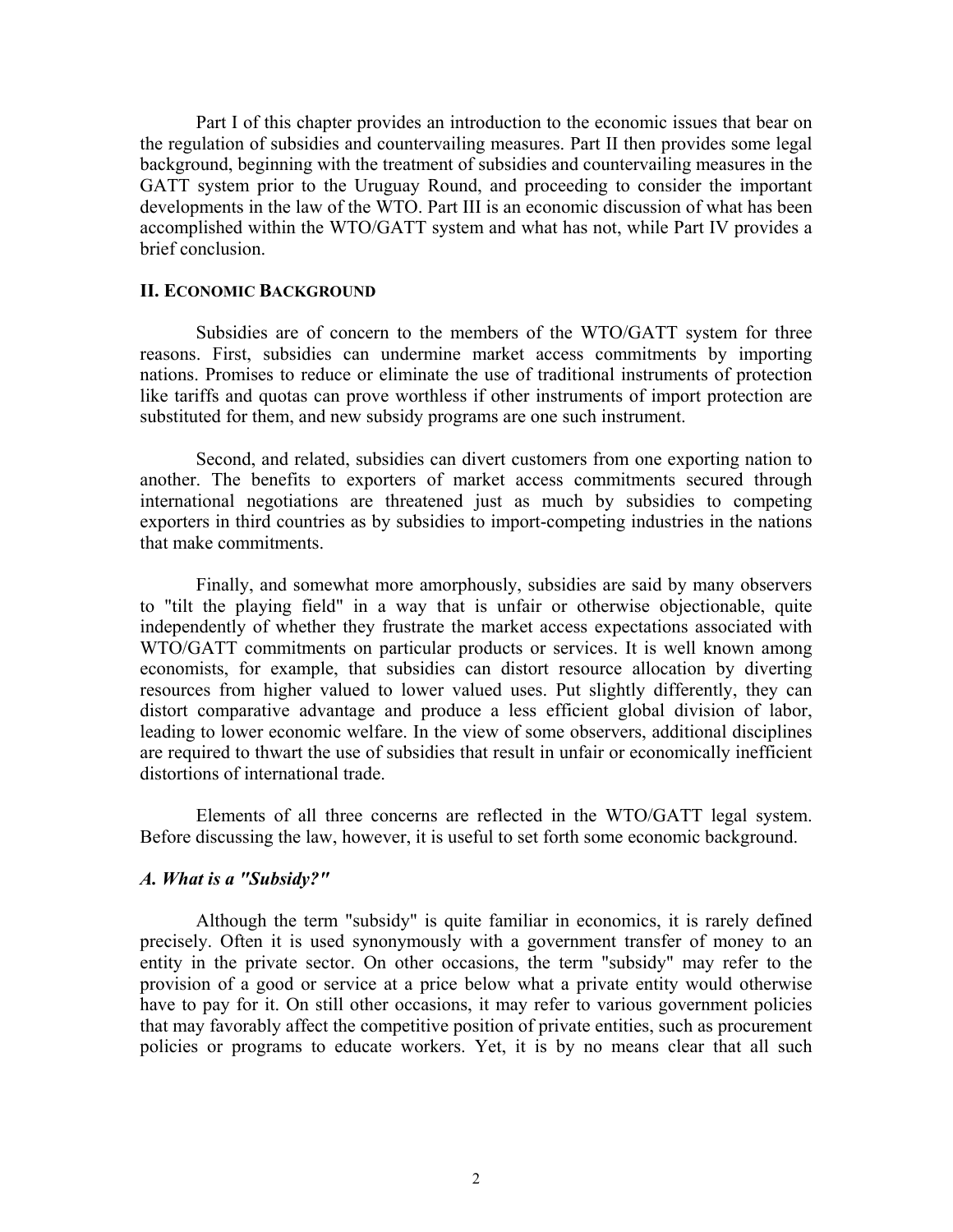measures are "subsidies" in any meaningful sense.[2](#page-4-0) Governments engage in a wide range of tax and expenditure policies that impose costs and confer benefits on private entities. The suggestion that a "subsidy" arises anytime a government program benefits private actors ignores the other side of the ledger—the numerous government programs that impose costs on those same actors.

To an economist, perhaps a natural benchmark for identifying subsidization is a hypothetical market equilibrium without the presence of government. The classic economic models of general competitive equilibrium, for example, are entirely decentralized and embody no government sector.[3](#page-4-1) When the government enters the picture through tax and expenditure policies, it will alter equilibrium prices and output. Activities for which the net returns are reduced will be discouraged to some degree, and those activities can be said to be "taxed." Activities for which the net returns are enhanced will be encouraged to a degree, and they may be said to be "subsidized."

The difficulty with this concept of subsidization is that it is exceedingly difficult to apply as a practical matter. The hypothetical market equilibrium without government cannot be observed, and indeed is not clear that the concept is coherent. Implicit in the classic general equilibrium models is a capacity for actors to engage in transactions, yet it is difficult to see how such a capacity can arise in a large economy without a government to create property rights. Further, the deviations from any benchmark equilibrium that result from government activity are exceedingly complex. Governments engage in a wide variety of taxation practices—income taxes, payroll taxes, capital taxes, value-added taxes, sales and excise taxes, and others. Not only are the number of tax instruments large in number (and often administered by several levels of government), but the incidence of the various taxes (the relative burden of the tax on the demand side versus the supply side of the market that is taxed) is often quite uncertain. Governments also engage in innumerable regulatory programs that impose costs on private entities of various sorts; occupational health and safety programs, environmental quality programs, programs to transfer resources to certain disadvantaged groups, and untold others. Finally, government expenditure programs provide vast benefits to private sector entities in direct and indirect ways, including public education, highways, research and development funding, low cost insurance, fire and security services, a legal system, and on and on. Even national defense services no doubt benefit private firms by reducing risk and lowering the cost of capital.

Against this backdrop, it is surely impossible in practice to ascertain the "net" impact of government on any entity according to the sort of benchmark put forth above. Of necessity, therefore, one must search for other benchmarks to determine when a "subsidy" exists.

The simplest alternative is to look at each government program in isolation, and to ignore the question of whether any benefits that it confers may be offset by costs elsewhere. If a particular program confers benefits on a private entity, a "subsidy" may be

<span id="page-4-0"></span> <sup>2</sup>This set of issues is addressed thoughtfully in Richard Snape, *International Regulation of Subsidies*, 14 THE WORLD ECONOMY 139 (1991).

<span id="page-4-1"></span><sup>&</sup>lt;sup>3</sup>See, e.g., Gerard Debreu, THE THEORY OF VALUE (1959).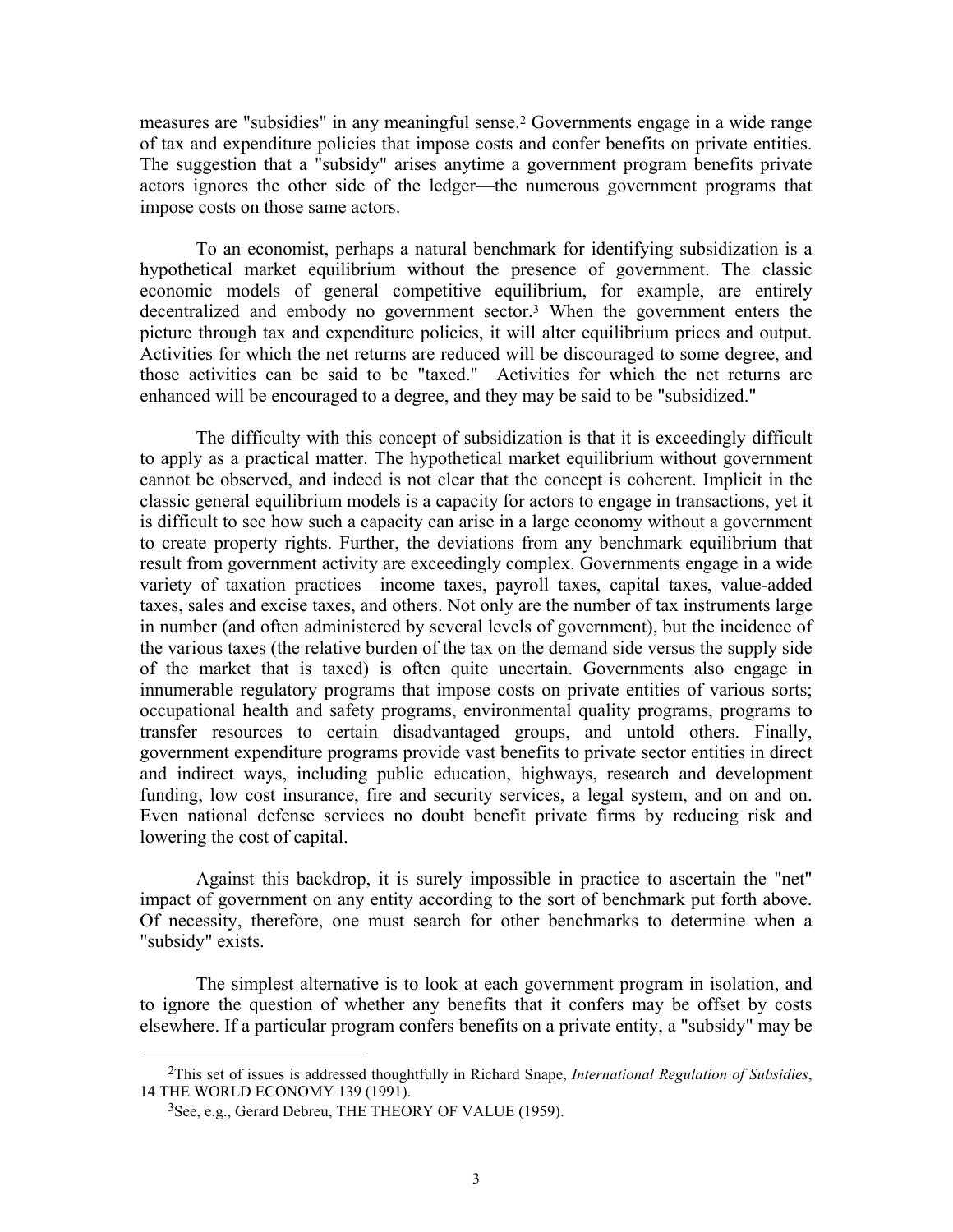declared to exist without further inquiry. Thus, for example, if a firm receives a loan from the government at a below-market rate, one might say that a "subsidy" arises without any regard to the various tax and regulatory burdens imposed on the firm.

A second possible alternative is to assume that *generally applicable* tax, expenditure and regulatory policies affect most enterprises about equally and thus do not confer any net "subsidy." Equivalently, one might assume that any subsidy conferred by generally applicable programs is uniform across industries, and will be counteracted by an offsetting movement in exchange rates. Programs of narrow applicability that target benefits at particular industries, by contrast, might be assumed to confer benefits that encourage production in that industry. To illustrate, a government might make an investment tax credit available to all industries that use durable goods. On the premise that all industries benefit about equally and that any affects on international competitiveness wash out through exchange rates, such a program might be ignored for purposes of identifying "subsidies." By contrast, if the automobile industry is the beneficiary of a special tax credit program for investment in automobile manufacturing, a "subsidy" might be found as to that industry.

A third possible alternative is to focus on the impact of government on private activities *relative to the impact of other governments on similarly situated entities elsewhere.* In the international context, one might look for programs that seem to confer particularly large benefits on particular entities relative to the benefits that governments confer on similar entities in other countries. The presumption would be that most governments tax and regulate in roughly similar fashion, resulting in similar background effects on the competitive position of most private entities—only when a program for a particular group of private entities stands out as especially generous relative to such programs elsewhere would a "subsidy" be present. Thus, for example, if most governments provide a certain range of benefits to their farmers, those programs might be presumed to cancel each other out in international trade more or less, and no "subsidy" would be found. But if a particular country provides industrial assistance to the semiconductor industry in a context where no such aid is provided by other governments, a "subsidy" might be said to exist.

Each of these alternatives has obvious deficiencies. The first has the virtue of simplicity, but its essential failing was noted above—by ignoring the offsetting costs imposed by government on private actors it raises a great danger that "subsidization" will be found where a private entity has not been meaningfully advantaged by government programs. Indeed, because so many government programs are funded out of general revenues, a narrow focus on particular government expenditure programs without any offset for most forms of taxation would lead to the conclusion that there is rampant "subsidization" in virtually any economy.

The second alternative is little more than *deus ex machina*. The insuperable complexities of calculating the net impact of national governments on domestic industries are avoided by assuming that generally applicable programs have a neutral impact while targeted programs do not. But there is no reason to believe that this assumption is correct. Many broadly applicable programs have widely disparate effects on different industries. Consider a simple example like public education—it will lower the cost of labor to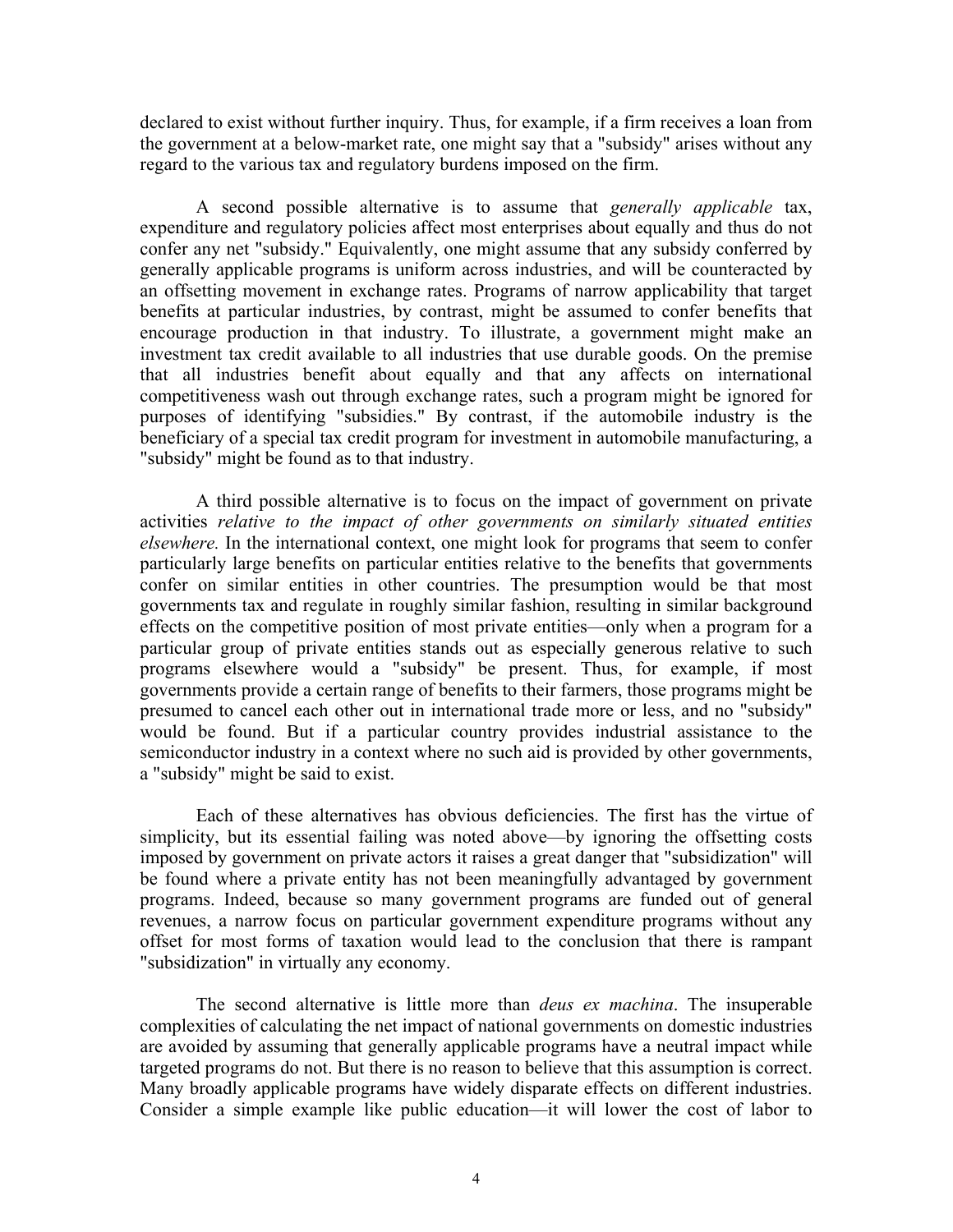industries that use educated workers, but it may *increase* the cost of labor to industries that use lower-skilled workers by lowering the supply of such workers. Many similar examples might be given with respect to tax and regulatory programs. And, of course, the question of what is to be considered "generally applicable" or "targeted" is hardly straightforward.

The third alternative changes the inquiry fundamentally, and treats "subsidization" as an alteration in the competitive position of private entities relative to similar entities elsewhere. This shift in emphasis perhaps captures the notion that subsidization involves "tilting the playing field," and might be defended on that basis. But it too raises difficult practical problems. The presumption that most governments tax and regulate similarly with respect to background factors that affect the competitive position of private entities is highly suspect, and the mere fact that a particular type of program exists in one country and not another, or is more generous in one country than in another, is at best a weak marker for a program that shifts the competitive balance overall.

In sum, it is far easier to conceptualize a "subsidy" in simple economic models that it is to identify a subsidy in practice. Even when a government program viewed myopically might seem to afford uneconomic assistance to an industry, such assistance may in fact offset to other tax and regulatory burdens that disadvantage the industry. Any administrable rule for deciding whether a particular government program is a subsidy or not will no doubt result in serious errors of overinclusion and underinclusion for this reason alone. Other complexities will be considered below.

#### *B. The Effects of Subsidies on Producers*

For now, let us put to the side the problem of identifying subsidies, and simply assume that they exist. What are their effects?

Subsidies to the producers of goods and services lower the producers' costs of production, other things being equal. This reduction in their costs of production can lead to an expansion of their output in two ways, depending on the nature of the subsidy. First, some subsidies depend directly on output—the subsidy program may provide a producer with \$1 for each widget that it produces, for example (or \$1 for each widget that it exports, the classic "export subsidy" discussed below). Subsidies that increase with output in this fashion are economically equivalent to a reduction in the short-run marginal costs of production for the producer that receives them. In general, producers will respond to a reduction in short-run marginal costs by lowering price. Of course, when price falls, the quantity demanded by buyers will rise and output will expand to meet the increased demand.

Second, even where the amount of the subsidy is not contingent on output and does not affect short-run marginal costs of production, subsidies can affect long-run marginal costs in a way that causes additional productive capacity to come on line or to remain on line. For example, imagine an unprofitable company that is unable to cover its variable costs of production at any level of output, and would thus shut down its operations under ordinary circumstances. A subsidy to that company that is contingent on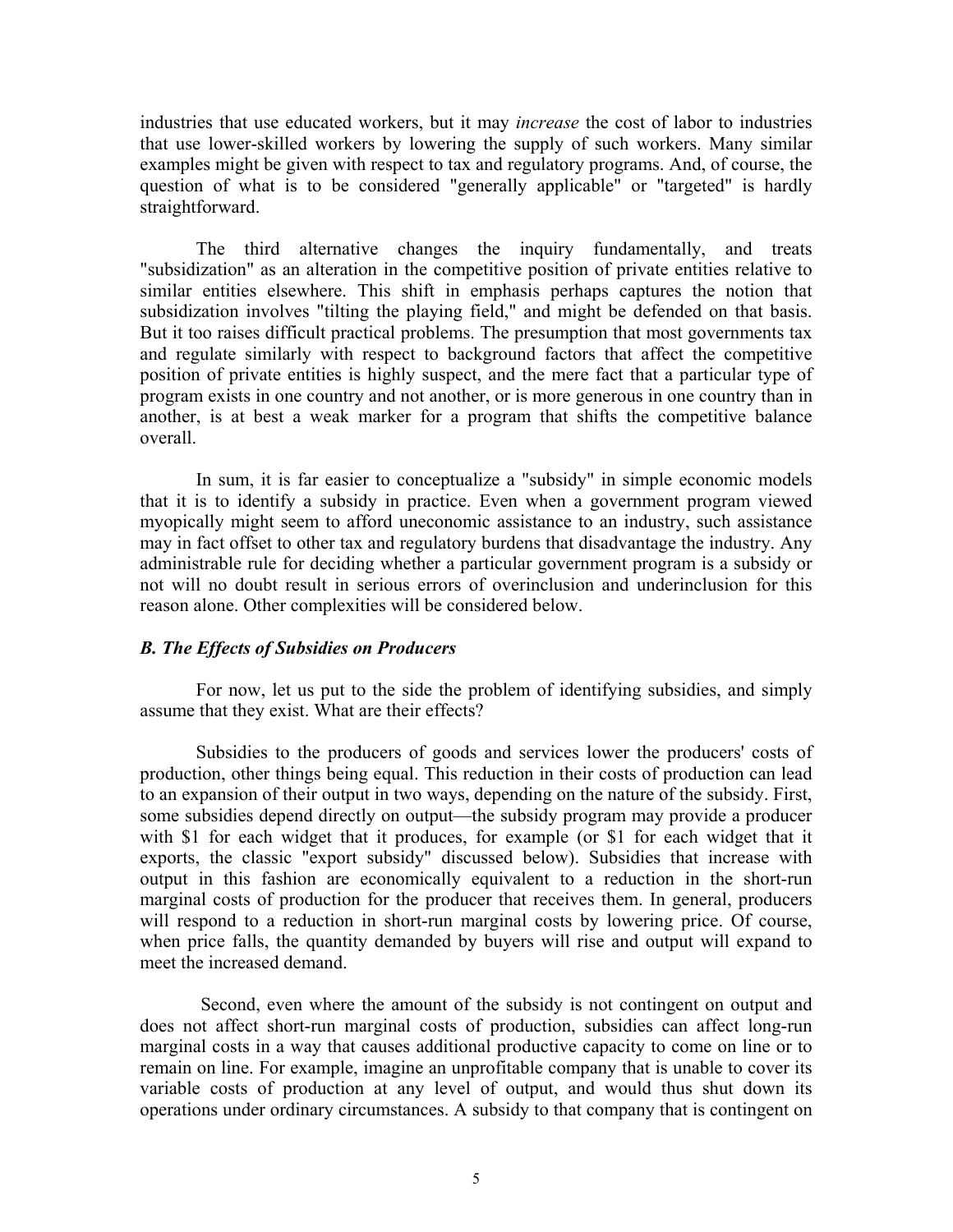it remaining in business can avert a shut-down in operations—it must simply be enough to allow the company to cover its variable costs at some level of output. Likewise, a subsidy can induce a company to build new capacity to enter a market when the expected returns to entry absent the subsidy would not be high enough to induce entry.

It is also possible, to be sure, that a "subsidy" will have no impact on the output of recipients. Imagine, for example, that a government simply sends a company an unexpected check for \$1 million. The money is in no way contingent on the company's output, or on it remaining in business. The owners of the company will be pleased to receive this subsidy, of course, but there is no reason for them to change their operations in any way—whatever level of output was most profitable without the subsidy will also be most profitable with the subsidy.

These observations suggest another important issue that must be confronted in conceptualizing subsidies. For a government program to confer a "subsidy," must it encourage an increase in output by the recipient? If it does not, then it cannot "tilt the playing field" in a way that causes detriment to competing producers. But if this question is answered affirmatively, it becomes necessary to inquire whether the government program in question affects marginal costs in the short run, or has an effect on long-run marginal cost that is sufficient to cause capacity to remain in production when it would exit otherwise, or to enter when it would not otherwise. Such issues are not always easily resolved<sup>[4](#page-7-0)</sup>

#### *C. Distinguishing Good Subsidies from Bad Subsidies*

Economic theory offers no general objection to the use of subsidies. As suggested above, a "subsidy" need not have any effect on the behavior of a private actor to the extent that it is offset by other costs that the government imposes on that actor. And even where a "subsidy" program can be deemed to confer a net benefit, any effect that it has on the economic activity of its recipients may well be socially desirable.

Students of microeconomics will be familiar with the proposition that subsidies may be used constructively by governments to remedy "market failures." For example, it may be difficult for individuals who invent socially valuable things to recoup their costs of research and development—depending on the nature of the innovation and the efficacy of any intellectual property protection, inventions may be copied by competing sellers and sold at a price that will not allow inventors an adequate return to their efforts. An appropriately calibrated government subsidy for research and development may then be economically desirable.

Even when obvious market failures are absent, some government programs may confer benefits on private sector entities that are collateral to their central purpose and

<span id="page-7-0"></span> <sup>4</sup>Some commentators have proposed that countermeasures under international law should be limited to cases where the subsidy in question has a "cross-border" effect via an effect on the output of the recipients. *See* Charles Goetz, Lloyd Granet & Warren Schwartz, *The Meaning of "Subsidy" and Injury" in Countervailing Duty Law*, 6 INT'L REV. L. & ECON. 17 (1986). A symposium on this proposal, with a principal paper by Richard Diamond, may be found in 21 L. & POL. INT'L BUS. 503 (1990).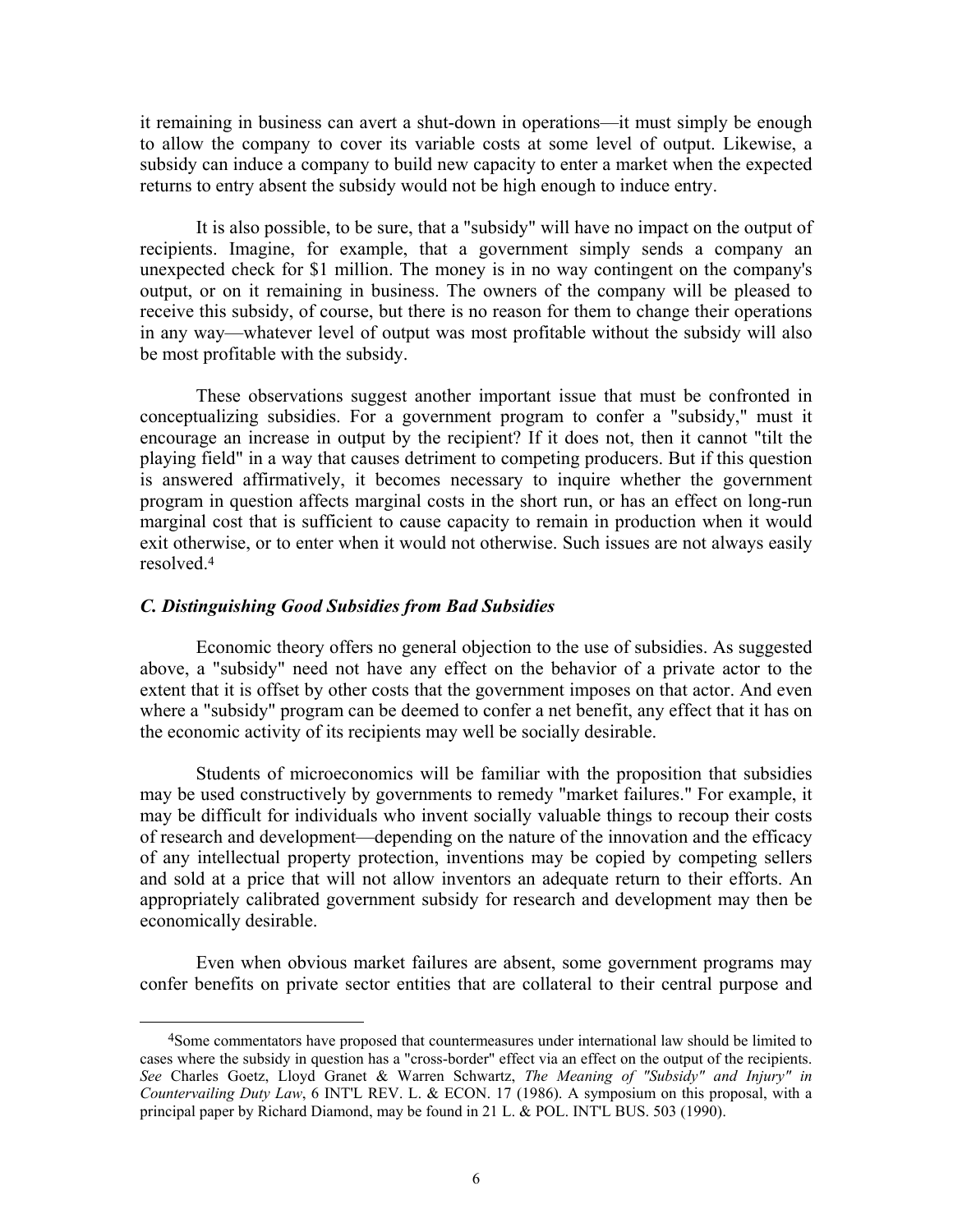that are not usually seen as harmful. Public education programs may lower the cost of labor for many firms, as noted, but even if such programs might be deemed "subsidies" to private enterprise in a sense, few observers would regard them as objectionable. The best explanation is perhaps that most observers regard public education as contributing to a reasonable *distribution* of opportunities among citizens. Indeed, in some quarters, education is now viewed as a basic human right.

But it is also well-known that subsidies can distort resource allocation. Many subsidies simply transfer resources to well-organized interest groups without remediating any demonstrable market failure. From the standpoint of an economist, this last group of subsidies can be an appropriate target of legal discipline, while the first two groups are not. It is thus useful to consider in somewhat greater detail some particular types of subsidies that economists tend to deem undesirable.

#### **1. Protective Subsidies**

As noted above, depending on the nature of the subsidy program, subsidies may lead recipients to reduce prices and expand output. Such behavior by a subsidized firm will attract customers away from unsubsidized firms. It follows immediately that subsidies can be used to protect domestic firms from foreign competition. A subsidy to domestic firms that compete with imported goods or services can induce them to expand their share of the market relative to the share of imports, in much the same way as a tariff or a quota.

Subsidies for the purpose of protecting domestic firms from import competition, and subsidies that have such an effect without remediating some market failure or promoting some accepted distributional goal, will be termed "protective subsidies." So defined, protective subsidies are economically undesirable for two reasons.

First, as indicated earlier, protective subsidies may upset the expectations associated with particular market access commitments in the WTO/GATT system. If nation A receives a promise from nation B to eliminate the tariff on widgets in return for a reciprocal commitment on gadgets by nation A, and nation B then replaces the tariff on widgets with a subsidy that has the same effect as the tariff, nation A's ability to sell widgets to customers in nation B has not improved and its benefits from the bargain are lost. When bargains are undermined in this fashion, nations will become reluctant to enter them in the first instance. For this reason, protective subsidies can interfere with the negotiation of reciprocal agreements to reduce trade barriers, agreements that generally desirable from an economic standpoint.

Second, even if a protective subsidy does not upset expectations under a trade agreement, it still distorts resource allocation by affording protection. When domestic firms expand output at the expense of imports because of a subsidy, productive resources are diverted into domestic production and away from foreign production (wasteful diversion may occur from unsubsidized domestic firms to subsidized domestic firms as well). Resource allocation is distorted because goods and services are no longer produced at the lowest possible cost—domestic firms produce more and foreign firms produce less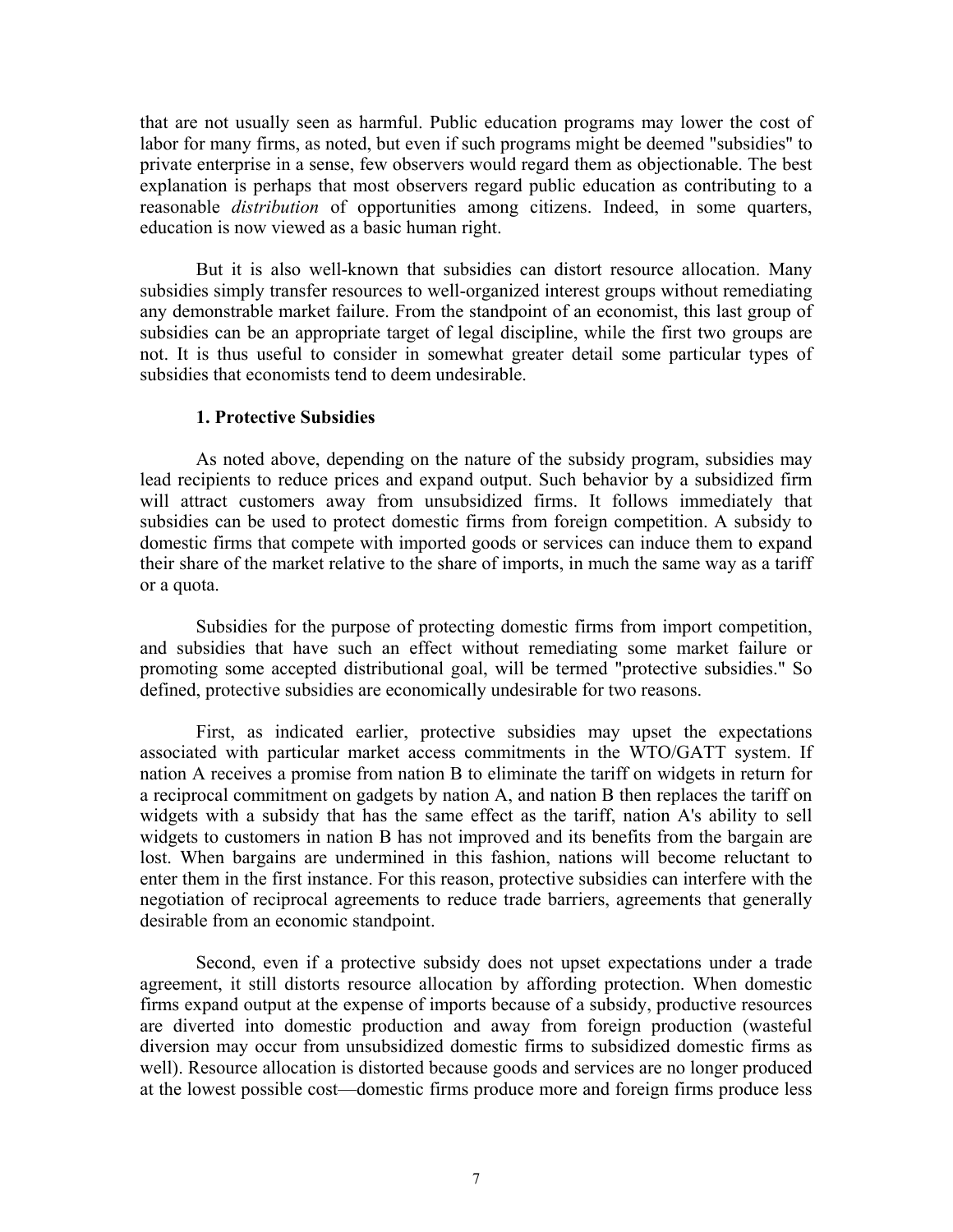only because of the artificial reduction in the costs of domestic firms attributable to subsidization. In addition, subsidy programs must be financed somehow, and virtually all forms of taxation to raise the money necessary for subsidies will cause additional economic distortions.

It is important to note, however, that protective subsidies may be no worse than other devices for protecting domestic firms against foreign competition. Comparing a subsidy to a tariff that achieves the same level of protection (as measured by the market shares of domestic and imported producers), for example, both have the same effect in diverting production from lower cost foreign firms to higher cost domestic firms. The tariff creates a further distortion by increasing prices to consumers, and pricing some consumers out of the market who are willing to pay the marginal cost of production to obtain the good or service in question but are not willing to pay the elevated price after the tariff is put in place.<sup>5</sup> The subsidy avoids the increase in price to consumers and the associated distortion. But the taxation necessary to finance the subsidy likely creates some other distortion, and it is impossible to say in general whether the subsidy is on balance better or worse from an economic standpoint.<sup>6</sup> Thus, in an environment in which some protection is tolerated for political reasons, it is by no means clear that subsidies are a bad way to provide it, as long as they do not upset the market access expectations associated with trade agreements.

The wisdom of subsidies can become even more difficult to assess if one adds a political dimension to the analysis. Imagine a society in which the electorate has a taste for rural, agrarian life and wishes to see it preserved. The electorate enthusiastically supports government programs to preserve family farms. Is a protective subsidy present? Or should one instead view the resulting political equilibrium as an efficient transfer to family farmers based on the electorate's willingness to pay to see them remain in operation? Does the answer turn on the issue of whether the farm program results from preferences of the electorate at large, or from deficiencies in the political process that allow well-organized interest groups (farmers) to exact transfers from poorly organized interest groups (taxpayers)?[7](#page-9-2) 

<span id="page-9-0"></span> <sup>5</sup>For an accessible treatment of the basic welfare economics of tariffs, *See*, e.g., PETER B. KENEN, THE INTERNATIONAL ECONOMY 17-19, 175-77 (1985), excerpted in JOHN H. JACKSON, WILLIAM J. DAVEY & ALAN O. SYKES, LEGAL PROBLEMS OF INTERNATIONAL ECONOMIC RELATIONS, 40-44 (2002).

<span id="page-9-1"></span><sup>6</sup>For a discussion of the relative costs and benefits of different policy instruments that afford protection, *See* Alan O. Sykes, "*Efficient Protection" Through WTO Rulemaking*, in EFFICIENCY, EQUITY AND LEGITIMACY: THE MULTILATERAL TRADING SYSTEM AT THE MILLENNIUM 114 (Roger Porter, Pierre Sauve, Arvind Subramanian and Americo Zambetti eds. 2001)

<span id="page-9-2"></span><sup>7</sup>These sorts of issues are considered in detail in Warren F. Schwartz and Eugene Harper, Jr., *The Regulation of Subsidies Affecting International Trade*, 70 MICH. L. REV. 831 (1972).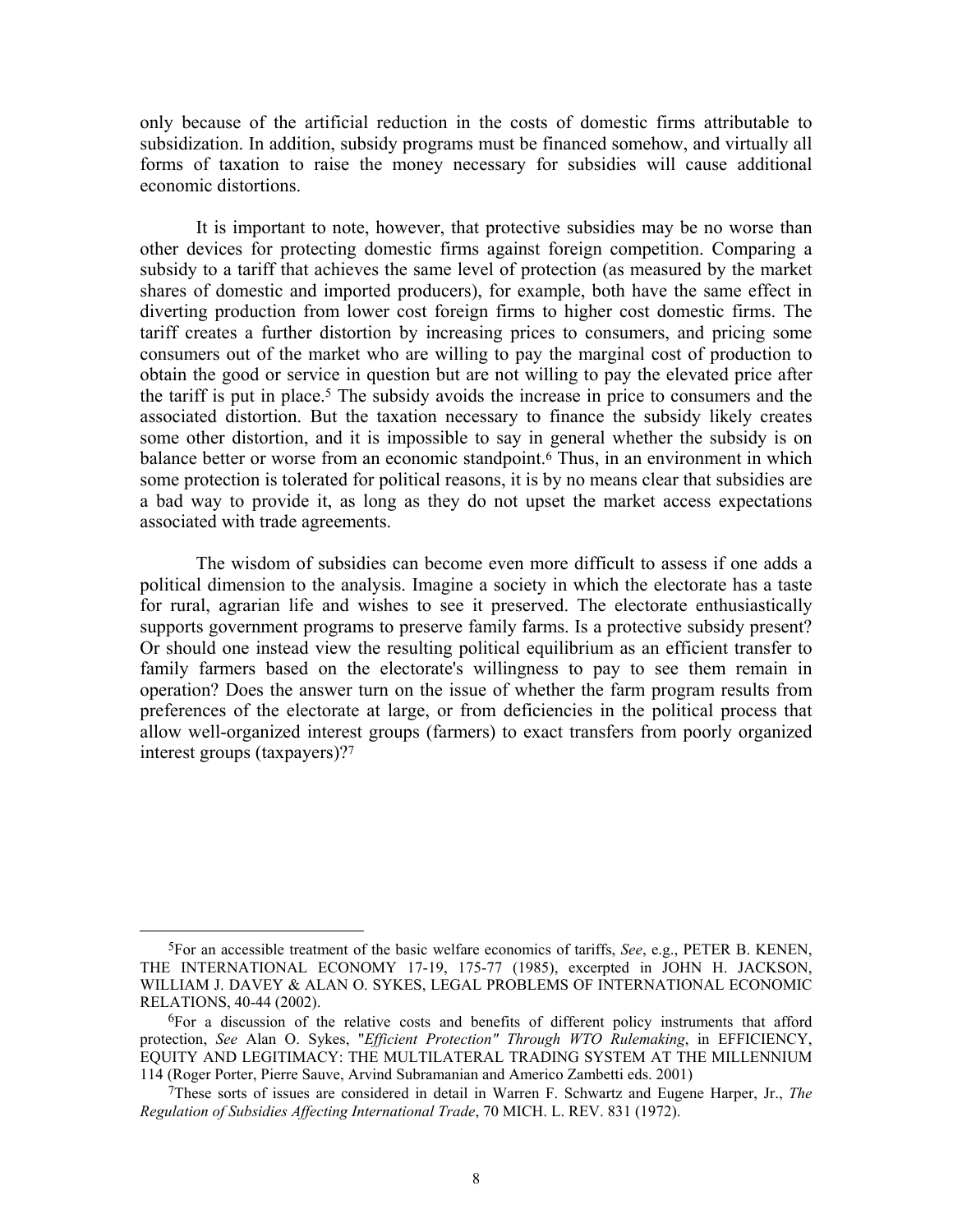#### **2. Subsidies for Export Promotion**

Just as subsidies can protect firms in an importing nation from foreign competition, so too can they enhance the position of subsidized exporters relative to unsubsidized exporters in third-country markets. For example, suppose that nations A and B both export to country C. Nation A then introduces a subsidy that lowers the cost of its exports to country C, and its exporters lower their prices on exports to country C as a result. Nation B will then see its share of exports to country C diminish while nation A will see its share expand.

This diversion of exports from one nation to another can result from any subsidy that causes firms engaged in exporting to expand their output. Thus, it may or may not be intended by the government that grants the subsidy, and may or may not result from a subsidy that responds sensibly to market failure.

A particular set of subsidy practices, however, seems clearly aimed at inducing an expansion of exports—namely, subsidies that are contingent in one way or another on the volume of exports. Such "export subsidies" may take the simple form of a fixed payment for every unit of a good or service that is exported, or may take more subtle forms such as below-market export financing or insurance, tax benefits for exportation, and many other measures.

From an economic standpoint, export subsidies are generally undesirable. First, export subsidies diminish market access opportunities for competing exporters, and can upset their expectations pursuant to negotiated trade agreements. Trade agreements then become less valuable to them, other things being equal, and fewer such agreements may be entered. Alternatively, or perhaps in addition, competing exporters may prevail on their governments to establish subsidy programs of their own to restore competitive balance. The resulting battle of competing subsidy programs then dissipates resources on a broader scale for no useful economic purpose.

The other distortions associated with export subsidies are entirely familiar. By inducing the expansion of higher cost exporters at the expense of lower cost exporters, exported goods and services are no longer produced at the lowest possible cost. And the taxes used to finance the subsidy programs create further distortions that depend on the method of taxation.

Against these distortions associated with export subsidies, it is almost impossible to devise any scenario in which they might be economically justified. Although it is possible to imagine several settings in which a nation's exports may be "too low" from an economic standpoint, an export subsidy is most unlikely to be the optimal remedy.

First, exports may be uneconomically low because export subsidies by other nations have diverted business toward their exporters. But the appropriate response to that problem is an agreement among nations to eschew export subsidies, not a policy of competing subsidies that can exacerbate waste while doing nothing to eliminate the distortions of subsidization. Second, exports may be low because of protectionist policies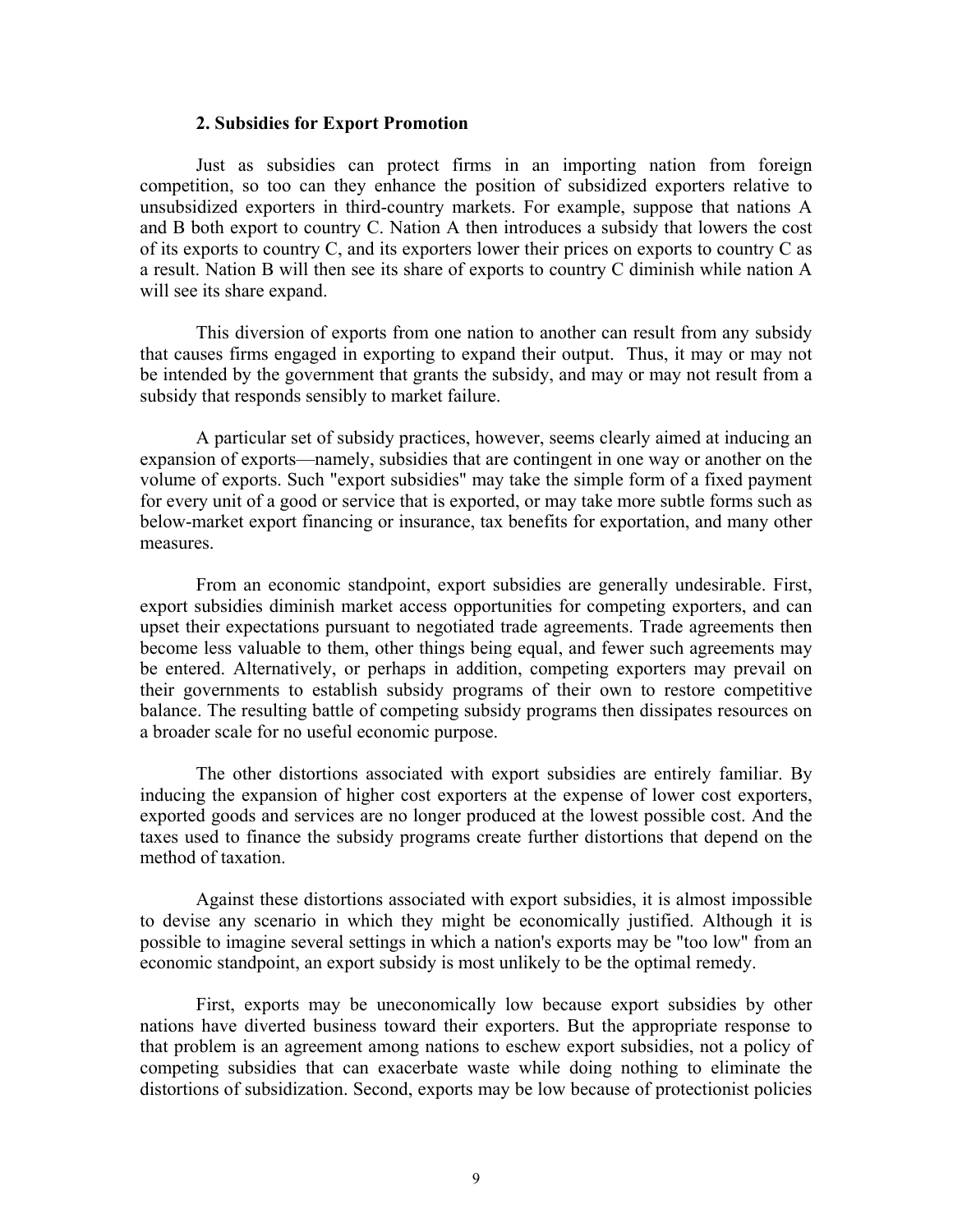in export markets. Such barriers are a subject of direct negotiation under trade agreements, however, and can be dismantled directly through those negotiations. To the extent that protection must remain in the system for political reasons, attempts by exporting nations to overcome it through export subsidies will likely just result in more protection to counteract them. Third, exports might be said to be low because of some distortion in foreign exchange markets that causes an exporting nations' currency to be overvalued. Even assuming that "overvaluation" can occur by some sensible criterion, however, the proper response to it is currency market intervention or a change in the macroeconomic policies that cause overvaluation, not industry-by-industry export subsidies. Fourth, exports might be too low because of some market imperfection in an industry that causes its output to be too low—perhaps the returns to innovation are hard to capture, for example, so that an industry does too little research and development and loses share in world markets as a result. But the appropriate subsidy response here is not an export subsidy, but an R&D subsidy. The general point is that while various market imperfections might affect exports and a subsidy may be a proper policy response to some of those imperfections, the proper subsidy will be conditioned not on exports *per se* but on the activity that is undersupplied due to market failure (research in our example). Finally, exports in an industry might be too low because that industry is "overtaxed" by its own government in some sense, raising its costs and reducing its competitiveness uneconomically. But again the optimal remedy is not an export subsidy but a general reduction in the industry's tax burden.

This list of scenarios in which exports are in some sense "too low" may be incomplete, and perhaps the reader can imagine others. Yet, I think it exceedingly unlikely that an important class of cases exists in which export subsidies are the best response to any market imperfection—some other policy instrument, such as a different type of subsidy operating directly on the distorted behavioral margin, or a multilateral agreement to eschew export promotion policies, will almost certainly dominate the export subsidy.

#### **D. Subsidized Imports from the Importing Country's Perspective**

The fact that subsidies may distort resource allocation hardly means that everyone will be harmed by them. Trivially, the direct recipients of subsidies can only benefit from them even if the economy of the subsidizing nation as a whole suffers. Likewise, the consumers of subsidized goods and services will enjoy the lower prices that result from subsidies, even if taxpayers at large and unsubsidized producers suffer. The fact that some groups gain from subsidies and some groups lose, even when the subsidies are economically undesirable considering gains and losses in the aggregate, creates constituencies for subsidization that may prevail politically regardless of economic logic.

Of particular relevance to the WTO/GATT legal system is the perspective of importing nations regarding subsidized imports. In general, nations benefit from a reduction in the prices of goods that they import. It is straightforward to demonstrate in the standard case of a competitive industry that the economic losses to import-competing domestic firms are outweighed by the gains to domestic consumers from the opportunity to purchase goods or services more cheaply. The intuition for this result draws on the fact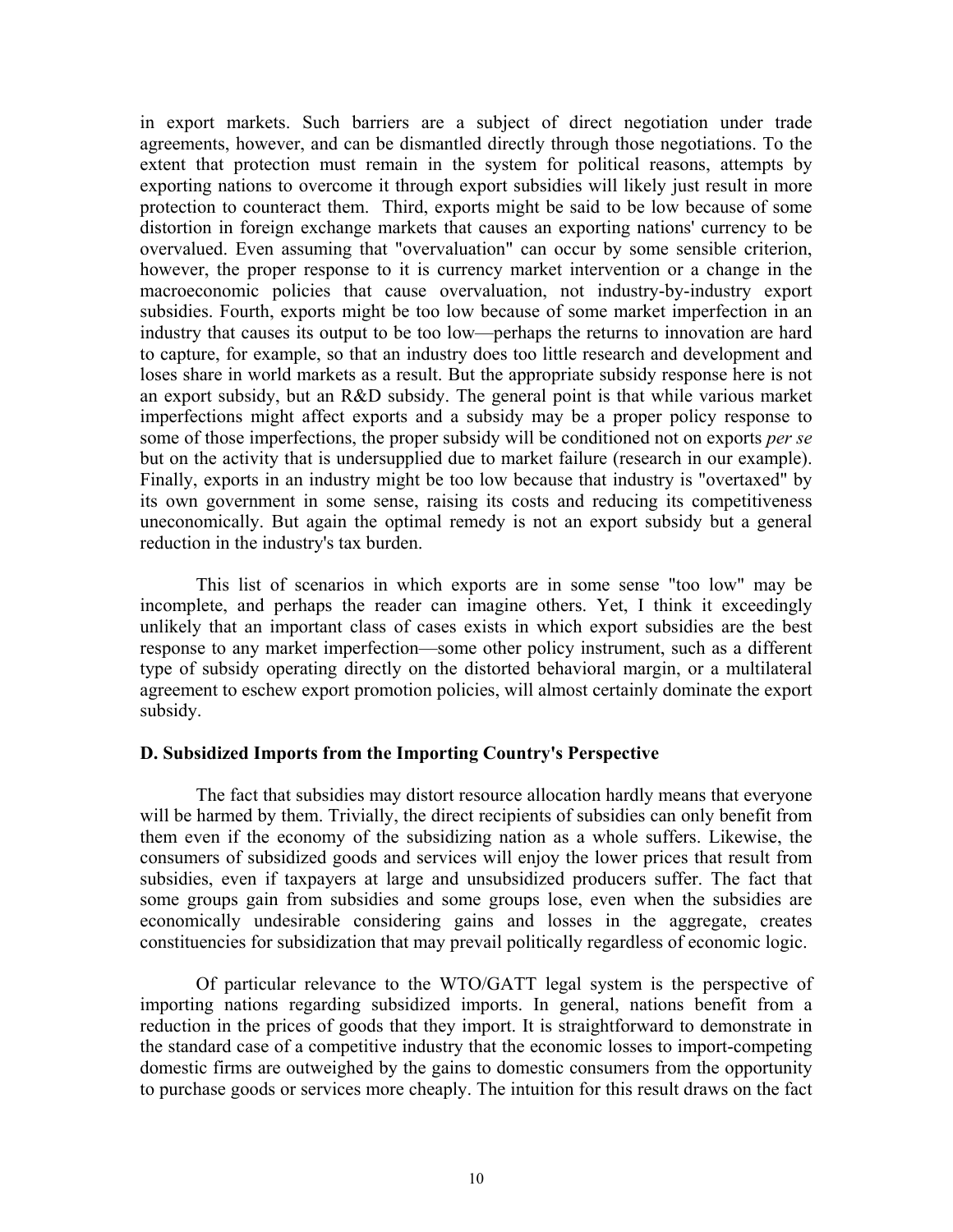that domestic firms hurt by lower prices can economize on their losses by shifting productive resources to activities with higher returns, while domestic consumers gain not only the price reduction on all units purchased at the previously higher price, but reap additional gains from the opportunity to purchase more units at a lower price[.8](#page-12-0) The net gain to an importing nation from lower priced imports does not depend in any way on the reason why price declines—a price decline due to foreign subsidies has the same economic consequences in the standard case as an equivalent price decline due to other factors. This observation lies behind a well-known economists' quip to the effect that the proper response of an importing nation to subsidies that lower the price of imports is to "send a thank-you note to the embassy."

To be sure, it is possible to devise scenarios in which subsidies granted by foreign governments to their exporting firms can be harmful to an importing nation. One possibility is that the subsidy may drive out all competitors of the subsidized firm(s) under circumstances where it is difficult for competitors to re-enter the market later, leaving the subsidized firm(s) with monopoly power that results in higher (rather than lower) prices.<sup>9</sup> Related possibilities are explored in the literature on "strategic trade policy," which develops economic models in which subsidies are employed to expand the market share of firms in industries that yield better than competitive returns due to the presence of monopoly profits or positive externalities—it is theoretically possible in such models that subsidies will produce a net loss to nations that import the subsidized goods or services.<sup>10</sup> A thorough examination of this literature would take us far afield, and it is enough to note here that these scenarios represent special cases. For the bulk of industries that operate under competitive conditions, subsidies to exporting firms will confer net benefits on nations that import their production.<sup>11</sup>

The proposition that importing nations usually benefit from the opportunity to buy subsidized goods or services from abroad is plainly at odds with the popular notion that subsidized imports are "unfairly traded." Economists have relatively little to say about what is fair or unfair, and I take no position on the question whether a principled fairness argument offers an objection to subsidized imports. I note only that the same political constituency that benefits from any form of trade protection—namely, importcompeting domestic firms—will benefit from countermeasures against subsidized imports as well. Many countries have national laws that authorize countermeasures against subsidized imports under specified conditions. These laws are termed "countervailing duty laws," and will be discussed in more detail below.

<span id="page-12-1"></span><span id="page-12-0"></span> <sup>8</sup>*See* the diagrammatic exposition in Kenen, *supra* note 4.

<sup>9</sup>*See* Janusz Ordover, Alan Sykes & Robert Willig, *Unfair International Trade Practices*, 15 N.Y.U. J. INT'L L. & POLITICS 323 (1983).

<span id="page-12-2"></span><sup>10</sup>*See*, e.g., James Brander & Barbara Spencer, *Export Subsidies and International Market Share Rivalry*, 18 J. INT'L ECON. 83 (1985); Avinash Dixit and Alan Kyle, *The Use of Protection and Subsidies for Entry Promotion and Deterrence*, 75 AM. ECON. REV. 139 (1982); Jonathan Eaton and Gene Grossman, *Optimal Trade and Industrial Policy Under Oligopoly*, 101 Q. J. ECON. 386 (1986); Paul Krugman, *Industrial Organization and International Trade*, in HANDBOOK OF INDUSTRIAL ORGANIZATION, VOL. II, 1179-1223 (Richard Schmalansee & Robert Willig eds. 1989).

<span id="page-12-3"></span> $11A$  detailed exploration of the impact of subsidies on the welfare of importing nations, including a discussion of the strategic trade literature, may be found in Alan O. Sykes, *Countervailing Duty Law: An Economic Perspective*, 89 COLUM. L. REV. 199 (1989).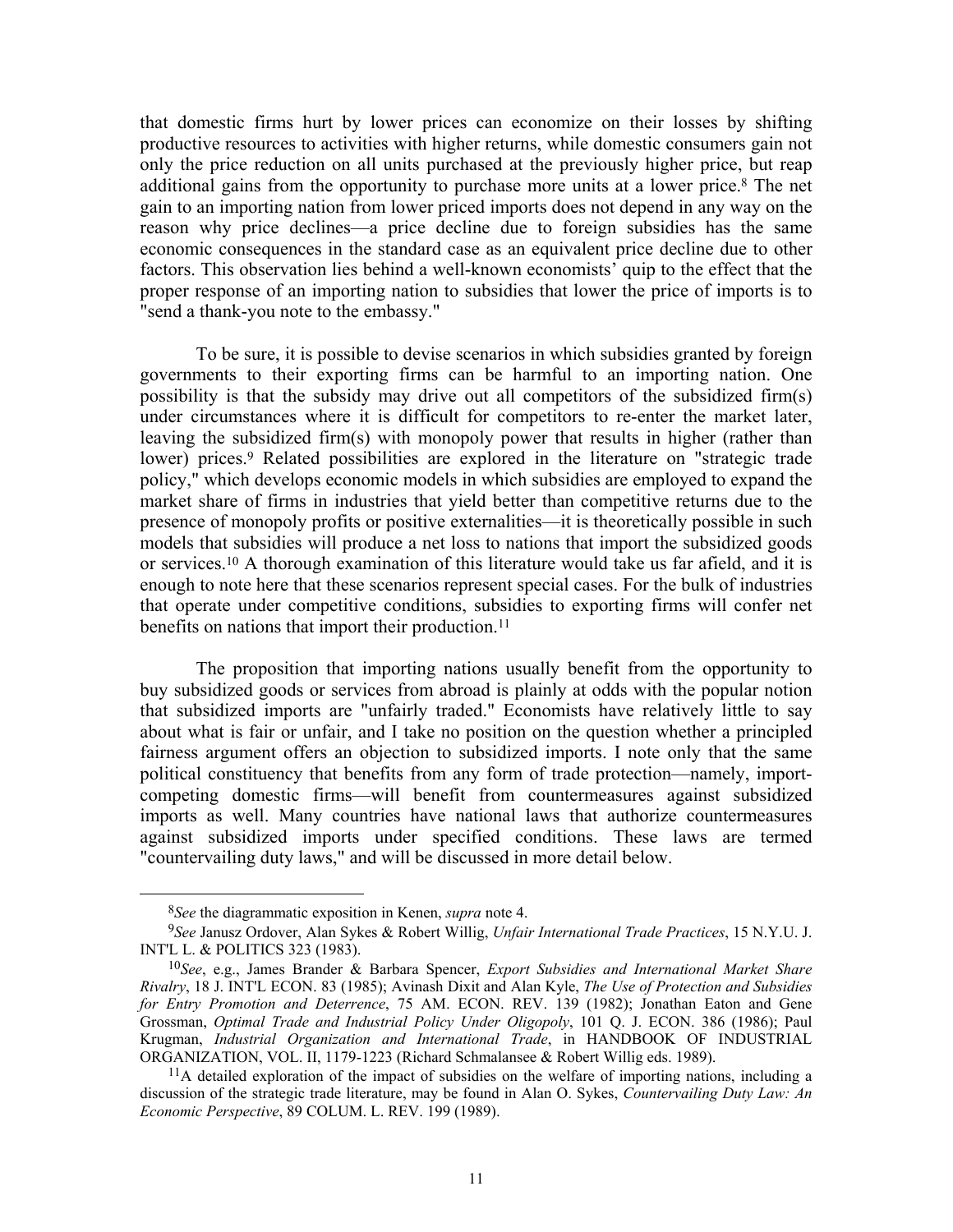#### **III. LEGAL BACKGROUND**

The original drafters of GATT in 1947 paid little heed to the trade issues associated with subsidies. GATT's lack of attention to the matter was quickly perceived to be unsatisfactory, however, the subsequent history of the WTO/GATT system reflects steadily increasing discipline on the use of subsidies by member nations.

#### *A. Subsidies and Countervailing Measures in the GATT System Prior to the Uruguay Round*

The original GATT contained limited provisions with respect to subsidies and countervailing measures, which were embodied in Articles XVI, II, VI and III. Like all of the GATT, these provisions applied to trade in goods but not to trade in services.

GATT Article XVI originally consisted of a single paragraph containing a loose reporting requirement with respect to subsidies that operated to reduce imports or increase exports. Article II:2(b) of GATT authorized the use of countervailing duties (and antidumping duties), even if they resulted in tariff rates that exceeded negotiated tariff commitments, as long as they were imposed in accordance with Article VI. Article VI in turn imposed three significant requirements on the use of countervailing duties. First, any such duty could not exceed the estimated amount of the "bounty or subsidy" granted on a product, although no definition of those terms was included. Second, duties could not be imposed unless "the effect of the...subsidization...is such as to cause or threaten material injury to an established domestic industry, or is such as to retard materially the establishment of a domestic industry." Finally, to the extent that subsidies might result in lower prices for exportation that could be treated as dumping, no product could be subjected to both antidumping and countervailing duties "to compensate for the same situation."[12](#page-13-0) A final provision bearing on the use of subsidies was Article III:8(b). The "national treatment" requirements of Article III broadly required member nations to treat domestic and imported products alike for purposes of domestic tax and regulatory policies. Paragraph 8(b) created an exception, statin0067 that Article III did not "prevent the payment of subsidies exclusively to domestic producers."

Thus, the original GATT was quite tolerant of subsidies. It did acknowledge the permissibility of countervailing duties when import-competing industries were injured by subsidies, and it undertook to limit those duties to an amount that would offset the subsidy.

These rules were soon perceived to be inadequate. The first development came with respect to subsidy policies that upset market access expectations under tariff commitments. As early as 1950, a working party found that an unexpected change in subsidy policy that disadvantaged imported goods relative to domestic competitors could be found to deny the benefits associated with a tariff concession, and thus to constitute

<span id="page-13-0"></span> <sup>12</sup>GATT Art. VI: 3,5 and 6.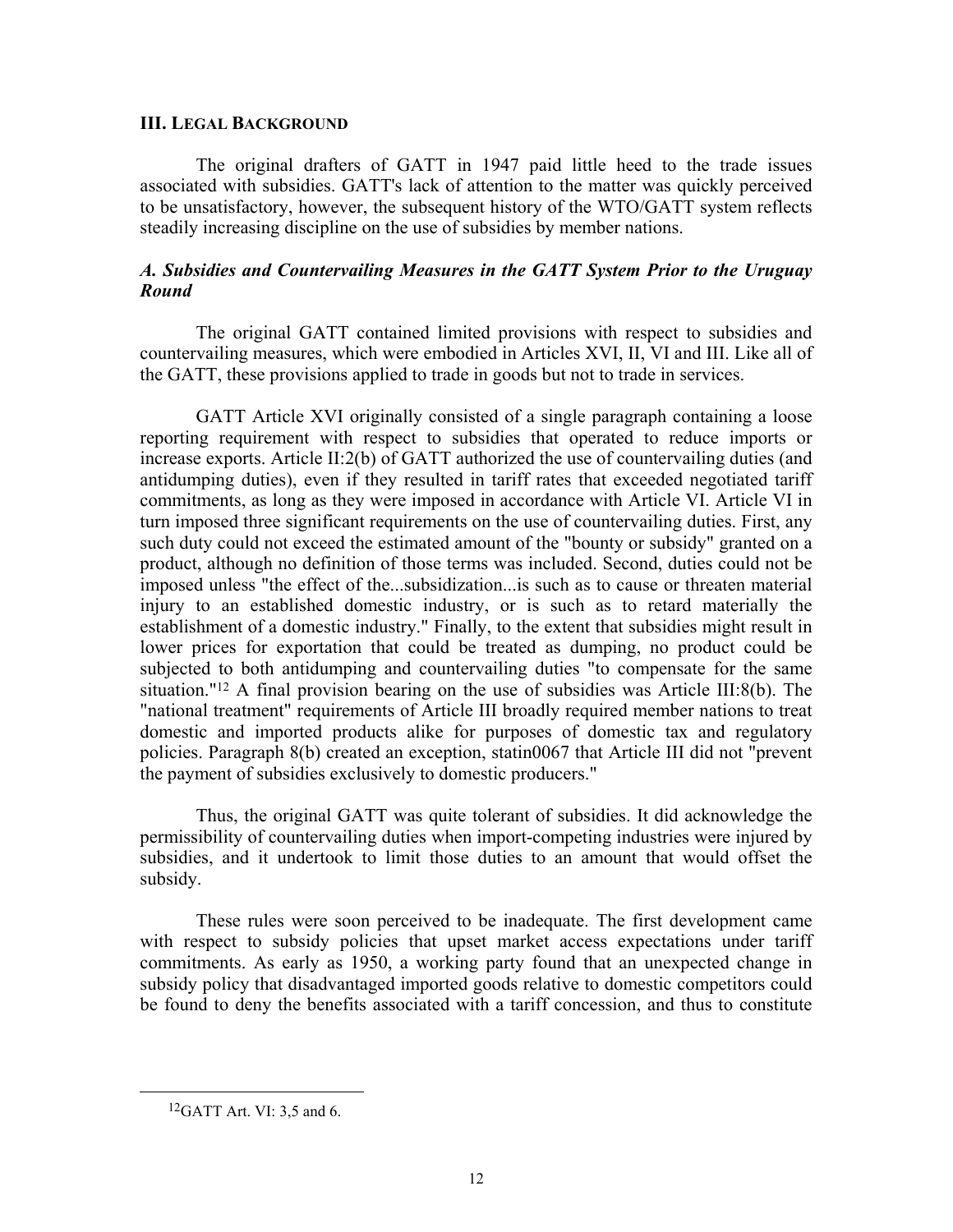what is termed a "nonviolation nullification or impairment" of GATT benefits that gives rise to a right of redress under the dispute settlement provisions of Article XXIII.[13](#page-14-0)

Article XVI was later amended during a 1954-55 review session to add some commitments to reduce the use of export subsidies. With respect to subsidies on "primary products,"[14](#page-14-1) the obligation was to avoid the application of subsidies that resulted in a nation obtaining a "more than equitable share of world export trade." For products other than primary products, the obligation was to avoid subsidies that resulted in a price for exportation of a product that was below the price charged for the like product in the domestic market.[15](#page-14-2) Of course, "export subsidies" as defined above will indeed tend to lead to export prices that are below home market prices, and thus the amended Article XVI amounted to something close to a prohibition on the use of export subsidies on other than primary products (although a complaining member nation would likely have had to show a price differential to prevail in the event of a complaint). These amendments, however, were not accepted by all GATT signatories.<sup>16</sup>

In 1960, a GATT working party devised an "illustrative list" of practices that would likely result in the two-tier pricing structure that would violate the obligations of Article XVI with respect to other than primary products. The working party report was "adopted" by the GATT membership and thus became an authoritative basis for determining whether a violation of those obligations was present[.17](#page-14-4)

The next stage in the evolution of GATT Subsidies law was an agreement popularly known as the "Subsidies Code," negotiated during the Tokyo Round of the late 1970's. Its principal achievements were three: it tightened the restrictions on the use of export subsidies; it elaborated the procedures that must be followed in investigations that may lead to the use of countervailing duties; and it identified some criteria to be examined in determining whether subsidized imports were a cause or threat of material injury. The illustrative list of export subsidies was included in the Code as an annex. Like the amendments to Article XVI, however, the Code was accepted by only a limited number of GATT signatories.

In sum, the legal environment prior to the Uruguay Round had the following essential characteristics:

—subsidies were generally permissible for domestic producers, although a number of GATT signatories had accepted obligations to reduce the use of export subsidies, especially on other than primary products.

<span id="page-14-0"></span> <sup>13</sup>*See* Report of the Working Party, *Australian Subsidy on Ammonium Nitrate*, II BISD 188 (1952)( adopted April 3, 1950).

<span id="page-14-1"></span><sup>&</sup>lt;sup>14</sup>These were defined as any product of farm, forest or fishery, or a mineral, in its natural form or else processed to the point customarily required for it to be marketed in substantial quantities in international trade. *See* GATT Ad Art. XVI.

<span id="page-14-3"></span><span id="page-14-2"></span><sup>15</sup>GATT Art. XVI:3-4.

<sup>16</sup>For a discussion of their legal status within the GATT system, see John H. Jackson, WORLD TRADE AND THE LAW OF GATT 371-76 (1969).

<span id="page-14-4"></span><sup>17</sup>See GATT, 9th Supp. BISD 185 (1961).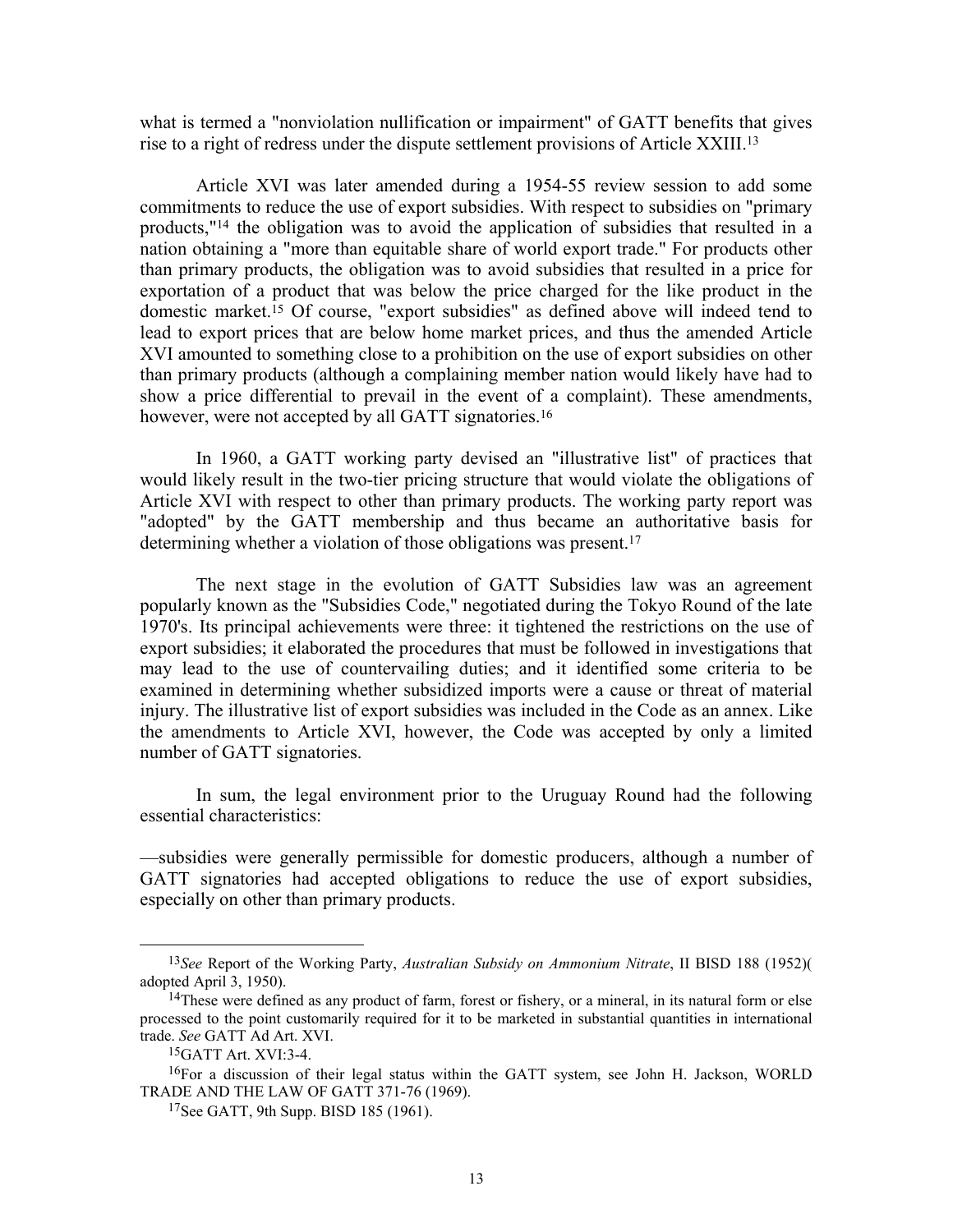—countervailing duties were permissible if calibrated to the amount of subsidization and based on a finding of injury; a number of signatories had also agreed in the Subsidies Code to follow certain procedures in investigating subsidy allegations.

—new subsidy programs that frustrated market access expectations associated with tariff concessions were understood to constitute a violation of GATT.

GATT disputes through the years were clustered around these basic principles. Thus, a few cases challenged subsidy practices as impermissible export subsidies[.18](#page-15-0) Occasionally, a dispute would arise over whether a countervailing duty had been imposed in excess of the amount of the subsidy bestowed on the product in question.[19](#page-15-1) And new subsidy programs might be challenged as upsetting the expectations associated with tariff concessions.[20](#page-15-2)

As for the use of countervailing duties in the GATT system, their use was relatively uncommon. The United States employed them far more often than any other nation. Between 1980 and 1991, only 128 definitive countervailing duties were reported to the GATT Secretariat by all members combined. Of that total, 110 were imposed by the United States.[21](#page-15-3)

#### *B. The Uruguay Round Agreements*

Two new WTO agreements (in addition to the old GATT which survives in the WTO) bear importantly on the issue of subsidies—the Agreement on Subsidies and Countervailing Measures ("SCM Agreement"), and the Agreement on Agriculture. (The General Agreement on Trade in Services essentially defers subsidies issues to future negotiations.). The agreements are extremely detailed, and I will not attempt to survey all of their legal provisions. Instead, this section lays out the features that raise the most interesting and important economic issues.

#### **1. Subsidies and Countervailing Measures**

The SCM Agreement adds a great deal to the law that existed before it. It applies only to trade in goods, however, and its restrictions on the use of subsidies do not apply to agricultural subsidies that conform to the requirements of the Agreement on Agriculture during the "implementation period" of that Agreement.

<span id="page-15-0"></span> <sup>18</sup>*See*, e.g., Report of the GATT Panel *,DISC—United States Tax Legislation*, BISD 23rd Supp. 98 (1977) (presented to the Council of Representatives on November 12, 1976). This report was not adopted until a compromise arrangement in 1981 produced a declaration that affirmed the principles in footnote 59 of the Tokyo Round Subsidies Code. The United States then replaced DISCs with Foreign Sales Corporations (FSCs), a meaure that has been successfully challenged before the WTO.

<span id="page-15-1"></span><sup>19</sup>*See* Report of the GATT Panel *, United States—Countervailing Duties on Imports of Fresh, Chilled and Frozen Pork from Canada*,. BISD 38th Supp. 30 (1991) (adopted oJuly 11,1991).

<span id="page-15-2"></span><sup>20</sup>*See* Report of the GATT Panel, *EEC—Payments and Subsidies Paid to Processors and Producers of Oilseeds and Related Animal-Feed Proteins*, BISD 37th Supp. 86 (1990) (adopted January 25, 1990).

<span id="page-15-3"></span><sup>21</sup>*See* JOHN H. JACKSON, WILLIAM J. DAVEY & ALAN O. SYKES, LEGAL PROBLEMS OF INTERNATIONAL ECONOMIC RELATIONS, 768 (1995).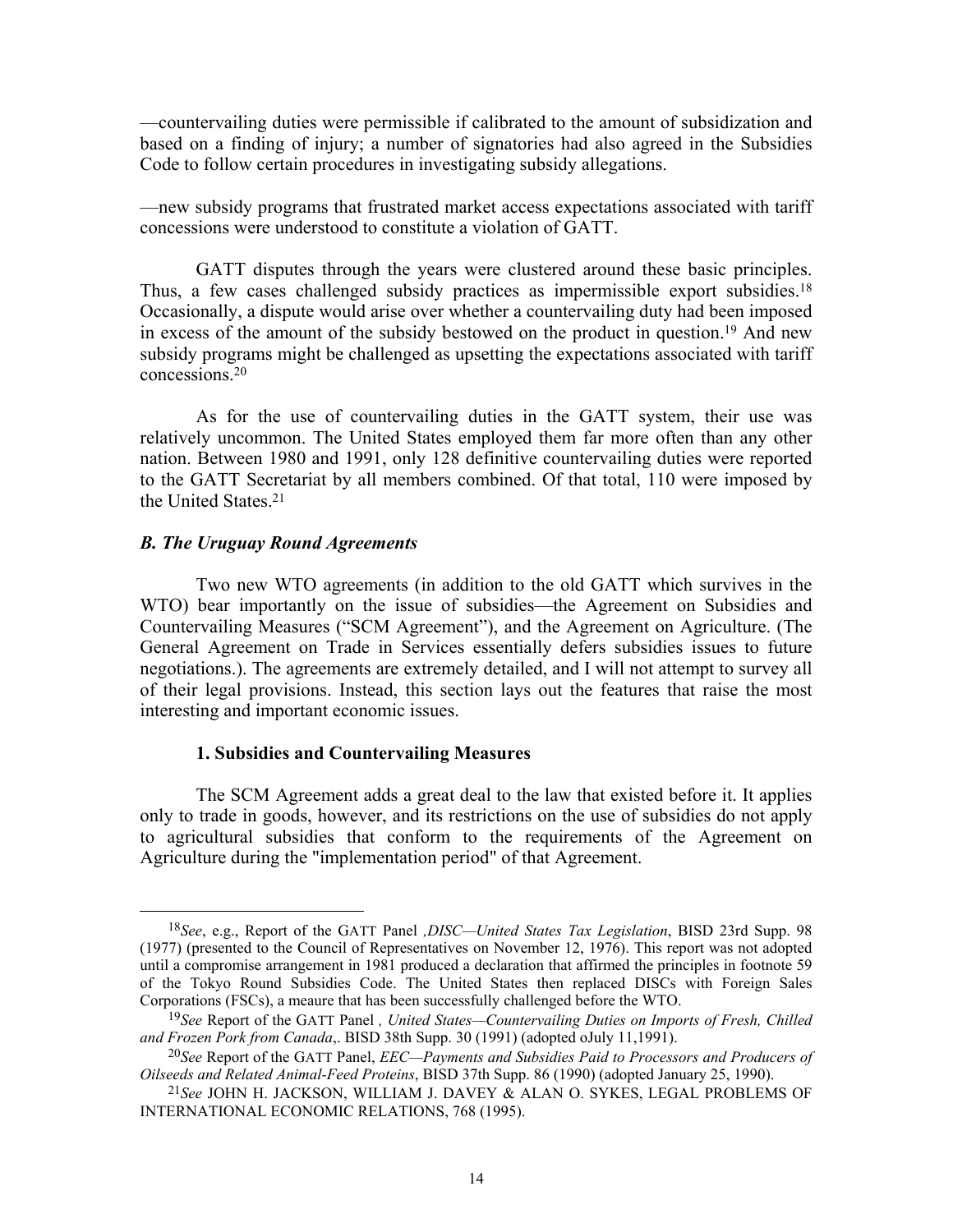The GATT and even the Tokyo Round Subsidies Code contained no definition of the term "subsidy." Part I of the SCM agreement defines "subsidy" in some detail. It entails a "financial contribution by a government," in the form of (i) a direct transfer of funds, (ii) a decision to forego revenue that is "otherwise due," (iii) the provision of goods and services, or (iv) an income or price support scheme, if the financial contribution confers a "benefit.["22](#page-16-0) The requirement that a benefit be conferred makes clear that not all government programs are subsidies—if a government provides goods and services at market prices, for example, no benefit arises and thus no subsidy exists.

The fact that a program is a "subsidy" by this definition is not enough to subject it to WTO constraints. Rather, only subsidies that are "specific" are subject to possible condemnation under WTO law, or to countervailing duties by WTO members. The concept of specificity originated in U.S. law, and relates to the degree of targeting in the government program at issue. Subsidies that are expressly limited to "certain enterprises" are specific, that term left undefined. By contrast, when the program does not "favour certain enterprises over others," but is available on the basis of "objective criteria or conditions" to enterprises at large, it is not specific—an example given of such a criterion would be the number of employees in an enterprise. Subsidies that appear on their face to be non-specific, however, can become specific as applied. Further, subsidies that are limited to a particular geographic region within the jurisdiction of the administering authority are defined to be specific[.23](#page-16-1)

A major innovation in the Agreement was the creation of a "red light, yellow light, green light" system to govern subsidies. Two types of "red light" subsidies are completely prohibited—export subsidies, including all subsidies listed in the illustrative list now attached as Annex I, and subsidies contingent on the use of domestic over imported goods. All such subsidies are defined to be "specific" regardless of their details.[24](#page-16-2)

The "yellow light" subsidies are termed "actionable" subsidies—they are not prohibited altogether, but may be challenged under certain conditions. A subsidy is actionable if it is specific and if it causes one of three types of to another member: (a) injury to a domestic industry; (b) impairment of the benefits of a tariff concession; or (c) "serious prejudice to the interests of another Member."[25](#page-16-3) The first two concepts are familiar from earlier GATT law—injury was required in connection with the use of countervailing duties, and new subsidies were understood to have the potential to impair the benefits of tariff concessions. Previously, however, only the second type of subsidy was a violation of GATT law. Subsidies that merely caused injury to an industry in an importing nation were permitted but could be countervailed.

The new conception of harm that did not exist in prior GATT law is "serious prejudice." The types of harm that can justify a finding of serious prejudice include a loss of exports by the complaining member to the home market of the subsidizing member, and a loss of exports by the complaining member to exporters from the subsidizing

<span id="page-16-0"></span> <sup>22</sup>SCM Agreement Art. 1.1.

<span id="page-16-1"></span> $^{23}$ *Id.* Art. 2 & n.2.

<span id="page-16-2"></span><sup>24</sup>*Id.* Arts. 3 & 2.3.

<span id="page-16-3"></span><sup>25</sup>*Id*. Art. 5.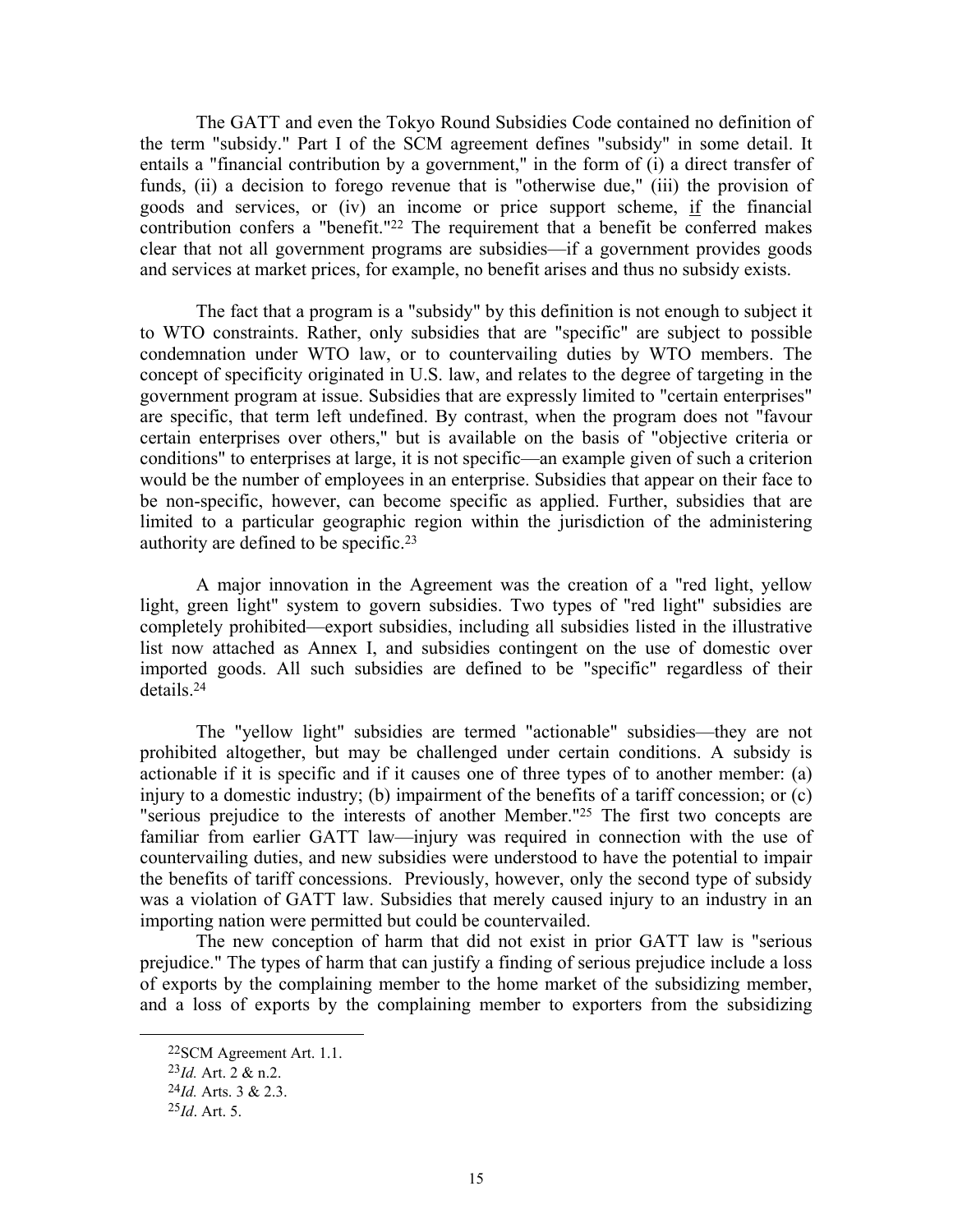member in a third country market. Thus, the notion of serious prejudice makes subsidies potentially actionable anytime they cause injury to the export industries of other members. Prior law is thereby extended in two ways: an action may be brought when a subsidy displaces exports from the complaining member to a third country market, and an action may be brought when a subsidy displaces exports from the complaining member to the market of the subsidizing country, even if the subsidy would not be deemed to impair market access expectations associated with a tariff commitment (as in a case where there was no tariff binding, or where the subsidy already existed at the time of the tariff negotiations). The burden of proof to show serious prejudice is on the complaining member in general, except when the subsidies are of a particular magnitude or type (such as ad valorem subsidization of a product in excess of five percent of its value, or subsidies to cover operating losses). In those cases the subsidizing member has the burden of proving the absence of serious prejudice[.26](#page-17-0)

The "green light" subsidies were introduced on an experimental basis for a fiveyear period, which expired in the year 2000. At present, the experiment has not been renewed. While the "green light" provisions were in effect, certain types of subsidies were "non-actionable" even if they were specific and caused one of the harms enumerated above. The three categories of subsidies temporarily insulated from challenge were: (i) certain R  $\&$  D subsidies; (ii) certain regional development subsidies; and (iii) certain subsidies for environmental compliance costs.[27](#page-17-1) Nations that complied with the restrictions in each category could grant the subsidies without fear of challenge or countervailing measures—the green light rules thus created "safe harbors" for the enumerated government programs.

Much of the SCM Agreement pertains to the imposition of countervailing duties, and sets forth a variety of substantive and procedural restrictions on their use. In large part these were also found in the Tokyo Round Subsidies Code. Substantively, the agreement makes clear that market benchmarks should be sued in valuing subsidies, <sup>28</sup> and requires that "all relevant factors" be considered in determining whether injury is present.[29](#page-17-3)

#### **2. Agriculture**

Agricultural subsidies remain widespread in the global economy, and the Agreement on Agriculture undertakes to limit them. It falls far short of the disciplines contained in the SCM Agreement, however, and was envisioned simply as a first step toward addressing a situation that had become quite unsatisfactory under GATT.

In particular, GATT Article XVI contained a "loophole" for subsidies on primary products, which include all basic agricultural commodities. While amended Article XVI generally prohibited export subsidies on other than primary products, the rule for primary products was that export subsidies should not result in the subsidizing nation obtaining a "more than equitable share" of world export trade in the subsidized product. After some

<span id="page-17-0"></span> <sup>26</sup>*Id*. Art. 6.

<span id="page-17-1"></span><sup>27</sup>*Id*. Art. 8.2.

<span id="page-17-2"></span><sup>28</sup>*Id*. Art. 14.

<span id="page-17-3"></span><sup>29</sup>*Id*. Arts. 15-16.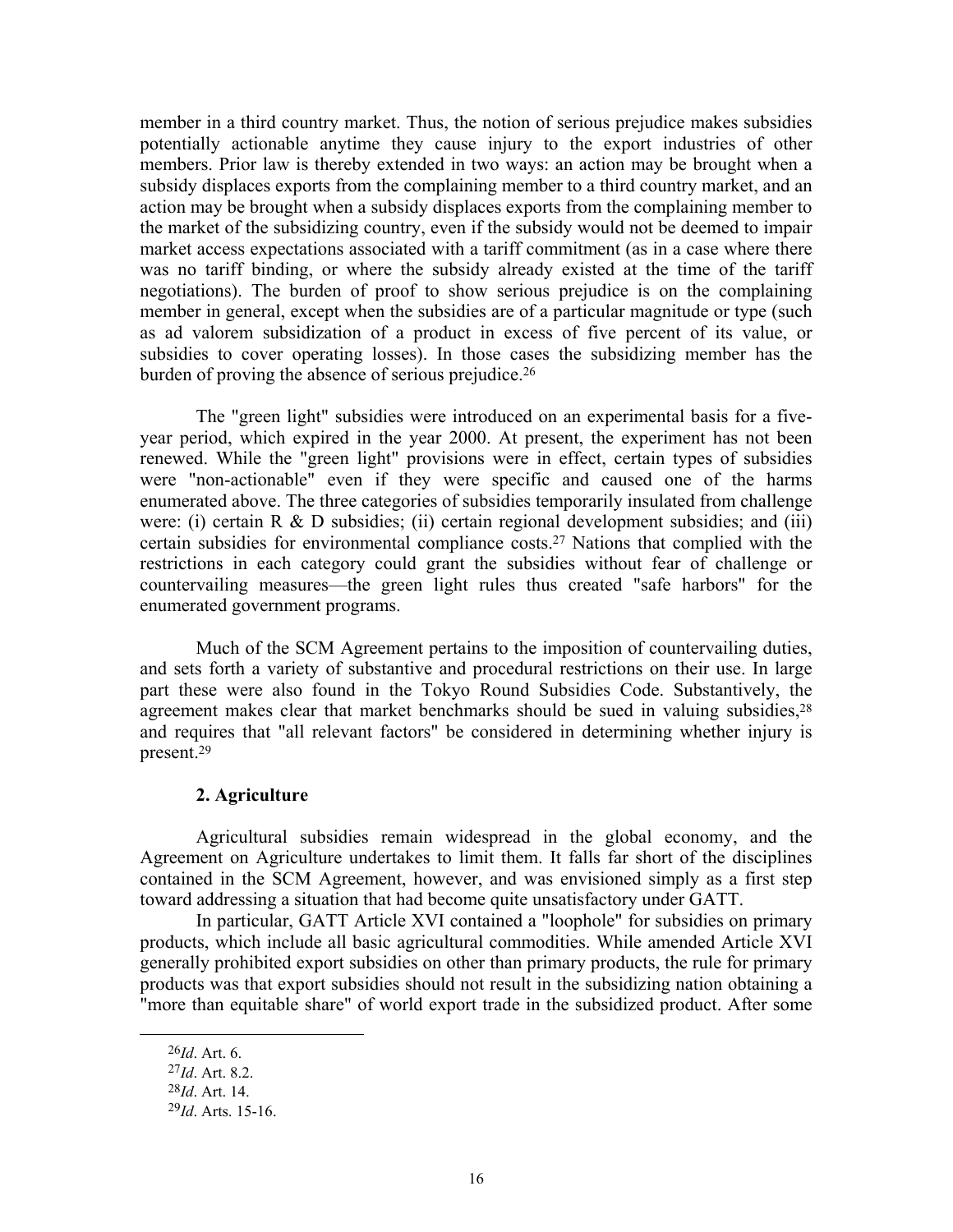wrangling, this test was ultimately found to be too vague to be enforceable, with the result that agricultural export subsidies were completely undisciplined. As noted, GATT had little to say about domestic subsidies either, and so agricultural subsidies became rampant (and still are).

During the Uruguay Round, efforts were made to negotiate limits on agricultural subsidies, but it was clear that major players such as the European Union, the United States and Japan were unwilling to accept dramatic reductions in their farm programs. A decision was made to devise an agreement that could facilitate a gradual reduction in such subsidies over time, by treating them in much the same way as the GATT treats tariffs on goods. Both export subsidies and domestic subsidies became the subject of specific commitments, and nations agreed to limit certain types of domestic and export support programs in accordance with negotiated ceilings. The permissible level of subsidies is scheduled to decline over time, and it is anticipated that future negotiations will produce further reductions.

Annex 2 of the Agreement exempts certain types of domestic support programs from the negotiated commitments. Generally speaking, the types of programs that are exempt are those which have relatively less impact on output—programs that cushion the incomes of farmers, for example, without encouraging them to increase their production. Article 13 of the Agreement also creates some safe harbor provisions for subsidies that conform to the Agreement, exempting them from countervailing duties and the like under GATT.

The arrangements in the Agriculture Agreement are complex and could readily serve as the basis for an entirely separate academic treatment. I will devote relatively little further attention to them here, and will simply note that aside from the introduction of negotiated ceilings and the exemption for domestic subsidies that have less of a distortive effect on output than others, there is little economically novel about the approach of the Agriculture Agreement to subsidies discipline.

#### **IV. AN ECONOMIC PERSPECTIVE ON THE WTO RULES**

There are many subtle economic issues relating to the treatment of subsidies under WTO law. I cannot hope to touch on all of them here, and will simply emphasize the most general and important ones.

#### *A. Protecting the Bargain under GATT and GATS*

As noted in Part I of this chapter, part of the concern about subsidies in the WTO system relates to the possibility that they will undermine the market access expectations associated with the commitments that members have made to each other. Not all subsidies do so, of course, only subsidies that are unexpected and that alter the competitive balance between exporters and their domestic competitors in a manner that trade negotiators did not anticipate.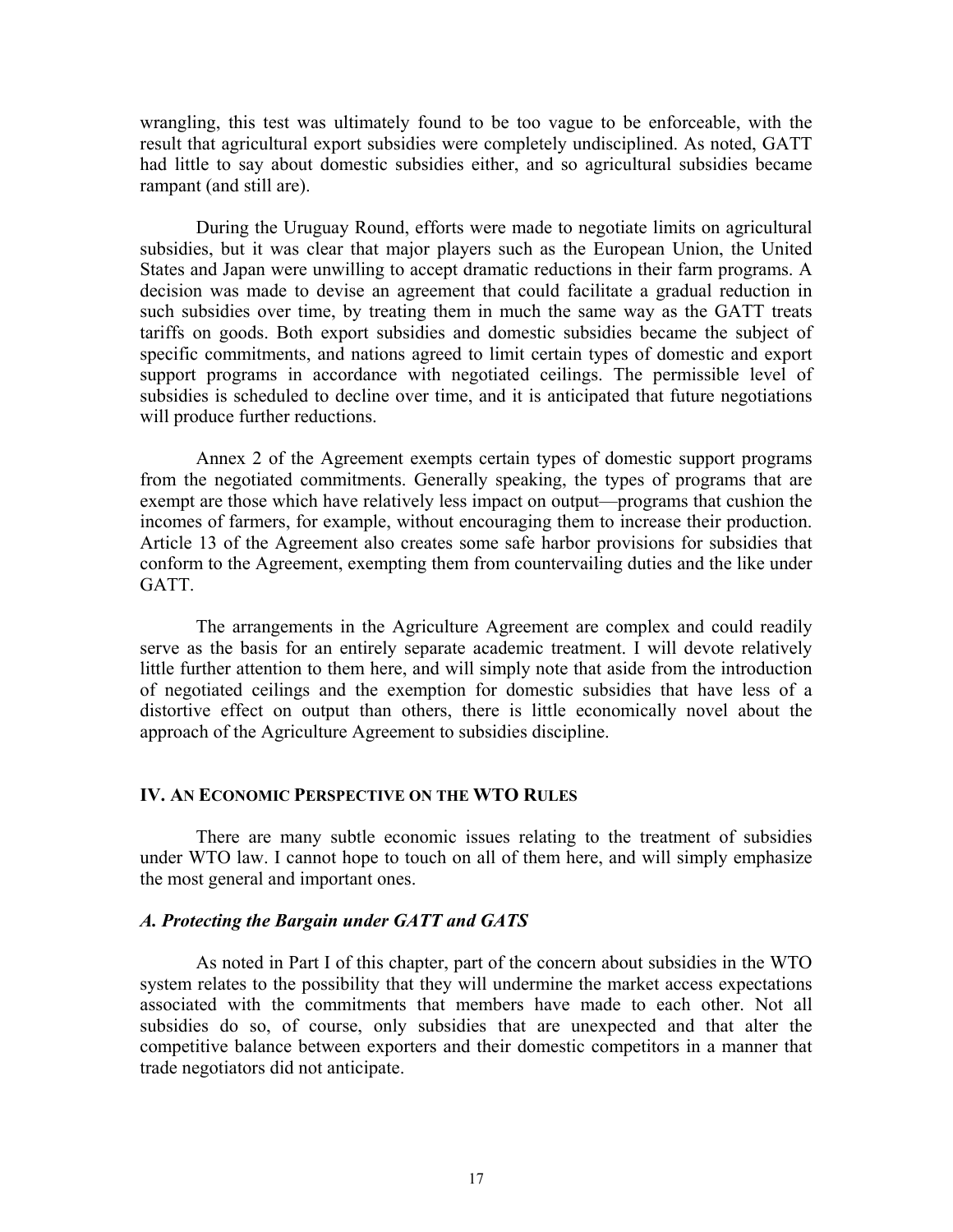Both GATT and GATS respond sensibly to this issue with the "nonviolation nullification or impairment" doctrine. Any change in policy by member governments, including the introduction of new subsidies, may be shown to deny benefits that members reasonably expected to obtain as a result of negotiated concessions. Once this showing has been made, the complaining member is entitled to redress in the form of a withdrawal of the offending measure, or other trade compensation. This policy protects the value of the bargain for all members and thereby encourages more bargains to be struck.

A nice feature of the nonviolation doctrine is the fact that it does not require subsidies to be carefully defined or measured. A complaining member need simply demonstrate that an unanticipated government program has improved the competitive position of domestic firms at the expense of their foreign competition. The administration of the doctrine is thus reasonably straightforward, and the fighting issue is likely to be whether the government policy in question was foreseen by trade negotiators. On that issue, WTO law has also moved sensibly in the direction of a rebuttable presumption that measures introduced subsequent to a tariff negotiation are unanticipated. For measures extant at the time of the negotiation in question, a rebuttable presumption arises that their effects on the market in question could be anticipated.[30](#page-19-0)

The nonviolation doctrine is of no help, however, in addressing the other reasons for concern about subsidies. In particular, it has no bite when a third country introduces new subsidies that result in shift in business toward its exporters. And it does nothing to address the problem of subsidies that create other economic distortions. These problems bring us to the much more complex (and problematic) rules found in the Agreement on SCM.

#### *B. The Red Light: Export and Domestic Content Subsidies*

The GATT system has long viewed export subsidies as particularly problematic, culminating with the prohibited subsidy category in the WTO SCM agreement, which makes it illegal to employ export subsidies in goods markets (save for the agricultural sector). The prohibited category also encompasses, as noted, subsidies that are conditioned on the use by the recipient of domestic over imported goods.

The prohibition on export subsidies has two convincing economic justifications. First, as noted earlier, market access expectations can be upset not only when an importing nation introduces a new subsidy to domestic firms, but also when third countries introduce subsidies that result in a diversion of business to their exporters. A relatively inexpensive way for third countries to divert trade toward their exporters is through the use of export subsidies, and history teaches that nations will employ them in the absence of legal constraint. The prohibition on export subsidies thus eliminates an important policy instrument for export promotion that can erode the benefits of the bargain and thus discourage trade bargains in the first instance. It also ensures that nations will not go down the road of competing with each other to subsidize their exporters.

<span id="page-19-0"></span> <sup>30</sup>*See* Report of the Panel, *Japan*—*Measures Affecting Consumer Photographic Film and Paper,* WT/DS44/R (adopted April 22, 1998).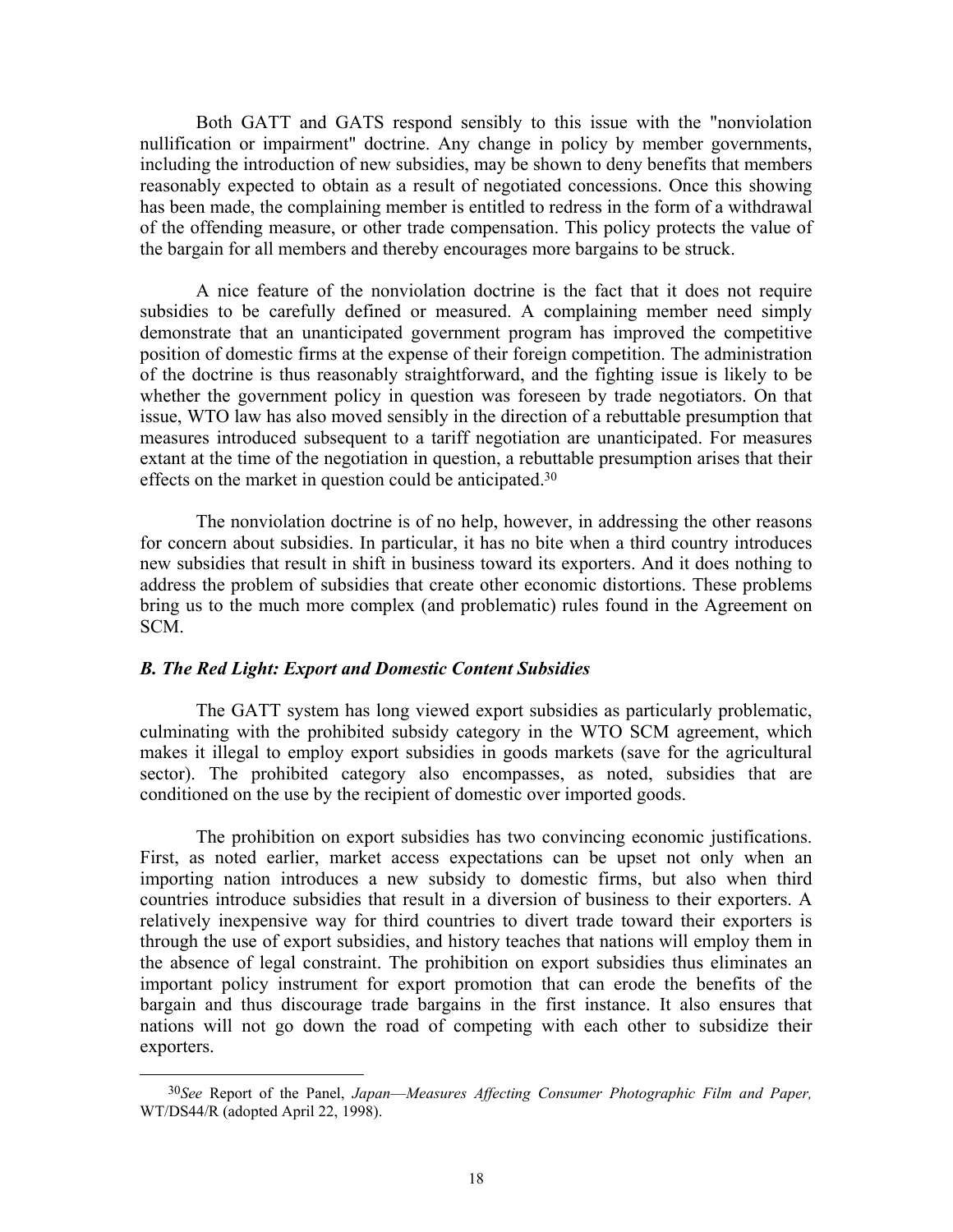Second, even if an export subsidy would do nothing to frustrate the market access expectations of other trading nations (as where it is longstanding and fully anticipated), it is almost certainly a source of economic distortion. As noted earlier, economic theory suggests that subsidies can at times serve as a device for remedying market failure. In general, a subsidy to correct a market failure should be made contingent on the activity that is undersupplied because of the market failure.<sup>31</sup> For the reasons given previously, it is exceedingly difficult to imagine a market failure that is best addressed with an export subsidy.

The other "red light" subsidy category, subsidies contingent on the use of domestic over imported goods, presents somewhat more of a puzzle. GATT Article III, a provision now incorporated into WTO law, permits the granting of subsidies exclusively to domestic producers of goods (subject to the possibility that they may be countervailed, and now that they may be "actionable" under certain conditions). Such subsidies, of course, can encourage the production of more domestic goods at lower prices, and result in the purchase of domestic rather than imported goods by buyers. A subsidy to buyers that encourages them to buy domestic rather than imported goods has the same effect. Indeed, a per unit subsidy to all domestic buyers of a good can be completely equivalent in its effects to an equal per unit subsidy to all domestic sellers—net output of domestic producers, net imports, and net price to buyers will be exactly the same under competitive conditions. One is led to wonder, therefore, why the domestic producer subsidy is widely tolerated while the subsidy to domestic purchasers conditioned on the purchase of domestic goods is prohibited. By the same token, the prohibition may have little economic bite—a nation that cannot use a subsidy to domestic purchasers can substitute one to domestic sellers, and probably achieve much the same result.

#### *C. Domestic Subsidies and the Definition of Subsidy in WTO Law*

As noted, WTO law identifies domestic "subsidies" as financial contributions that confer a "benefit," and makes them actionable or subject to countermeasures only if they are "specific." As such, WTO rules are seriously deficient in relation to a number of the problems with the identification of undesirable subsidies discussed in Part I of this chapter.

First, the existence of a "financial contribution" that confers a "benefit" cannot be analyzed in isolation if the goal is to ascertain the net impact of government on the competitive position of an industry. Often, such benefits will offset by other tax or regulatory burdens, and nothing in WTO law permits such issues to be considered systematically. Although an effort to sort out these net effects would be extraordinarily complicated and fraught with error, to ignore the problem is to render the system unable to detect true subsidization of an industry except by chance.

One argument that might be advanced to rescue the WTO approach in the face of this objection has already been addressed. It is simply baseless to assume that generally applicable tax, expenditure and regulatory programs collectively have a neutral impact on

<span id="page-20-0"></span> <sup>31</sup>*See*, e.g, HARRY JOHNSON, ASPECTS OF THE THEORY OF TARIFFS, 117-51 (1971).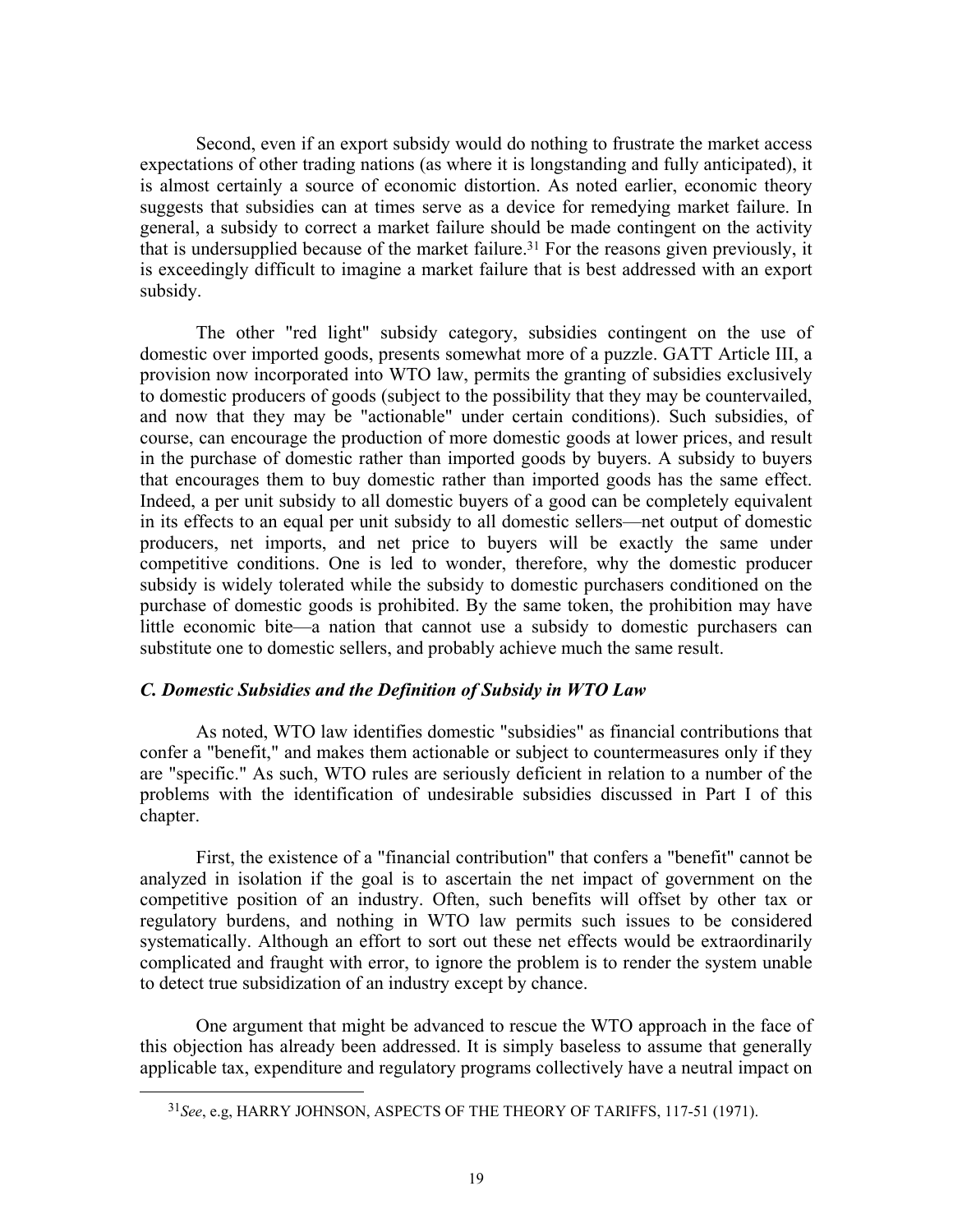all industries, and that only targeted or "specific" programs can be a source of net benefits. The folly of such an assumption is well-illustrated by considering the sector that most observers would regard as the most subsidized in the world—agriculture. Under the specificity test as it has evolved, a program aimed at growers of particular agricultural product, such as wheat, would be specific. But a program that gave assistance to all farmers regardless of what they grow would not be specific[.32](#page-21-0) Thus, the degree to which agricultural subsidies are "specific" will depend in large measure on form rather than substance—governments that bundle farm subsidies together into generally applicable farm programs may escape a finding of specificity, while those with multiple pieces of legislation that each focus on one or a few farm products may not. Although agricultural subsidies are to a considerable degree exempted from discipline under the SCM agreement during the implementation period for the Agriculture Agreement, the broader point remains.

It has also been suggested that targeted programs are more likely than untargeted programs to be motivated by protectionist considerations—the narrower the group of beneficiaries, the argument runs, the more likely that the program in question is a "special interest deal" rather than a program geared to some high-minded purpose. There may be some merit to this argument, but it seems highly speculative. Agriculture once again provides a good example, where the most powerful special interest lobbies in the subsidies sphere often secure government largesse that is deemed non-specific as a legal matter.

In addition, even when an industry is a net beneficiary of government largesse, those benefits may be socially justifiable. Some industries may be a source of positive external economies (most likely in the high technology area), while others may receive assistance because of the desire of the polity to preserve them (cultural industries, family farms?) Aside from the now expired "green light" subsidy rules, to be discussed below, WTO law does nothing to address the question whether the ostensible "subsidy" addresses some legitimate problem. The specificity test, in particular, bears essentially no relation to this question. Indeed, where a principled justification for a subsidy exists, it will likely arise narrowly and case-by-case, so that the policy response will often appear "specific."

Finally, WTO law to a considerable degree ignores the question whether subsidies have an effect on the output of the beneficiary, and thus the attendant question whether foreign competitors can be harmed by it (and to what extent). There is no requirement that the "benefit" from the subsidy have any effect on production, for example. Likewise, WTO members are arguably permitted to use countervailing duties against measures that confer "specific" "benefits" even if the subsidy program in question has no effect on short run marginal costs or industry capacity.[33](#page-21-1) The requirement of injury to a domestic industry prior to the use of countervailing duties might seem to preclude them when no

<span id="page-21-0"></span> $32$ This rule is formally embodied in the countervailing duty regulations of the U.S. Department of Commerce. *See* 19 C.F.R. §351.502(d).

<span id="page-21-1"></span><sup>33</sup>*See* the discussion of the U.S.-Canadian lumber dispute in JACKSON, DAVEY & SYKES, *supra*  note 18, pp. 845-51. The suggestion that only output-increasing subsidies should be subject to countervailing duties is discussed in the sources cited in *supra* note 3.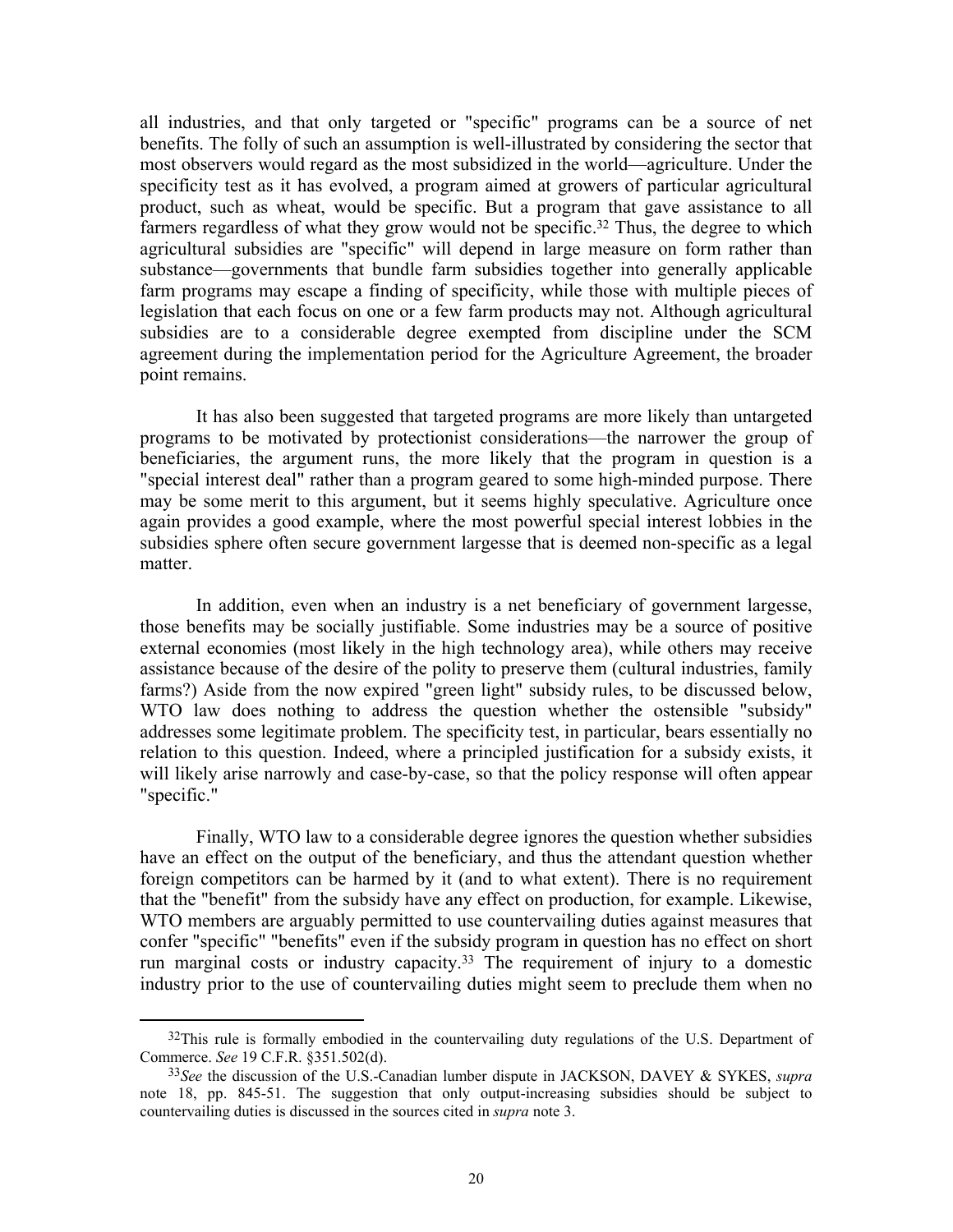effect of the subsidy on output is present, but that constraint has not materialized in practice given the way that the injury test has been operationalized[.34](#page-22-0)

Of course, the requirement that a "benefit" exist imposes some restrictions. A subsidy bestowed long in the past, for example, followed by an arm's-length sale of assets to another party, may have no "benefit" to the owner of those assets presently[.35](#page-22-1) Further, in any action predicated on "serious prejudice" under the SCM agreement, the respondent country may be able to rebut the existence of an serious prejudice by showing that the subsidy program in question did not increase output. But on the whole, WTO law does not in general require proof that the subsidy in question has resulted in an expansion of output that has injured the complaining party.

The failure of WTO law to require measurement of the net impact of domestic programs on an allegedly subsidized industries, to assess whether any net benefit to them is justifiable, or to assess the effect of subsidies on output is perhaps unsurprising given the enormous administrative challenges that such inquiries would entail and the difficulties that would attend any effort to achieve consensus on how to undertake them. As a result, however, WTO rules for the identification of problematic domestic subsidy programs are deeply and profoundly flawed from an economic standpoint.

#### *D. The Yellow Light, Green Light Approach*

As noted, the SCM agreement goes beyond prior law in making certain domestic subsidies "actionable" (that is, they can be challenged as violations of WTO law and not simply countervailed if they injure an import-competing industry) even if they do not impair market access expectations associated with tariff concessions. The basis for such an action can arise whenever a specific subsidy causes injury to an import-competing industry, displaces exports to the subsidizing country, or displaces exports to a third country market. Subsidies with the potential to cause such effects are colloquially termed the "yellow light" subsidies.

On one level, the opportunity to challenge such subsidies as violations of WTO law is an important step forward for two reasons First, under prior law, domestic subsidies that harmed import-competing industries abroad could merely be countervailed by the importing nation, which is an inferior option for reasons that will be addressed below in the discussion of countervailing duties. As a brief preview of the discussion,

<span id="page-22-0"></span><sup>&</sup>lt;sup>34</sup>Agencies that administer the injury test often look at factors such as the correlation between the volume of subsidized imports and the indicia of injury to domestic firms, for example, which does not establish harm due to the subsidy itself. Indeed, there is a long-running controversy over whether WTO law requires injury to be linked to the subsidy, or simply to the presence of the subsidized imports in the importing nation. *See* the discussion of the material injury test in JACKSON, DAVEY & SYKES, *supra*  note 18, pp. 737-46.

<span id="page-22-1"></span><sup>35</sup>*See* Report of the Appellate Body, *United States—Imposition of Countervailing Duties on Certain Hot-Rolled Lead and Bismuth Carbon Steel Products originating in the United Kingdom*, WT/DS138/AB/R, (2000),  $\P$ 52-68. The proposition that a sale of assets at fair market value cleanses those assets of any "subsidy" previously received may, however, be contested in some instances. If the prior subsidy program resulted in the construction of uneconomical capacity, for example, the fact that it is sold at arm's-length and remains in operation thereafter would not change the fact that the subsidy had caused an expansion of output.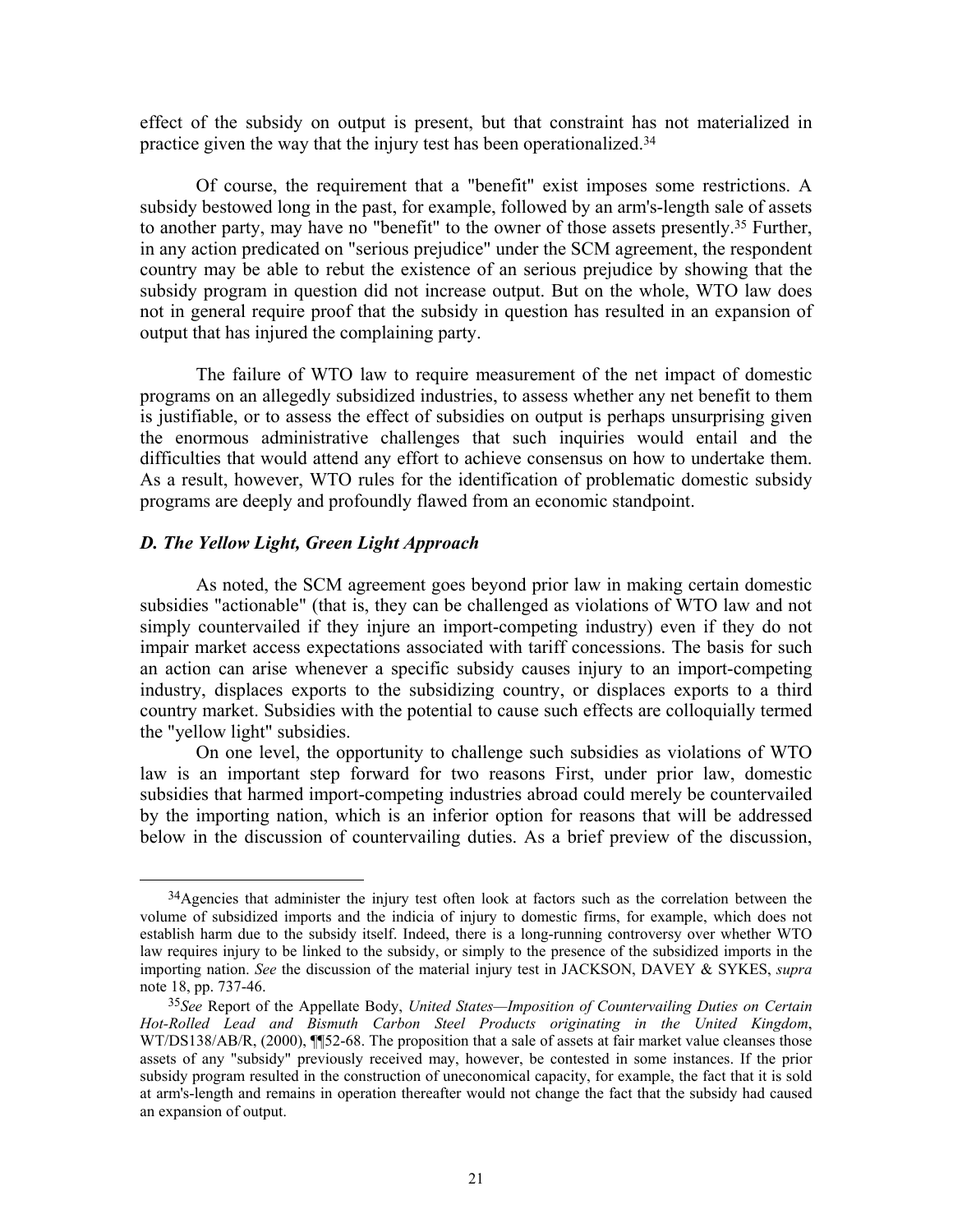countervailing duties do not necessarily discourage undesirable subsidization, and may simply divert subsidized goods to other markets. The waste caused by the subsidy then remains and global economic welfare may worsen rather than improve.

Second, prior law afforded no remedy to exporters when a *domestic* subsidy to competitors caused them to lose exports to third country markets. That is, if country A gave a domestic subsidy to some exporting industry, and that industry expanded its exports to country B at the expense of exporters in country C, the exporters in country C had no legal options for redress. A countervailing duty in their home market is of no help when the harm is suffered in a foreign market. The nonviolation nullification or impairment doctrine is of no use (even if the subsidizing country had bound its tariff on the subsidized good) because the loss of market access occurs in a third country market, not the market of the subsidizing nation. The extension of the concept of "serious prejudice" to cover this scenario thus creates a potentially important new remedy.

Yet, the notion that the "yellow light" category adds valuable new remedies to address harmful domestic subsidies must ultimately rest on the ability of WTO law to identify problematic domestic subsidies in the first instance. That proposition, in turn, brings us full circle to the issues discussed above. If WTO law does a poor job at identifying the net impact of government on industries, a poor job of assessing whether government assistance to industry is justified, and a poor job of determining whether it has a significant impact on foreign competitors, it is not clear that adding new remedial options does anything worthwhile.

As for the now expired category of "green light" subsidies relating to research and development, development assistance to disadvantaged regions, and environmental compliance costs, there are two possible views. The more cynical perspective proceeds from the suspicion that the WTO can never do a good job of identifying undesirable domestic subsidies, and hence that such subsidies should generally be ignored by WTO law unless they upset the market access expectations associated with specific concessions. Then, any set of safe harbor provisions appears a step forward.

But one can also argue that the particular safe harbor provisions created by the green light experiment (with the possible exception of the R&D category) are questionable. A general objection to these provisions relates to the fungibility of money, and the attendant possibility that the safe harbor rules will be subject to abuse. If government provides resources to a firm with environmental compliance costs, for example, what is to ensure that the marginal effect on behavior lies in environmental compliance? Quite plausibly instead, the subsidy may be used to expand productive facilities and increase output with no impact on the environment relative to the counterfactual world without the subsidy (where the firm would still have had to meet its environmental obligations). Likewise, when a subsidy is nominally given for research and development, how can trading partners be assured the it in fact results in more R&D at the margin rather than some other output expanding behavior?[36](#page-23-0) In short, the premise

<span id="page-23-0"></span> <sup>36</sup>Other commentators have made similar points. *See*. e.g., William Wilcox, *GATT-Based Protectionism and the Definition of a Subsidy*, 16 B.U. INT'L L.J. 129 (1999).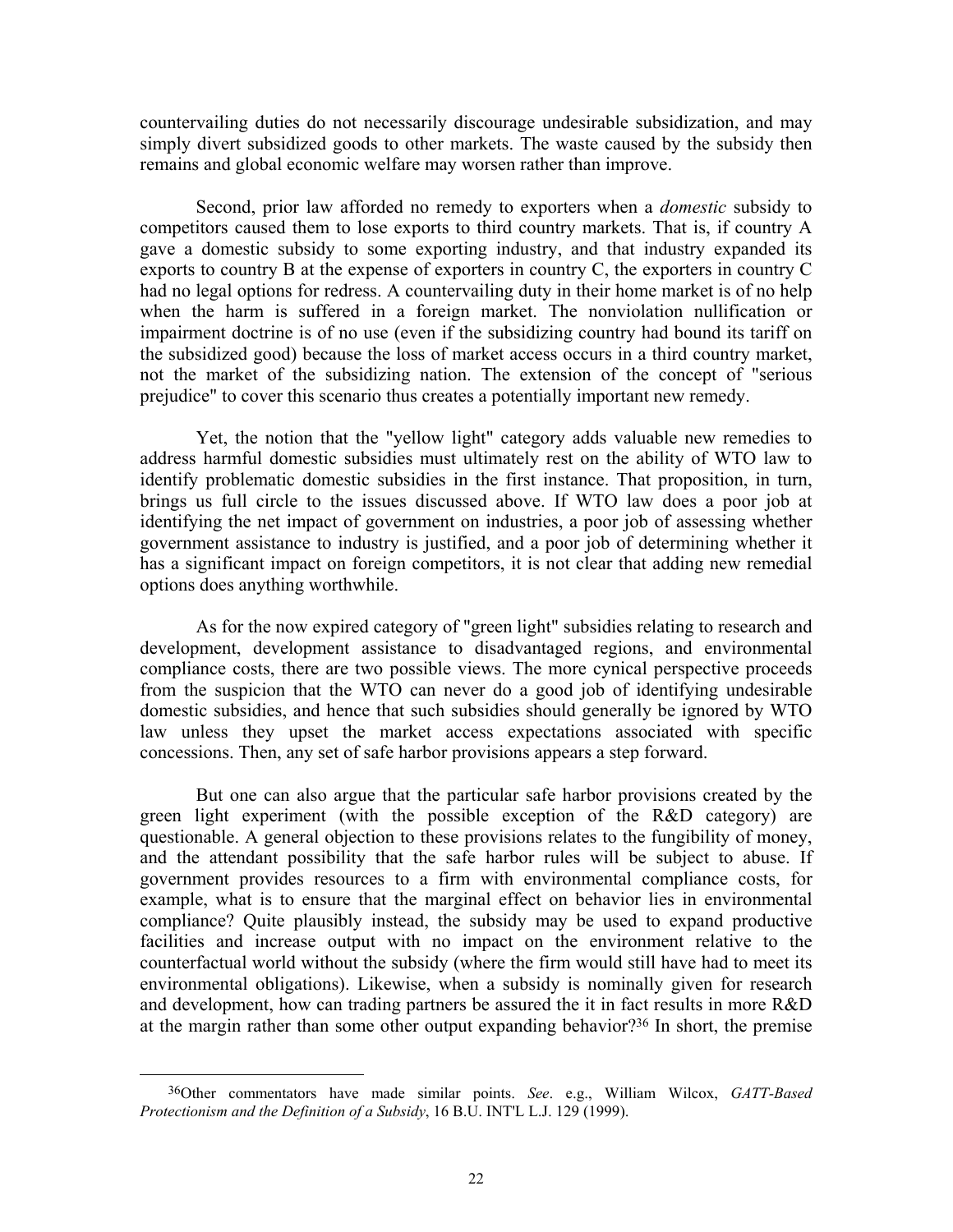that subsidies can be dedicated to particular purposes and shown to be used in that fashion is shaky.

More particular objections may be addressed to each of the three safe harbor categories. The R&D category presents the best case for a safe harbor, in that research and development affords a paradigm example of an activity that *may* generate positive externalities and that *may* be undersupplied by a private market. Yet, nothing in the WTO rules on the subject required any showing that the particular research in question plausibly required subsidization. The opportunity to subsidize was present to the same degree for all industries regardless of their technological progressivity or the difficulty that private actors have in appropriating the returns to innovation. Perhaps administrative considerations dictate a blanket approach, however, and if so then perhaps a safe harbor for R&D has some logic (subject to the caveat above about the fungibility of money).

The category covering assistance to disadvantaged regions is more problematic. All sizable nations likely contain regions with lower than average per capita income, and there is no economic basis to suppose that subsidies for industrial development in such regions will address any market failure. To the contrary, they may induce businesses to locate inefficiently to take advantage of the subsidy, and simply provide an opportunity for the interest groups in pursuit of wasteful subsidies to obtain them more easily.

Subsidies to cover environmental compliance costs are also questionable on economic grounds. To be sure, pollution is the classic economist's example of a (negative) externality. But the usual economic prescription for negative externalities is to require the party that creates the externality to "internalize" it—in the environmental area, the corollary is the well-known "polluter pays" principle. Thus, standard economic models of optimal environmental policy call for polluting activities to be taxed, not subsidized. A subsidy for environmental compliance costs can abate pollution to be sure, but only at the cost of encouraging a larger than desirable scale of polluting activity. It is by no means clear why the WTO should create a safe harbor for the inferior policy instrument of subsidization.

#### *E. Countervailing Duties*

For the reasons given in Part I of this chapter, countervailing duties usually strike economists as peculiar. Subsidies may be wasteful, but even when they are the economic loss is generally borne by the taxpayers in the nation that bestows the subsidy. Nations that import the lower-priced, subsidized merchandise are net economic beneficiaries for the same reasons that any reduction in the price of things they buy from abroad is a benefit. When nations respond to subsidies with countervailing duties, therefore, they tend to reduce their economic well-being, other things being equal. The suspicion thus arises that countervailing duties result when well-organized protectionist interest groups use the fortuity of "subsidization" to secure protection from import competition that they might not secure otherwise.<sup>37</sup> The mere threat to use countervailing duties may also be

<span id="page-24-0"></span><sup>&</sup>lt;sup>37</sup>Studies of the use of countervailing duties in practice suggest that they tend to appear in industries where the forces of protection are active and are pursuing multiple avenues to obtain it. *See* Howard Marvel and Edward Ray, *Countervailing Duties*, 105 ECON. J. 1576 (1995).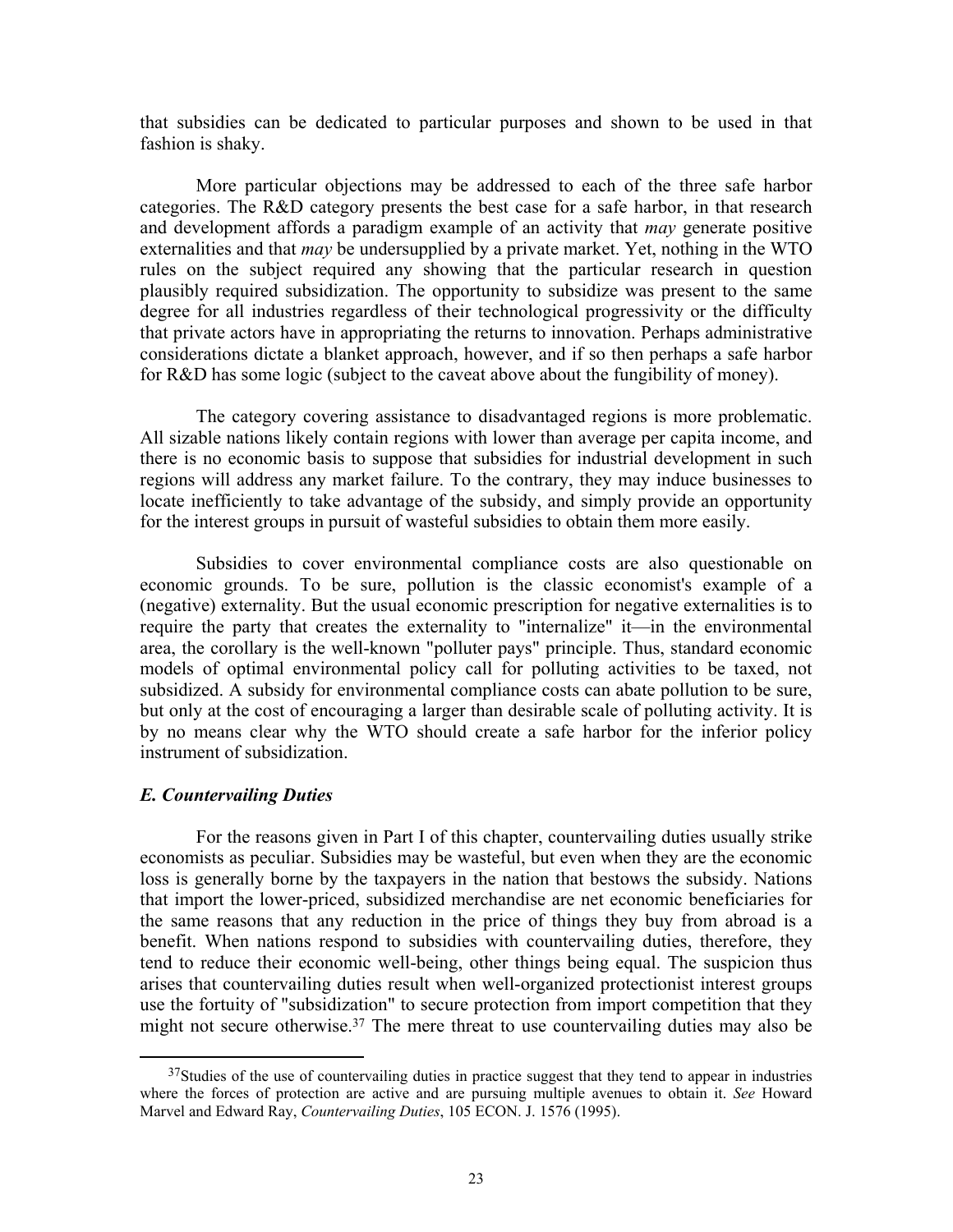harmful, as it may become the basis for government-to-government "settlement" negotiations that raise prices and achieve effects similar to a cartel.

Exceptional cases may arise, of course, as suggested by the literature on strategic trade policy and related work. If a foreign government employs a subsidy to shift rents to its firms in an industry that earns better than competitive returns, a countervailing duty of sorts may at times be a rational response (as may other policies, such as competing subsidies).<sup>38</sup> But without dwelling on that rich and complex literature, suffice it to say that the industries which fit the strategic trade framework are limited in number. Moreover, studies of the use of countervailing duties in practice suggest that they are used primarily in established and often declining industries, where technological progress is limited and returns are, if anything, below the competitive level. Such industries do not fit the strategic trade framework.[39](#page-25-1) Indeed, nothing in national or WTO law respecting countervailing duties is in any way sensitive to the conditions that strategic trade theory might suggest are relevant to the use of duties for strategic purposes.

Outside of the strategic trade area, the only plausible defense of countervailing duties is the suggestion that they enhance global welfare by discouraging wasteful subsidy practices. Thus, the argument runs, even if the importing nation typically harms itself if one takes a narrow view of countervailing duties, under a broader view all nations are discouraged from wasteful subsidies, global economic welfare increases and all nations on average benefit.[40](#page-25-2) 

This argument is an empirical claim that cannot be verified or falsified as a practical matter. Nevertheless, there are reasons to doubt that countervailing duties within the WTO system do much to discourage subsidies. As noted earlier, they have been used infrequently and predominantly by only a few nations (most notably the United States). Uncoordinated, unilateral countervailing duties may simply divert subsidized goods to markets that do not employ them rather than discourage wasteful subsidies. The existence of the injury test as a predicate to countervailing duties is a further obstacle to their efficacy in discouraging waste, as it ensures that only a limited number of countries can employ them in response to a wasteful subsidy practice. Of course, nations without an import-competing industry claiming injury and clamoring for protection might have no incentive to employ countervailing duties even if they could use them legally, but this observation simply underscores the reasons why countervailing duties will be used sporadically and in an uncoordinated fashion that greatly reduces their deterrent value. In addition, countervailing duties will never be employed unless the subsidy program becomes known to trading partners, and only then after a lag during which the beneficiaries of the subsidy may derive considerable benefit.<sup>[41](#page-25-3)</sup>

<span id="page-25-1"></span><span id="page-25-0"></span> <sup>38</sup>*See* sources cited *supra* note 9.

<sup>39</sup>*See* Marvel and Ray, *supra* note 34; Howard Marvel & Edward Ray, *Countervailing Duties*, in NEW PALGRAVE DICTIONARY OF LAW AND ECONOMICS, VOL. I, 538-41 (Peter Newman ed. 1998).

<span id="page-25-3"></span><span id="page-25-2"></span><sup>40</sup>*See* JOHN H. JACKSON, THE WORLD TRADING SYSTEM 282 (1997).

<sup>41</sup>Some of these issues are discussed further in James Hartigan, *Perverse Consequences of the GATT: Export Subsidies and Switching Costs*, 63 ECONOMICA 153 (1996); Larry Qiu, *What Can't Countervailing Duties Deter Export Subsidization?*, 39 J. INT'L ECON. 249 (1995).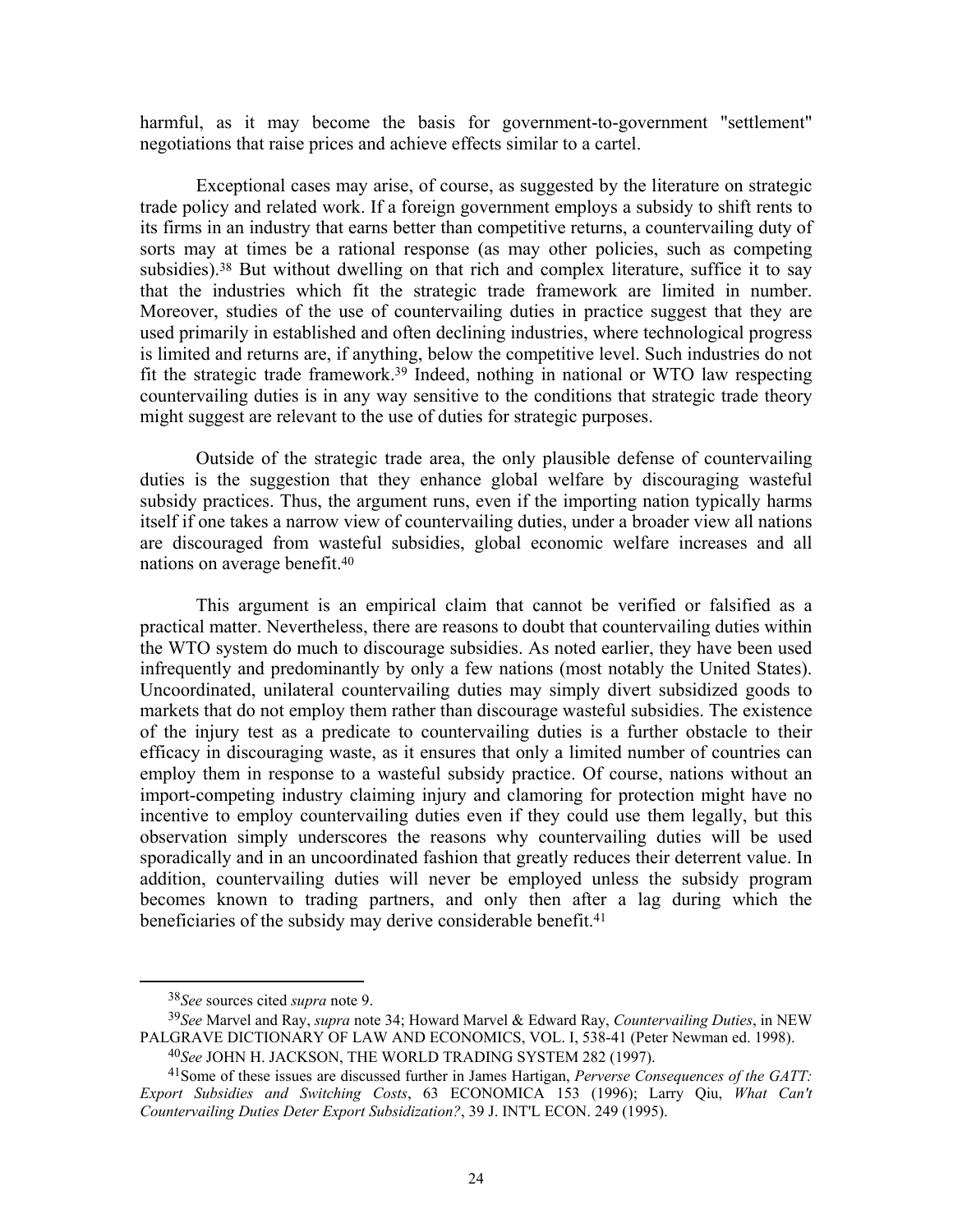For these reasons, it seems preferable for wasteful subsidy practices to be treated as violations of WTO law, and to be challenged and condemned as such, rather than for importing nations to employ countervailing duties. A successful WTO challenge to a subsidy practice, assuming that the losing nation complies with the ruling, will indeed eliminate the subsidy and the associated economic waste. One could therefore make a strong argument that the provisions of the SCM agreement that authorize and regulate the use of countervailing duties are counterproductive, and that the exclusive remedy for nations adversely affected by a foreign subsidy should be a WTO challenge to the subsidy.

Before embracing this position, however, one must be careful to recollect the inherent weaknesses of WTO law regarding the identification and measurement of harmful subsidies. To the degree that WTO law is incapable of determining which domestic subsidy programs are truly harmful, the notion that WTO dispute panels should get seriously involved in telling governments how they can spend their money is highly problematic. On this rather pessimistic view, therefore, the role of countervailing duties may be primarily to defuse political pressures for action against "unfair" practices while doing little violence to the ability of sovereign governments to act as they wish.

#### **F. Agriculture**

Conventional wisdom has it that the agricultural sector is heavily subsidized in most developed nations. Whatever difficulties may arise in determining the net impact of government on industries in general, most observers seem to agree that agriculture is a net beneficiary of government largesse.

It is ironic that the one sector considered to be the most subsidized is subject to the least degree of discipline on subsidies (among goods markets). As noted, both export and domestic subsidies are generally permissible under the WTO Agreement on Agriculture, though subject to negotiated ceilings and some reduction over time.

The absence of tight discipline on export subsidies is unfortunate for the reasons discussed at length earlier. Export subsidies are almost certainly a source of economic distortion, and indeed the agricultural sector affords a case study of how pressures for competitive subsidization have led trading nations down the road of mutually wasteful expenditures.

The resistance to the elimination of domestic farm programs is likely a source of economic waste as well, for much the same reason that any form of protectionism is a source of waste. But as indicated in the discussion of protective subsidies, it is hardly clear that protection through subsidization is any worse from an economic standpoint than other forms of protection. Thus, if the political equilibrium is such that agriculture must be protected, domestic farm programs may be no more troublesome that border measures.

One objection that might be tabled to the continued coexistence of domestic farm programs and protective border measures for the same commodities (assuming that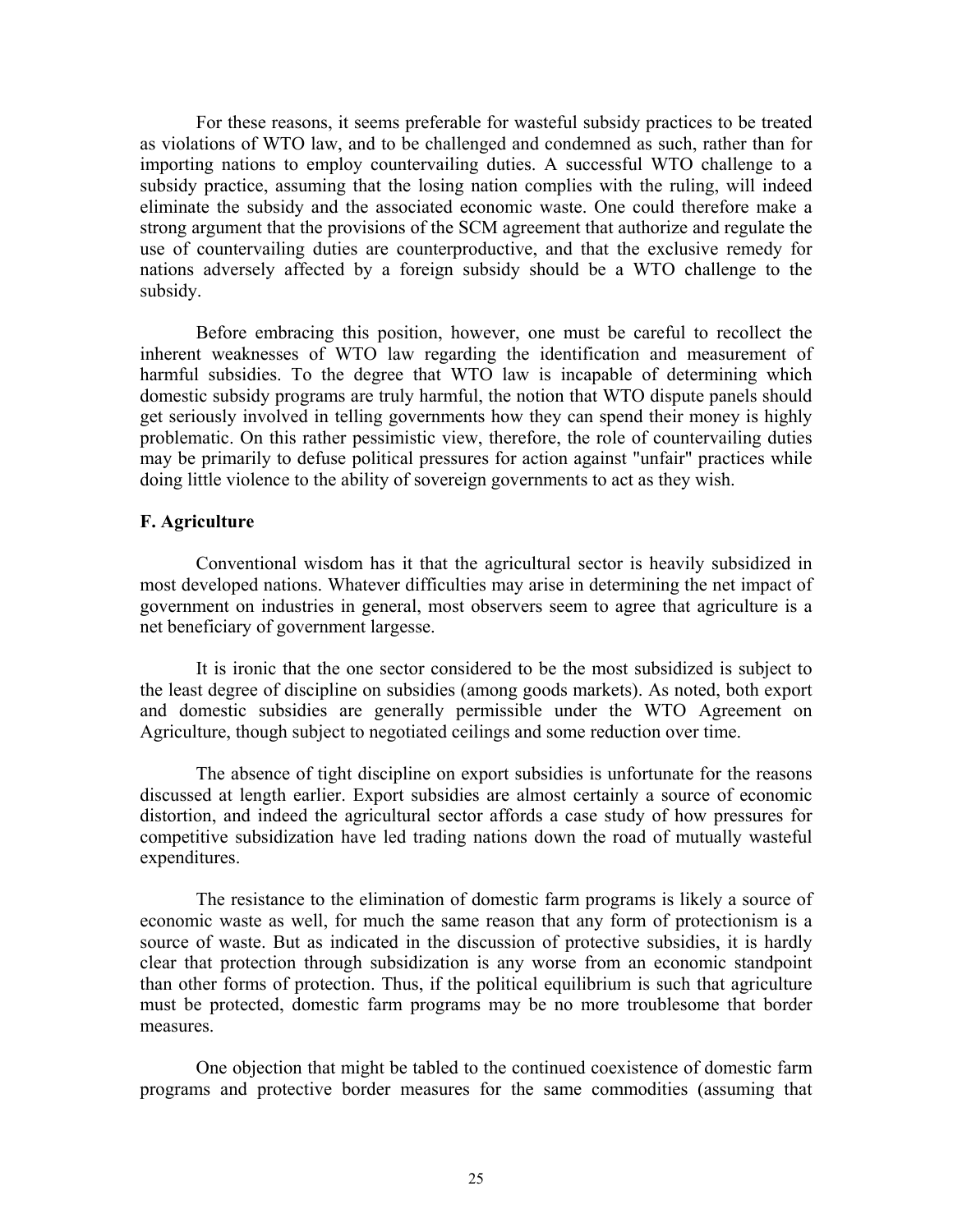protection is inevitable) is that multiple protective measures complicate trade negotiations. If country A wishes to bargain for access to the agricultural markets of country B, it is harder to evaluate the benefits of a tariff concession from country B in the face of a subsidy program that also protects farmers in country B. The added transaction costs of negotiation in the face of multiple instruments of protection can be avoided by channeling all protection into a single, transparent policy instrument—this is the essential rationale for efforts in the WTO/GATT system toward "tariffication" of all trade barriers.

Yet, the prevalence of domestic farm programs suggests that border measures alone are inadequate to the task of achieving the anticompetitive purposes compelled by current politics. One need only look at the United States, which is a net exporter of many agricultural commodities, to realize that import restrictions may do little to ensure politically acceptable prices or rates of return to the producers of certain commodities.

Thus, perhaps the best that can be done is to schedule all the protective policies, both subsidies and tariffs, and bargain over both simultaneously to achieve limits on their magnitude. This is the approach of the Agriculture Agreement, and one might reasonably hope that sequential rounds of negotiations over these protective instruments in the agricultural area will produce gradual liberalization, much as the sequence of negotiating rounds under GATT brought great reductions in the tariffs applicable elsewhere.

There is also something to be said for the effort in Annex 2 of the Agriculture Agreement to favor subsidies that do not encourage output. To the degree that subsidies are being granted for reasons that do not relate to the correction of an externality, programs that confer financial benefits on the intended recipients without inducing an expansion of their output may create fewer distortions. The caveat, of course, relates to the fundamental problem of identifying subsidies in the first instance—an outputexpanding subsidy might counteract some distortion associated with other tax and regulatory policies. But in the agriculture sector, where most observers believe that net subsidies are present at the outset, efforts to channel farm aid into programs that do not stimulate agricultural production may make good sense.

#### **V. CONCLUSION**

The WTO legal system does a good job in ensuring that unanticipated subsidy programs do not frustrate the reasonable expectations associated with negotiated trade commitments. It also embodies a sensible prohibition on export subsidies in goods markets outside of agriculture, a prohibition that might usefully be extended to agriculture and services sectors in the years to come.

The system is far less successful in addressing domestic subsidies. Its criteria for determining which government programs are actionable or countervailable are highly imperfect from an economic standpoint, and the challenges associated with efforts to a better job are vast. It is by no means clear that general principles to sort unacceptable from acceptable domestic subsidy programs can be devised and administered successfully. A better strategy in the end may be to embrace the approach of the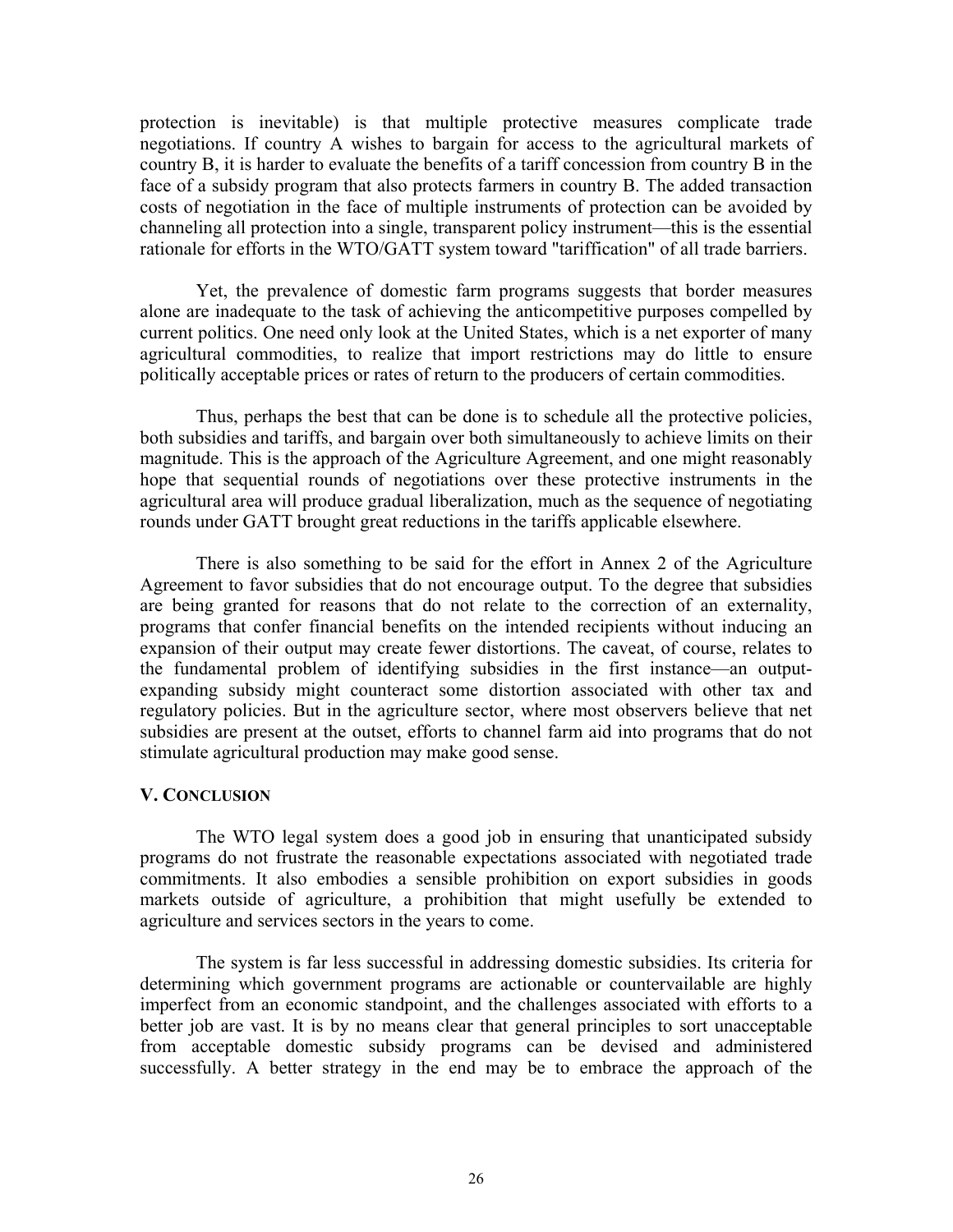Agriculture Agreement, which treats domestic subsidies as a topic of negotiation and allows nations to agree to reduce them product-by-product.

Similarly, it is unlikely that countervailing duties serve an economically useful purpose. They are simply one more arrow in the quiver of import-competing industries that seek protection, and likely have no systematic value in discouraging wasteful subsidy practices. Whatever the rules that determine which domestic subsidies are permissible or impermissible, an argument can be made for eliminating countervailing duties as a remedial measure and substituting an action against the subsidy within the WTO.

Readers with comments should address them to:

Alan O. Sykes University of Chicago Law School 1111 East 60th Street Chicago, IL 60637 Alan Sykes@law.uchicago.edu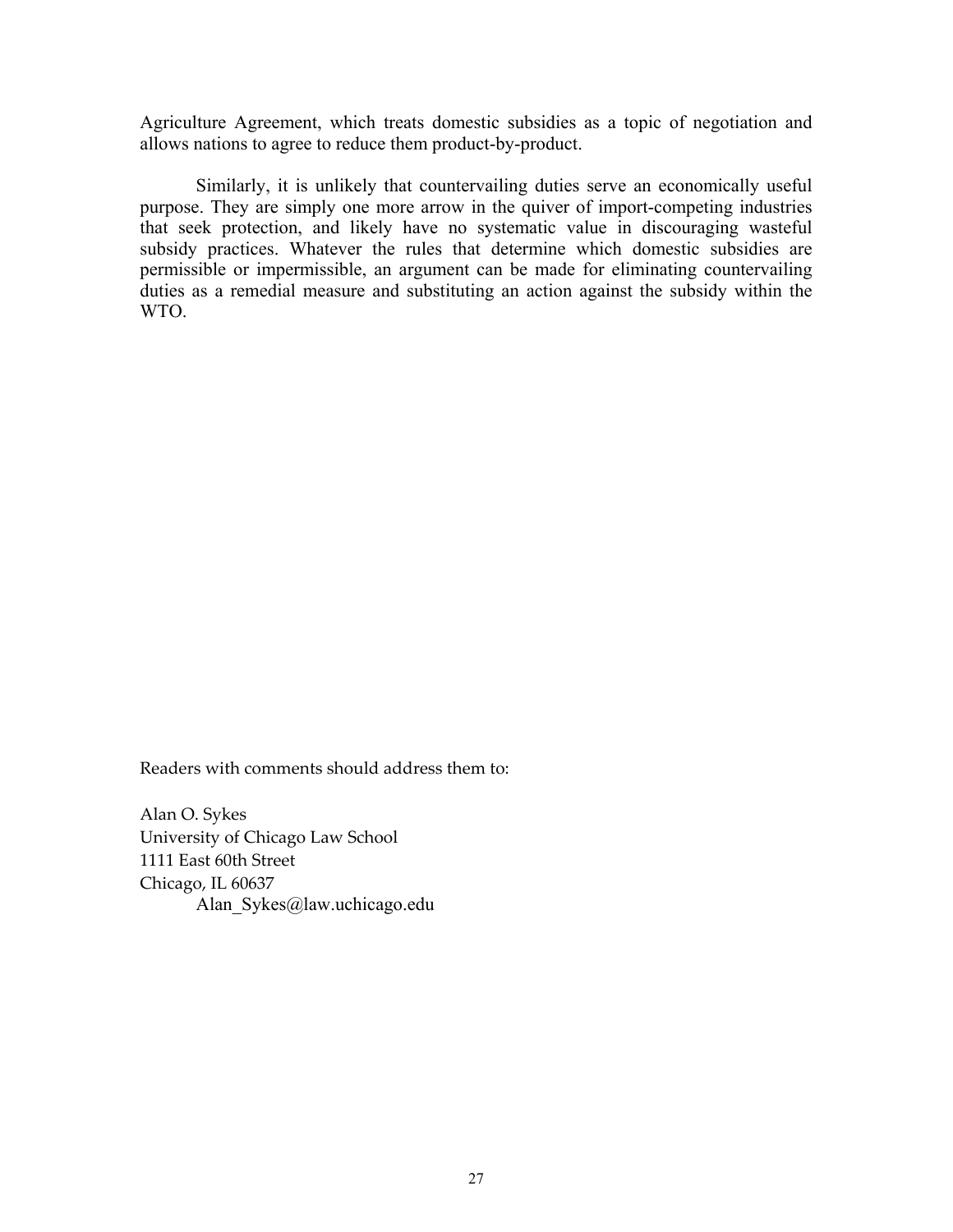#### **BIBLIOGRAPHY**

- Barcelo, John J., Subsidies and Countervailing Duties—Analysis and a Proposal, 9 L & Pol. Int'l Bus. 779 (1977)
- Brander, James & Barbara Spencer, Export Subsidies and International Market Share Rivalry, 18 J. Int'l Econ. 83 (1985)
- Diamond, Richard, Economic Foundations of Countervailing Duty Law, 29 Va. J. Int'l L. 767 (1989)
- Cass, Ronald, Trade Subsidy Law: Can a Foolish Inconsistency Be Good Enough for Government Work?, 21 L. & Pol. Int'l Bus. 609 (1990)
- Diamond, Richard, A Search for Economic and Financial Principles in the Administration of United States Countervailing Duty Law, 21 L. & Pol. Int'l Bus. 507 (1990)
- Dixit, Avinash and Alan Kyle, The Use of Protection and Subsidies for Entry Promotion and Deterrence, 75 Am. Econ. Rev. 139 (1982)
- Eaton, Jonathan and Gene Grossman, Optimal Trade and Industrial Policy Under Oligopoly, 101 Q. J. Econ. 386 (1986)
- Gauthier, Gilles, Erin O'Brien & Susan Spencer, Deja Vu, or New Beginning for Safeguards and Subsidies Rules in Services Trade?, in GATS 2000: New Directions in Services Trade Liberalization (Pierre Sauve and Robert Stern eds. 2000), pp. 165-83
- Goetz, Charles. Lloyd Granet & Warren Schwartz, The Meaning of "Subsidy" and Injury" in Countervailing Duty Law, 6 Int'l Rev. L. & Econ. 17 (1986)
- Hartigan, James Perverse Consequences of the GATT: Export Subsidies and Switching Costs, 63 Economica 153 (1996)
- Jackson, John H., The World Trading System (2d ed. 1997)
- Johnson, Harry, Aspects of the Theory of Tariffs 117-51 (1971)
- Krugman, Paul, Industrial Organization and International Trade, in Handbook of Industrial Organization, Vol. II (Richard Schmalansee & Robert Willig eds. 1989), pp. 1179-1223
- Marvel, Howard, and Edward Ray, Countervailing Duties, 105 Econ. J. 1576 (1995)
- Ordover, Janusz, Alan Sykes & Robert Willig, Unfair International Trade Practices, 15 N.Y.U. J. Int'l L. & Politics 323 (1983)
- Qiu, Larry, What Can't Countervailing Duties Deter Export Subsidization?< 39 J. Int'l Econ. 249 (1995)
- Schwartz, Warren F. & Eugene Harper, Jr., The Regulation of Subsidies Affecting International Trade, 70 Mich. L. Rev. 831 (1972)
- Snape, Richard, International Regulation of Subsidies, 14 The World Economy 139 (1991)
- Sykes, Alan O., Countervailing Duty Law: An Economic perspective, 89 Colum. L. Rev. 199 (1989)
- Sykes, Alan O., Second-Best Countervailing Duty Policy: A Critique of the Entitlement Approach, 21 L. & Pol. Int'l Bus. 699 (1990)
- Sykes, Alan O., "Efficient Protection" Through WTO Rulemaking, in Roger Porter, Pierre Sauve, Arvind Subramanian & Americo Zampetti eds., Efficiency, Equity and Legitimacy: The Multilateral Trading System at the Millennium (Washington: Brookings Institution 2001), pp. 114-41
- Wilcox, William, GATT-Based Protectionism and the Definition of a Subsidy, 16 B.U. Int'l L. J. 129 (1999)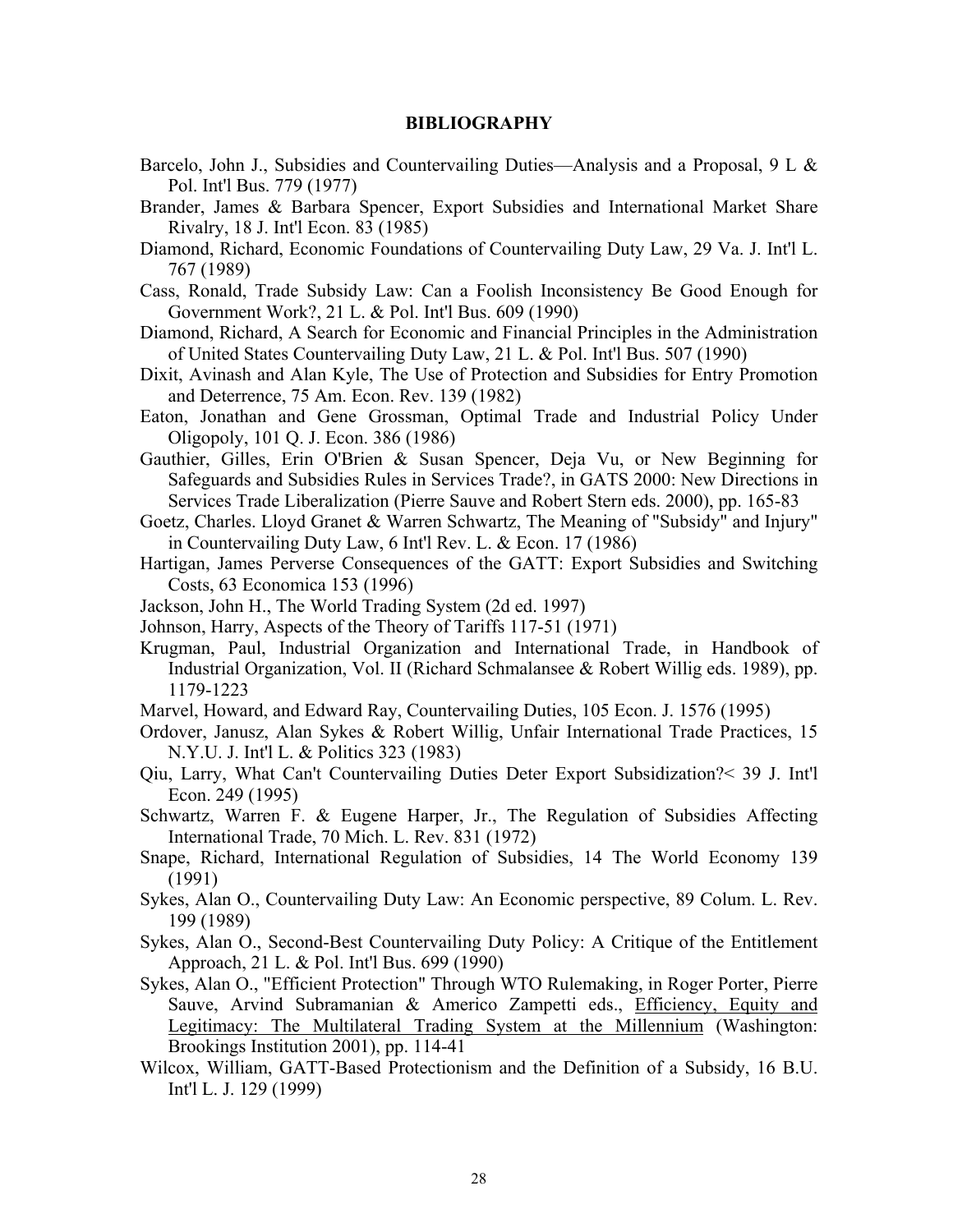## Chicago Working Papers in Law and Economics (Second Series)

- 1. William M. Landes, Copyright Protection of Letters, Diaries and Other Unpublished Works: An Economic Approach (July 1991)
- 2. Richard A. Epstein, The Path to *The T. J. Hooper*: The Theory and History of Custom in the Law of Tort (August 1991)
- 3. Cass R. Sunstein, On Property and Constitutionalism (September 1991)
- 4. Richard A. Posner, Blackmail, Privacy, and Freedom of Contract (February 1992)
- 5. Randal C. Picker, Security Interests, Misbehavior, and Common Pools (February 1992)
- 6. Tomas J. Philipson & Richard A. Posner, Optimal Regulation of AIDS (April 1992)
- 7. Douglas G. Baird, Revisiting Auctions in Chapter 11 (April 1992)
- 8. William M. Landes, Sequential versus Unitary Trials: An Economic Analysis (July 1992)
- 9. William M. Landes & Richard A. Posner, The Influence of Economics on Law: A Quantitative Study (August 1992)
- 10. Alan O. Sykes, The Welfare Economics of Immigration Law: A Theoretical Survey With An Analysis of U.S. Policy (September 1992)
- 11. Douglas G. Baird, 1992 Katz Lecture: Reconstructing Contracts (November 1992)
- 12. Gary S. Becker, The Economic Way of Looking at Life (January 1993)
- 13. J. Mark Ramseyer, Credibly Committing to Efficiency Wages: Cotton Spinning Cartels in Imperial Japan (March 1993)
- 14. Cass R. Sunstein, Endogenous Preferences, Environmental Law (April 1993)
- 15. Richard A. Posner, What Do Judges and Justices Maximize? (The Same Thing Everyone Else Does) (April 1993)
- 16. Lucian Arye Bebchuk and Randal C. Picker, Bankruptcy Rules, Managerial Entrenchment, and Firm-Specific Human Capital (August 1993)
- 17. J. Mark Ramseyer, Explicit Reasons for Implicit Contracts: The Legal Logic to the Japanese Main Bank System (August 1993)
- 18. William M. Landes and Richard A. Posner, The Economics of Anticipatory Adjudication (September 1993)
- 19. Kenneth W. Dam, The Economic Underpinnings of Patent Law (September 1993)
- 20. Alan O. Sykes, An Introduction to Regression Analysis (October 1993)
- 21. Richard A. Epstein, The Ubiquity of the Benefit Principle (March 1994)
- 22. Randal C. Picker, An Introduction to Game Theory and the Law (June 1994)
- 23. William M. Landes, Counterclaims: An Economic Analysis (June 1994)
- 24. J. Mark Ramseyer, The Market for Children: Evidence from Early Modern Japan (August 1994)
- 25. Robert H. Gertner and Geoffrey P. Miller, Settlement Escrows (August 1994)
- 26. Kenneth W. Dam, Some Economic Considerations in the Intellectual Property Protection of Software (August 1994)
- 27. Cass R. Sunstein, Rules and Rulelessness, (October 1994)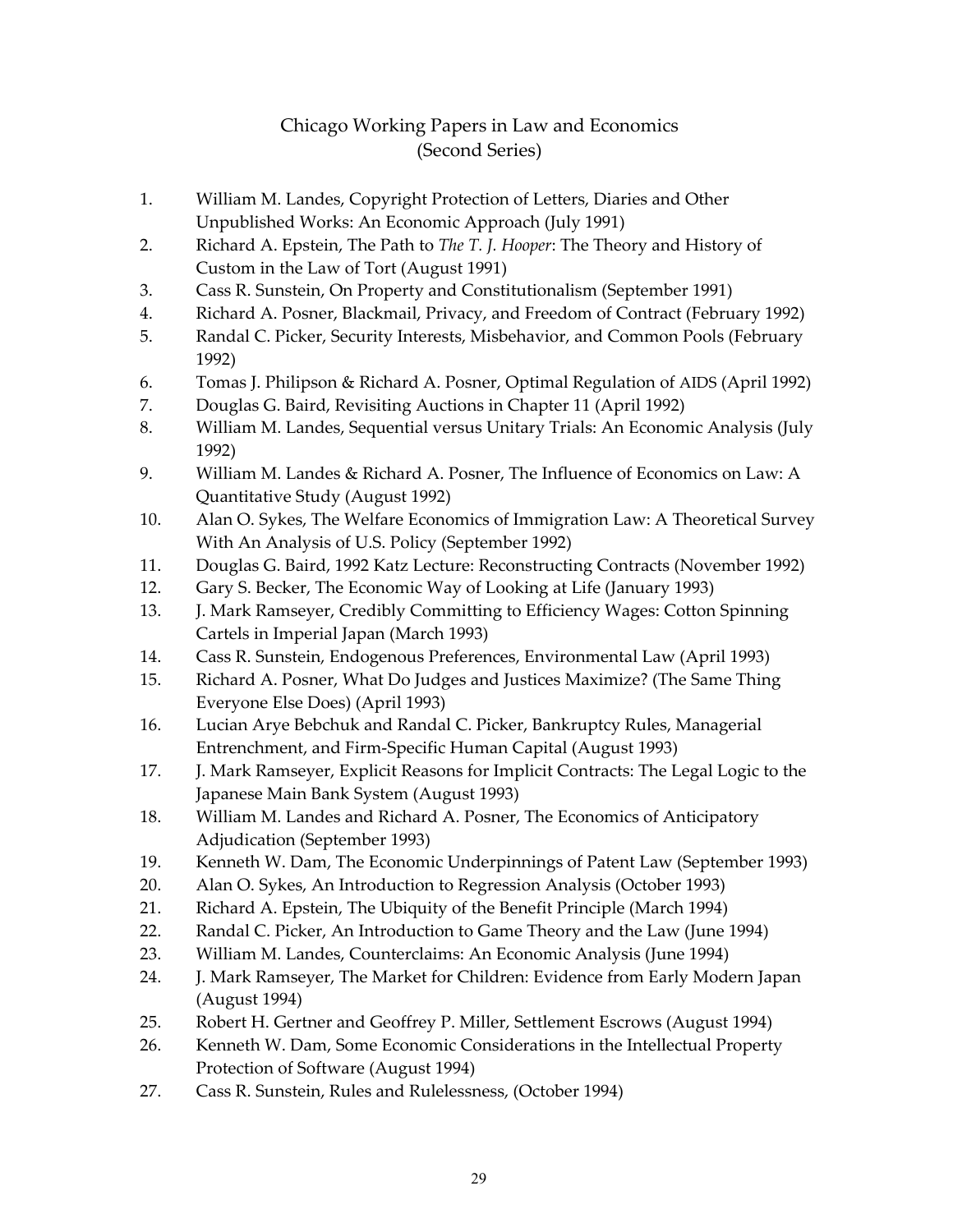- 28. David Friedman, More Justice for Less Money: A Step Beyond *Cimino* (December 1994)
- 29. Daniel Shaviro, Budget Deficits and the Intergenerational Distribution of Lifetime Consumption (January 1995)
- 30. Douglas G. Baird, The Law and Economics of Contract Damages (February 1995)
- 31. Daniel Kessler, Thomas Meites, and Geoffrey P. Miller, Explaining Deviations from the Fifty Percent Rule: A Multimodal Approach to the Selection of Cases for Litigation (March 1995)
- 32. Geoffrey P. Miller, Das Kapital: Solvency Regulation of the American Business Enterprise (April 1995)
- 33. Richard Craswell, Freedom of Contract (August 1995)
- 34. J. Mark Ramseyer, Public Choice (November 1995)
- 35. Kenneth W. Dam, Intellectual Property in an Age of Software and Biotechnology (November 1995)
- 36. Cass R. Sunstein, Social Norms and Social Roles (January 1996)
- 37. J. Mark Ramseyer and Eric B. Rasmusen, Judicial Independence in Civil Law Regimes: Econometrics from Japan (January 1996)
- 38. Richard A. Epstein, Transaction Costs and Property Rights: Or Do Good Fences Make Good Neighbors? (March 1996)
- 39. Cass R. Sunstein, The Cost-Benefit State (May 1996)
- 40. William M. Landes and Richard A. Posner, The Economics of Legal Disputes Over the Ownership of Works of Art and Other Collectibles (July 1996)
- 41. John R. Lott, Jr. and David B. Mustard, Crime, Deterrence, and Right-to-Carry Concealed Handguns (August 1996)
- 42. Cass R. Sunstein, Health-Health Tradeoffs (September 1996)
- 43. G. Baird, The Hidden Virtues of Chapter 11: An Overview of the Law and Economics of Financially Distressed Firms (March 1997)
- 44. Richard A. Posner, Community, Wealth, and Equality (March 1997)
- 45. William M. Landes, The Art of Law and Economics: An Autobiographical Essay (March 1997)
- 46. Cass R. Sunstein, Behavioral Analysis of Law (April 1997)
- 47. John R. Lott, Jr. and Kermit Daniel, Term Limits and Electoral Competitiveness: Evidence from California's State Legislative Races (May 1997)
- 48. Randal C. Picker, Simple Games in a Complex World: A Generative Approach to the Adoption of Norms (June 1997)
- 49. Richard A. Epstein, Contracts Small and Contracts Large: Contract Law through the Lens of Laissez-Faire (August 1997)
- 50. Cass R. Sunstein, Daniel Kahneman, and David Schkade, Assessing Punitive Damages (with Notes on Cognition and Valuation in Law) (December 1997)
- 51. William M. Landes, Lawrence Lessig, and Michael E. Solimine, Judicial Influence: A Citation Analysis of Federal Courts of Appeals Judges (January 1998)
- 52. John R. Lott, Jr., A Simple Explanation for Why Campaign Expenditures are Increasing: The Government is Getting Bigger (February 1998)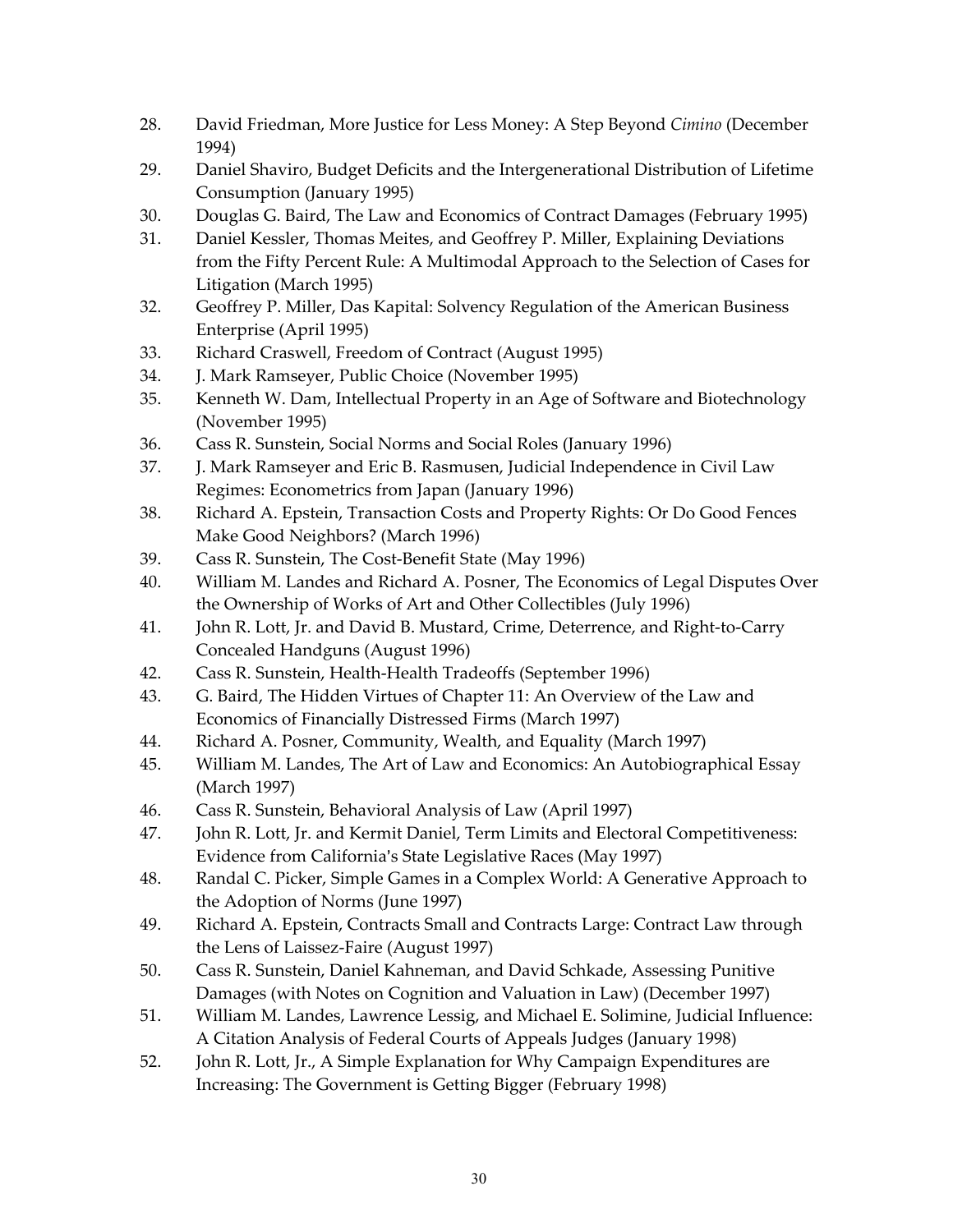- 53. Richard A. Posner, Values and Consequences: An Introduction to Economic Analysis of Law (March 1998)
- 54. Denise DiPasquale and Edward L. Glaeser, Incentives and Social Capital: Are Homeowners Better Citizens? (April 1998)
- 55. Christine Jolls, Cass R. Sunstein, and Richard Thaler, A Behavioral Approach to Law and Economics (May 1998)
- 56. John R. Lott, Jr., Does a Helping Hand Put Others At Risk?: Affirmative Action, Police Departments, and Crime (May 1998)
- 57. Cass R. Sunstein and Edna Ullmann-Margalit, Second-Order Decisions (June 1998)
- 58. Jonathan M. Karpoff and John R. Lott, Jr., Punitive Damages: Their Determinants, Effects on Firm Value, and the Impact of Supreme Court and Congressional Attempts to Limit Awards (July 1998)
- 59. Kenneth W. Dam, Self-Help in the Digital Jungle (August 1998)
- 60. John R. Lott, Jr., How Dramatically Did Women's Suffrage Change the Size and Scope of Government? (September 1998)
- 61. Kevin A. Kordana and Eric A. Posner, A Positive Theory of Chapter 11 (October 1998)
- 62. David A. Weisbach, Line Drawing, Doctrine, and Efficiency in the Tax Law (November 1998)
- 63. Jack L. Goldsmith and Eric A. Posner, A Theory of Customary International Law (November 1998)
- 64. John R. Lott, Jr., Public Schooling, Indoctrination, and Totalitarianism (December 1998)
- 65. Cass R. Sunstein, Private Broadcasters and the Public Interest: Notes Toward A "Third Way" (January 1999)
- 66. Richard A. Posner, An Economic Approach to the Law of Evidence (February 1999)
- 67. Yannis Bakos, Erik Brynjolfsson, Douglas Lichtman, Shared Information Goods (February 1999)
- 68. Kenneth W. Dam, Intellectual Property and the Academic Enterprise (February 1999)
- 69. Gertrud M. Fremling and Richard A. Posner, Status Signaling and the Law, with Particular Application to Sexual Harassment (March 1999)
- 70. Cass R. Sunstein, Must Formalism Be Defended Empirically? (March 1999)
- 71. Jonathan M. Karpoff, John R. Lott, Jr., and Graeme Rankine, Environmental Violations, Legal Penalties, and Reputation Costs (March 1999)
- 72. Matthew D. Adler and Eric A. Posner, Rethinking Cost-Benefit Analysis (April 1999)
- 73. John R. Lott, Jr. and William M. Landes, Multiple Victim Public Shooting, Bombings, and Right-to-Carry Concealed Handgun Laws: Contrasting Private and Public Law Enforcement (April 1999)
- 74. Lisa Bernstein, The Questionable Empirical Basis of Article 2's Incorporation Strategy: A Preliminary Study (May 1999)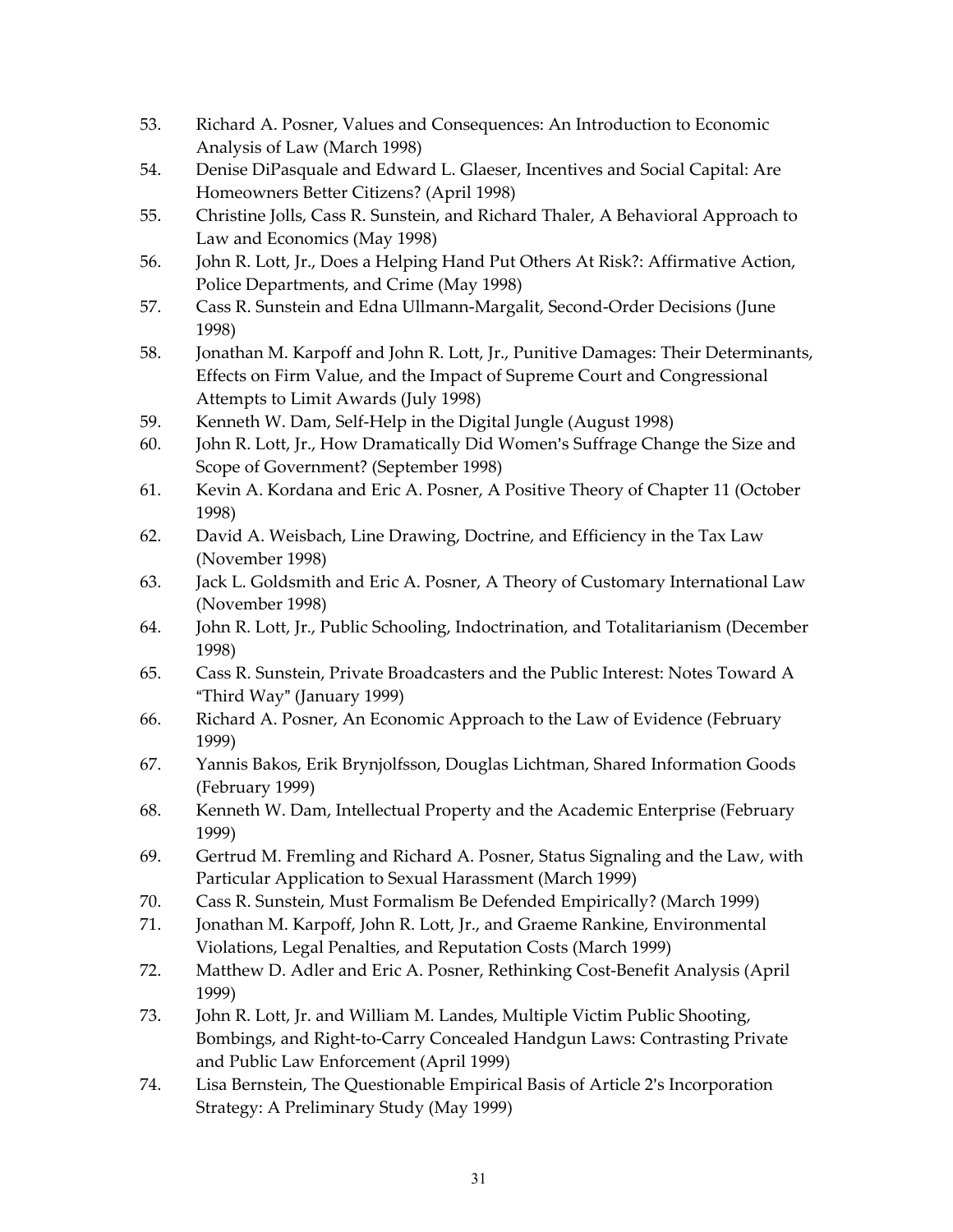- 75. Richard A. Epstein, Deconstructing Privacy: and Putting It Back Together Again (May 1999)
- 76. William M. Landes, Winning the Art Lottery: The Economic Returns to the Ganz Collection (May 1999)
- 77. Cass R. Sunstein, David Schkade, and Daniel Kahneman, Do People Want Optimal Deterrence? (June 1999)
- 78. Tomas J. Philipson and Richard A. Posner, The Long-Run Growth in Obesity as a Function of Technological Change (June 1999)
- 79. David A. Weisbach, Ironing Out the Flat Tax (August 1999)
- 80. Eric A. Posner, A Theory of Contract Law under Conditions of Radical Judicial Error (August 1999)
- 81. David Schkade, Cass R. Sunstein, and Daniel Kahneman, Are Juries Less Erratic than Individuals? Deliberation, Polarization, and Punitive Damages (September 1999)
- 82. Cass R. Sunstein, Nondelegation Canons (September 1999)
- 83. Richard A. Posner, The Theory and Practice of Citations Analysis, with Special Reference to Law and Economics (September 1999)
- 84. Randal C. Picker, Regulating Network Industries: A Look at *Intel* (October 1999)
- 85. Cass R. Sunstein, Cognition and Cost-Benefit Analysis (October 1999)
- 86. Douglas G. Baird and Edward R. Morrison, Optimal Timing and Legal Decisionmaking: The Case of the Liquidation Decision in Bankruptcy (October 1999)
- 87. Gertrud M. Fremling and Richard A. Posner, Market Signaling of Personal Characteristics (November 1999)
- 88. Matthew D. Adler and Eric A. Posner, Implementing Cost-Benefit Analysis When Preferences Are Distorted (November 1999)
- 89. Richard A. Posner, Orwell versus Huxley: Economics, Technology, Privacy, and Satire (November 1999)
- 90. David A. Weisbach, Should the Tax Law Require Current Accrual of Interest on Derivative Financial Instruments? (December 1999)
- 91. Cass R. Sunstein, The Law of Group Polarization (December 1999)
- 92. Eric A. Posner, Agency Models in Law and Economics (January 2000)
- 93. Karen Eggleston, Eric A. Posner, and Richard Zeckhauser, Simplicity and Complexity in Contracts (January 2000)
- 94. Douglas G. Baird and Robert K. Rasmussen, Boyd's Legacy and Blackstone's Ghost (February 2000)
- 95. David Schkade, Cass R. Sunstein, Daniel Kahneman, Deliberating about Dollars: The Severity Shift (February 2000)
- 96. Richard A. Posner and Eric B. Rasmusen, Creating and Enforcing Norms, with Special Reference to Sanctions (March 2000)
- 97. Douglas Lichtman, Property Rights in Emerging Platform Technologies (April 2000)
- 98. Cass R. Sunstein and Edna Ullmann-Margalit, Solidarity in Consumption (May 2000)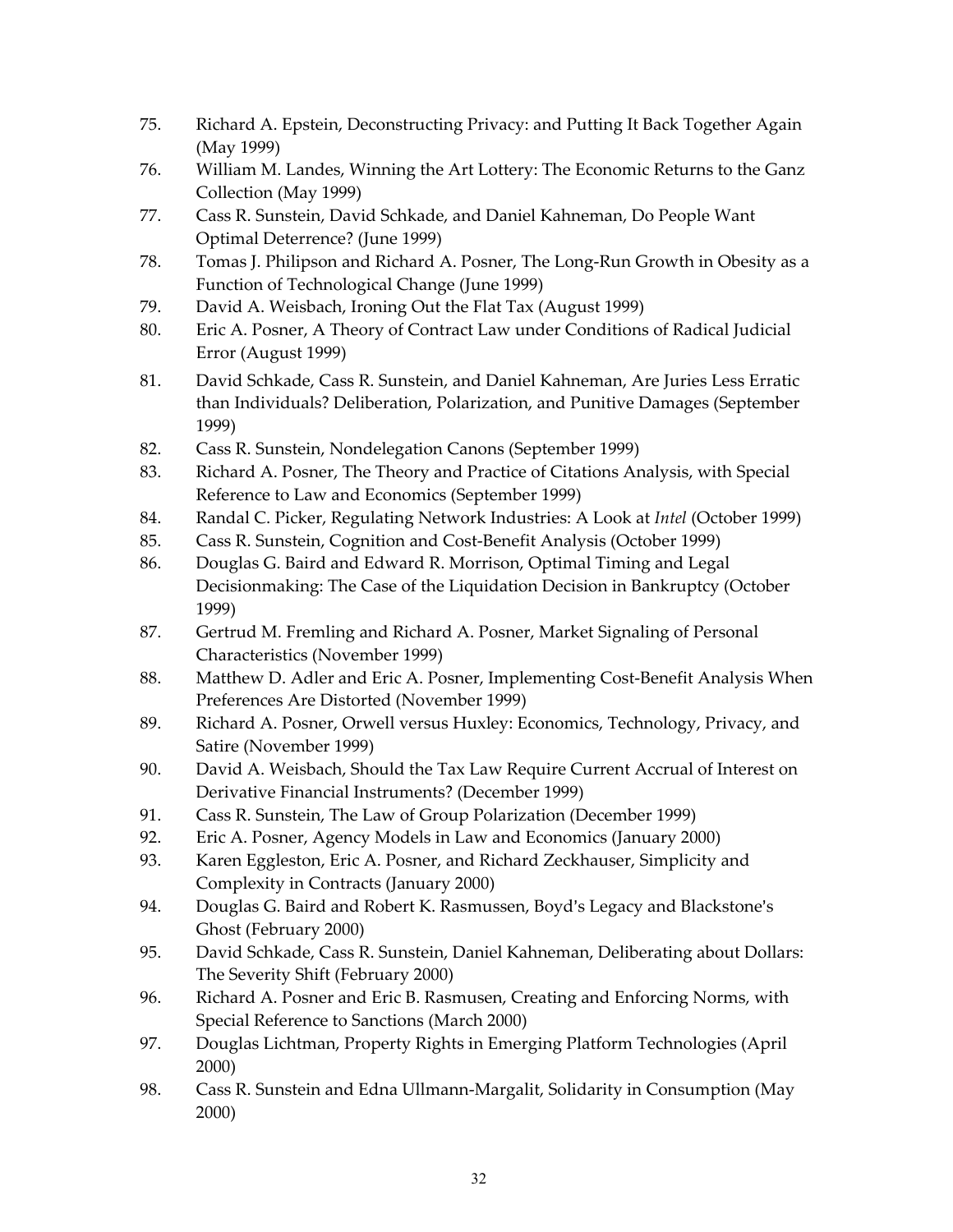- 99. David A. Weisbach, An Economic Analysis of Anti-Tax Avoidance Laws (May 2000, revised May 2002)
- 100. Cass R. Sunstein, Human Behavior and the Law of Work (June 2000)
- 101. William M. Landes and Richard A. Posner, Harmless Error (June 2000)
- 102. Robert H. Frank and Cass R. Sunstein, Cost-Benefit Analysis and Relative Position (August 2000)
- 103. Eric A. Posner, Law and the Emotions (September 2000)
- 104. Cass R. Sunstein, Cost-Benefit Default Principles (October 2000)
- 105. Jack Goldsmith and Alan Sykes, The Dormant Commerce Clause and the Internet (November 2000)
- 106. Richard A. Posner, Antitrust in the New Economy (November 2000)
- 107. Douglas Lichtman, Scott Baker, and Kate Kraus, Strategic Disclosure in the Patent System (November 2000)
- 108. Jack L. Goldsmith and Eric A. Posner, Moral and Legal Rhetoric in International Relations: A Rational Choice Perspective (November 2000)
- 109. William Meadow and Cass R. Sunstein, Statistics, Not Experts (December 2000)
- 110. Saul Levmore, Conjunction and Aggregation (December 2000)
- 111. Saul Levmore, Puzzling Stock Options and Compensation Norms (December 2000)
- 112. Richard A. Epstein and Alan O. Sykes, The Assault on Managed Care: Vicarious Liability, Class Actions and the Patient's Bill of Rights (December 2000)
- 113. William M. Landes, Copyright, Borrowed Images and Appropriation Art: An Economic Approach (December 2000)
- 114. Cass R. Sunstein, Switching the Default Rule (January 2001)
- 115. George G. Triantis, Financial Contract Design in the World of Venture Capital (January 2001)
- 116. Jack Goldsmith, Statutory Foreign Affairs Preemption (February 2001)
- 117. Richard Hynes and Eric A. Posner, The Law and Economics of Consumer Finance (February 2001)
- 118. Cass R. Sunstein, Academic Fads and Fashions (with Special Reference to Law) (March 2001)
- 119. Eric A. Posner, Controlling Agencies with Cost-Benefit Analysis: A Positive Political Theory Perspective (April 2001)
- 120. Douglas G. Baird, Does Bogart Still Get Scale? Rights of Publicity in the Digital Age (April 2001)
- 121. Douglas G. Baird and Robert K. Rasmussen, Control Rights, Priority Rights and the Conceptual Foundations of Corporate Reorganization (April 2001)
- 122. David A. Weisbach, Ten Truths about Tax Shelters (May 2001)
- 123. William M. Landes, What Has the Visual Arts Rights Act of 1990 Accomplished? (May 2001)
- 124. Cass R. Sunstein, Social and Economic Rights? Lessons from South Africa (May 2001)
- 125. Christopher Avery, Christine Jolls, Richard A. Posner, and Alvin E. Roth, The Market for Federal Judicial Law Clerks (June 2001)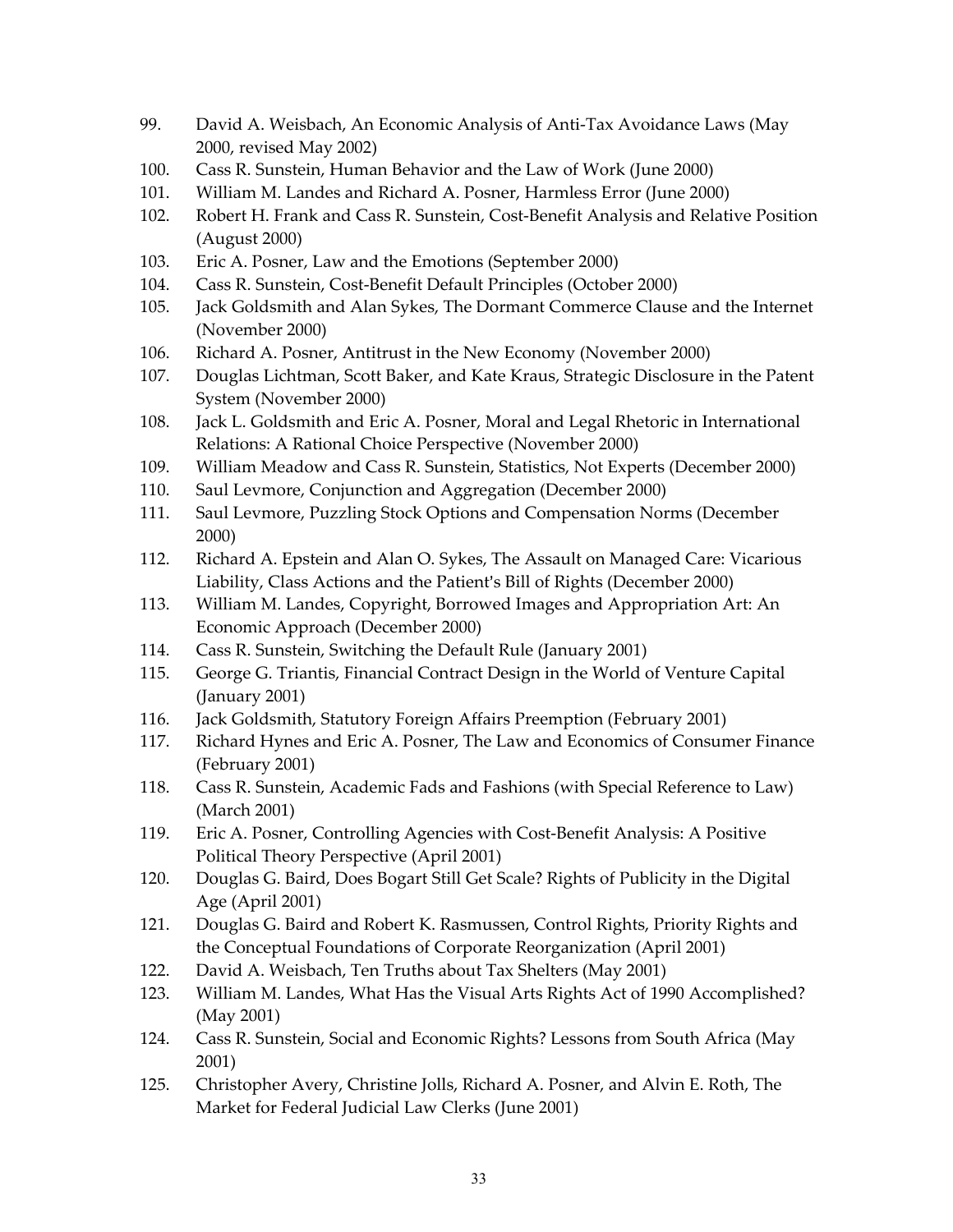- 126. Douglas G. Baird and Edward R. Morrison, Bankruptcy Decision Making (June 2001)
- 127. Cass R. Sunstein, Regulating Risks after ATA (June 2001)
- 128. Cass R. Sunstein, The Laws of Fear (June 2001)
- 129. Richard A. Epstein, In and Out of Public Solution: The Hidden Perils of Property Transfer (July 2001)
- 130. Randal C. Picker, Pursuing a Remedy in *Microsoft*: The Declining Need for Centralized Coordination in a Networked World (July 2001)
- 131. Cass R. Sunstein, Daniel Kahneman, David Schkade, and Ilana Ritov, Predictably Incoherent Judgments (July 2001)
- 132. Eric A. Posner, Courts Should Not Enforce Government Contracts (August 2001)
- 133. Lisa Bernstein, Private Commercial Law in the Cotton Industry: Creating Cooperation through Rules, Norms, and Institutions (August 2001)
- 134. Richard A. Epstein, The Allocation of the Commons:Parking and Stopping on the Commons (August 2001)
- 135. Cass R. Sunstein, The Arithmetic of Arsenic (September 2001)
- 136. Eric A. Posner, Richard Hynes, and Anup Malani, The Political Economy of Property Exemption Laws (September 2001)
- 137. Eric A. Posner and George G. Triantis, Covenants Not to Compete from an Incomplete Contracts Perspective (September 2001)
- 138. Cass R. Sunstein, Probability Neglect: Emptions, Worst Cases, and Law (November 2001)
- 139. Randall S. Kroszner and Philip E. Strahan, Throwing Good Money after Bad? Board Connections and Conflicts in Bank Lending (December 2001)
- 140. Alan O. Sykes, TRIPs, Pharmaceuticals, Developing Countries, and the Doha "Solution" (February 2002)
- 141. Edna Ullmann-Margalit and Cass R. Sunstein, Inequality and Indignation (February 2002)
- 142. Daniel N. Shaviro and David A. Weisbach, The Fifth Circuit Gets It Wrong in *Compaq v. Commissioner* (February 2002) (Published in *Tax Notes*, January 28, 2002)
- 143. Warren F. Schwartz and Alan O. Sykes, The Economic Structure of Renegotiation and Dispute Resolution in the WTO/GATT System (March 2002, *Journal of Legal Studies* 2002)
- 144. Richard A. Epstein, HIPAA on Privacy: Its Unintended and Intended Consequences (March 2002, forthcoming *Cato Journal*, summer 2002)
- 145. David A. Weisbach, Thinking Ouside the Little Boxes (March 2002, *Texas Law Review*)
- 146. Eric A. Posner, Economic Analysis of Contract Law after Three Decades: Success or Failure (March 2002)
- 147. Randal C. Picker, Copyright as Entry Policy: The Case of Digital Distribution (April 2002, The Antitrust Bulletin)
- 148. David A. Weisbach, Taxes and Torts in the Redistribution of Income (April 2002, Coase Lecture February 2002)
- 149. Cass R. Sunstein, Beyond the Precautionary Principle (April 2002)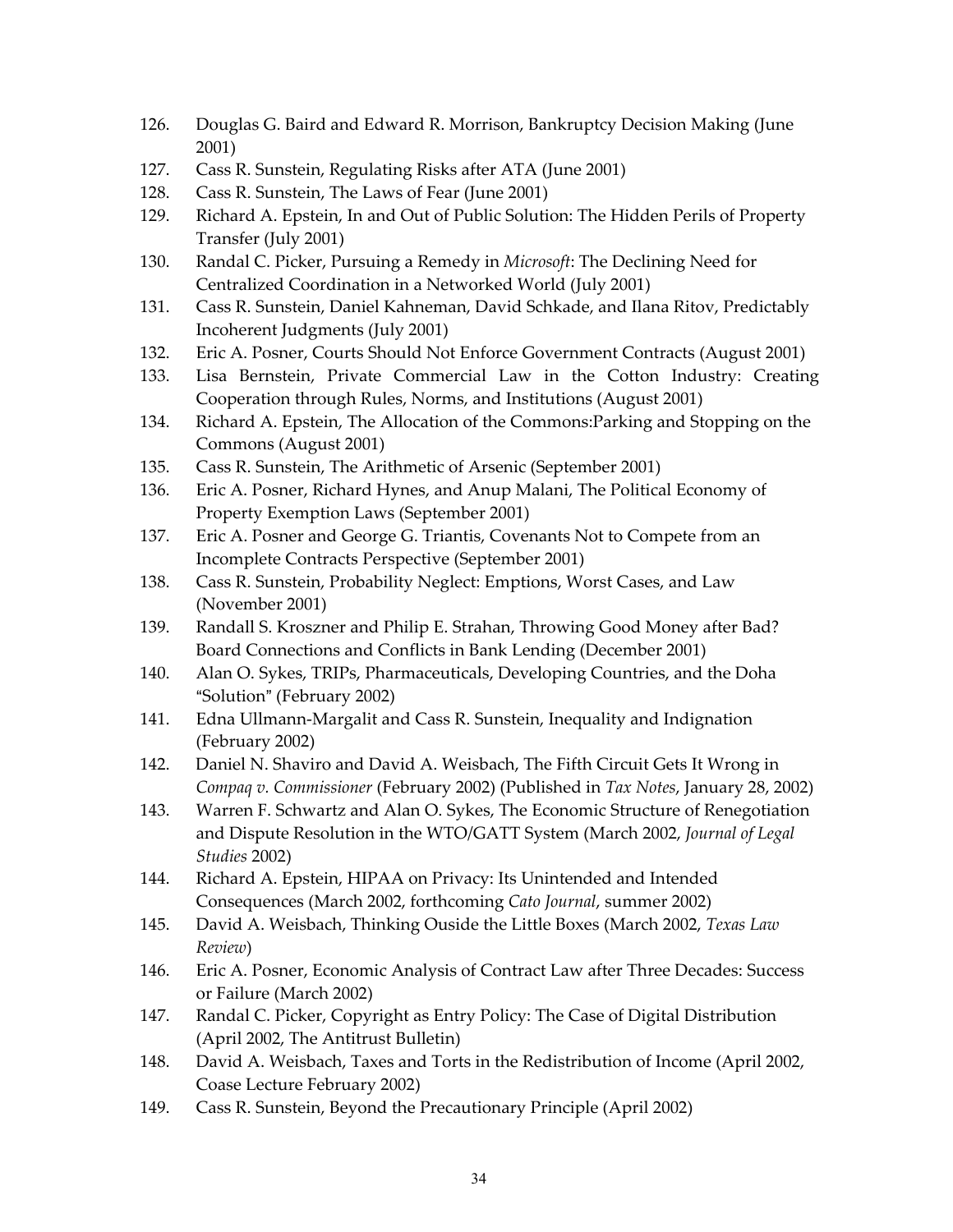- 150. Robert W. Hahn and Cass R. Sunstein, A New Executive Order for Improving Federal Regulation? Deeper and Wider Cost-Benefit Analysis (April 2002)
- 151. Douglas Lichtman, Copyright as a Rule of Evidence (May 2002, updated January 2003)
- 152. Richard A. Epstein, Steady the Course: Property Rights in Genetic Material (May 2002)
- 153. Jack Goldsmith and Cass R. Sunstein, Military Tribunals and Legal Culture: What a Difference Sixty Years Makes (June 2002)
- 154. William M. Landes and Richard A. Posner, Indefinitely Renewable Copyright (July 2002)
- 155. Anne Gron and Alan O. Sykes, Terrorism and Insurance Markets: A Role for the Government as Insurer? (July 2002)
- 156. Cass R. Sunstein and Adrian Vermeule, Interpretation and Institutions (July 2002)
- 157. Cass R. Sunstein, The Rights of Animals: A Very Short Primer (August 2002)
- 158. Cass R. Sunstein, Avoiding Absurdity? A New Canon in Regulatory Law (with Notes on Interpretive Theory) (August 2002)
- 159. Randal C. Picker, From Edison to the Broadcast Flag: Mechanisms of Consent and Refusal and the Propertization of Copyright (September 2002)
- 160. Eric A. Posner, A Theory of the Laws of War (September 2002)
- 161 Eric A. Posner, Probability Errors: Some Positive and Normative Implications for Tort and Contract Law (September 2002)
- 162. Lior Jacob Strahilevitz, Charismatic Code, Social Norms, and the Emergence of Cooperation on the File-Swapping Networks (September 2002)
- 163. David A. Weisbach, Does the X-Tax Mark the Spot? (September 2002)
- 164. Cass R. Sunstein, Conformity and Dissent (September 2002)
- 165. Cass R. Sunstein, Hazardous Heuristics (October 2002)
- 166. Douglas Lichtman, Uncertainty and the Standard for Preliminary Relief (October 2002)
- 167. Edward T. Swaine, Rational Custom (November 2002)
- 168. Julie Roin, Truth in Government: Beyond the Tax Expenditure Budget (November 2002)
- 169. Avraham D. Tabbach, Criminal Behavior, Sanctions, and Income Taxation: An Economic Analysis (November 2002)
- 170. Richard A. Epstein, In Defense of "Old" Public Health: The Legal Framework for the Regulation of Public Health (December 2002)
- 171. Richard A. Epstein, Animals as Objects, or Subjects, of Rights (December 2002)
- 172. David A. Weisbach, Taxation and Risk-Taking with Multiple Tax Rates (December 2002)
- 173. Douglas G. Baird and Robert K. Rasmussen, The End of Bankruptcy (December 2002)
- 174. Richard A. Epstein, Into the Frying Pan: Standing and Privity under the Telecommunications Act of 1996 and Beyond (December 2002)
- 175. Douglas G. Baird, In Coase's Footsteps (January 2003)